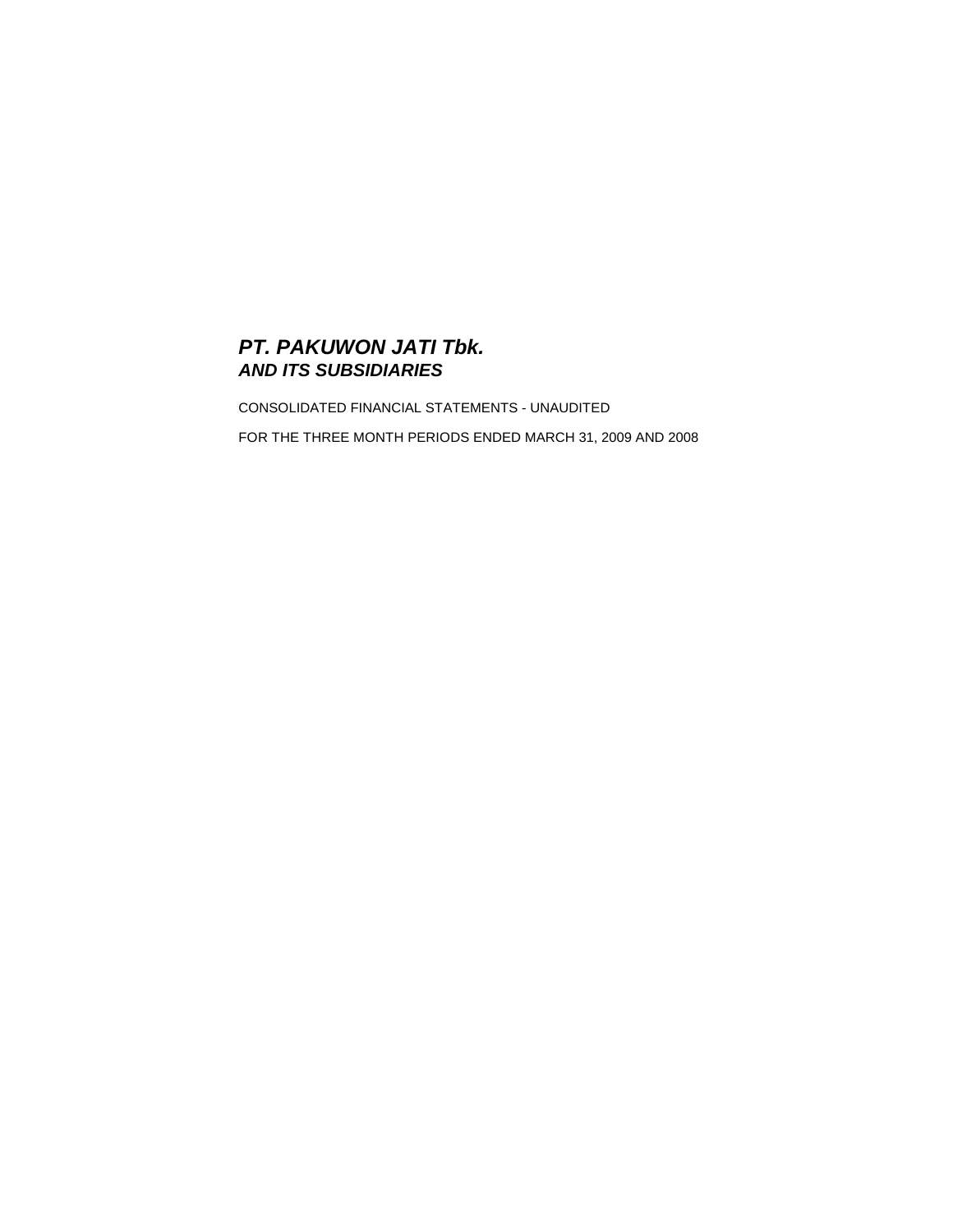#### PT. PAKUWON JATI Tbk. AND ITS SUBSIDIARIES TABLE OF CONTENTS

# Page

| CONSOLIDATED FINANCIAL STATEMENTS - As of March 30, 2009 and 2008 and for the three<br>month periods then ended |   |
|-----------------------------------------------------------------------------------------------------------------|---|
| <b>Consolidated Balance Sheets</b>                                                                              | 2 |
| Consolidated Statements of Income                                                                               | 4 |
| Consolidated Statements of Changes in Equity                                                                    | 5 |
| <b>Consolidated Statements of Cash Flows</b>                                                                    | 6 |
| Notes to Consolidated Financial Statements                                                                      | 7 |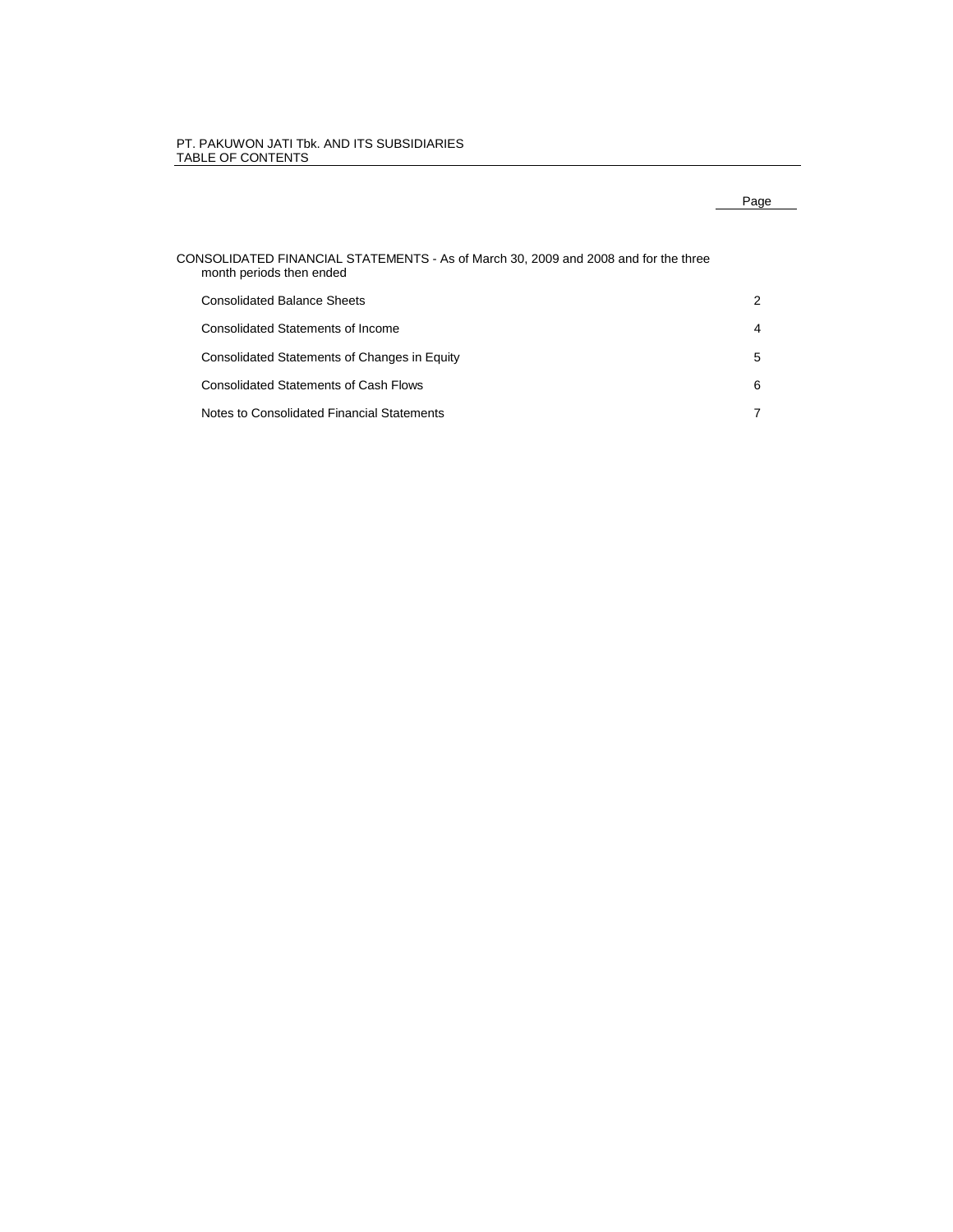## **PT. PAKUWON JATI Tbk. AND ITS SUBSIDIARIES CONSOLIDATED BALANCE SHEETS MARCH 31, 2009 AND 2008**

|                                             | <b>Notes</b> | 2009          | 2008          |
|---------------------------------------------|--------------|---------------|---------------|
|                                             |              | Rp'000        | Rp'000        |
| <u>ASSETS</u>                               |              |               |               |
| <b>CURRENT ASSETS</b>                       |              |               |               |
| Cash and cash equivalents                   | 3g,4         | 390,067,371   | 199,950,047   |
| Fund for replacement of hotel's furniture,  |              |               |               |
| fixtures and equipment                      | 3h,4         | 2,628,446     | 3,692,339     |
| Trade accounts receivable from third        |              |               |               |
| parties-net of allowance for doubtful       |              |               |               |
| accounts of Rp 943,965 thousand in 2009     |              |               |               |
| and Rp 1,880,333 thousand in 2008           | 3i, 5        | 39,657,607    | 46,678,868    |
| Other accounts receivable from              |              |               |               |
| third parties                               |              | 2,448,180     | 1,532,228     |
| Inventories                                 | Зj           | 2,341,989     | 2,395,634     |
| Prepaid taxes                               | 3x, 12       | 62,608,008    | 49,844,463    |
| Advance and prepaid expenses                | 3k           | 3,061,695     | 10,048,650    |
| <b>Total Current Assests</b>                |              | 502,813,296   | 314,142,230   |
| <b>NONCURRENT ASSETS</b>                    |              |               |               |
| Restricted time deposits                    | 6            | 187,743,749   | 432,102,168   |
| Deferred tax assets - net                   | 3x           | 318,411       | 6,984,837     |
| Real estate assets                          | 3I,7         |               |               |
| Real estate inventories                     |              | 712,336,282   | 576,064,776   |
| Land not yet developed                      |              | 218,075,718   | 218,032,716   |
| Investment properties - net of              |              |               |               |
| accumulated depreciation of                 |              |               |               |
| Rp 197,702,540 thousand in 2009 and         |              |               |               |
| Rp 175,728,077 thousand in 2008             | 2a,3m,8      | 628,059,263   | 602,928,607   |
| Property and equipment-net of               |              |               |               |
| accumulated depreciation of                 |              |               |               |
| Rp 232,332,400 thousand in 2009 and         |              |               |               |
| Rp 209,501,483 thousand in 2008             | 2a,3n,9      | 1,474,025,920 | 1,038,408,108 |
| Property and equipment under build, operate |              |               |               |
| and transfer (BOT) scheme-net of            |              |               |               |
| accumulated depreciation of                 |              |               |               |
| Rp 50,978,395 thousand in 2009 and          |              |               |               |
| Rp 47,362,375 thousand in 2008              | 30,10        | 7,684,263     | 11,300,283    |
| Deferred charges - landrights               | 3r           | 810,152       | 858,004       |
| <b>Total Noncurrent Assets</b>              |              | 3,229,053,758 | 2,886,679,499 |
| <b>TOTAL ASSETS</b>                         |              | 3,731,867,054 | 3,200,821,729 |

See accompanying notes to consolidated financial statements which are an integral part of the consolidated financial statements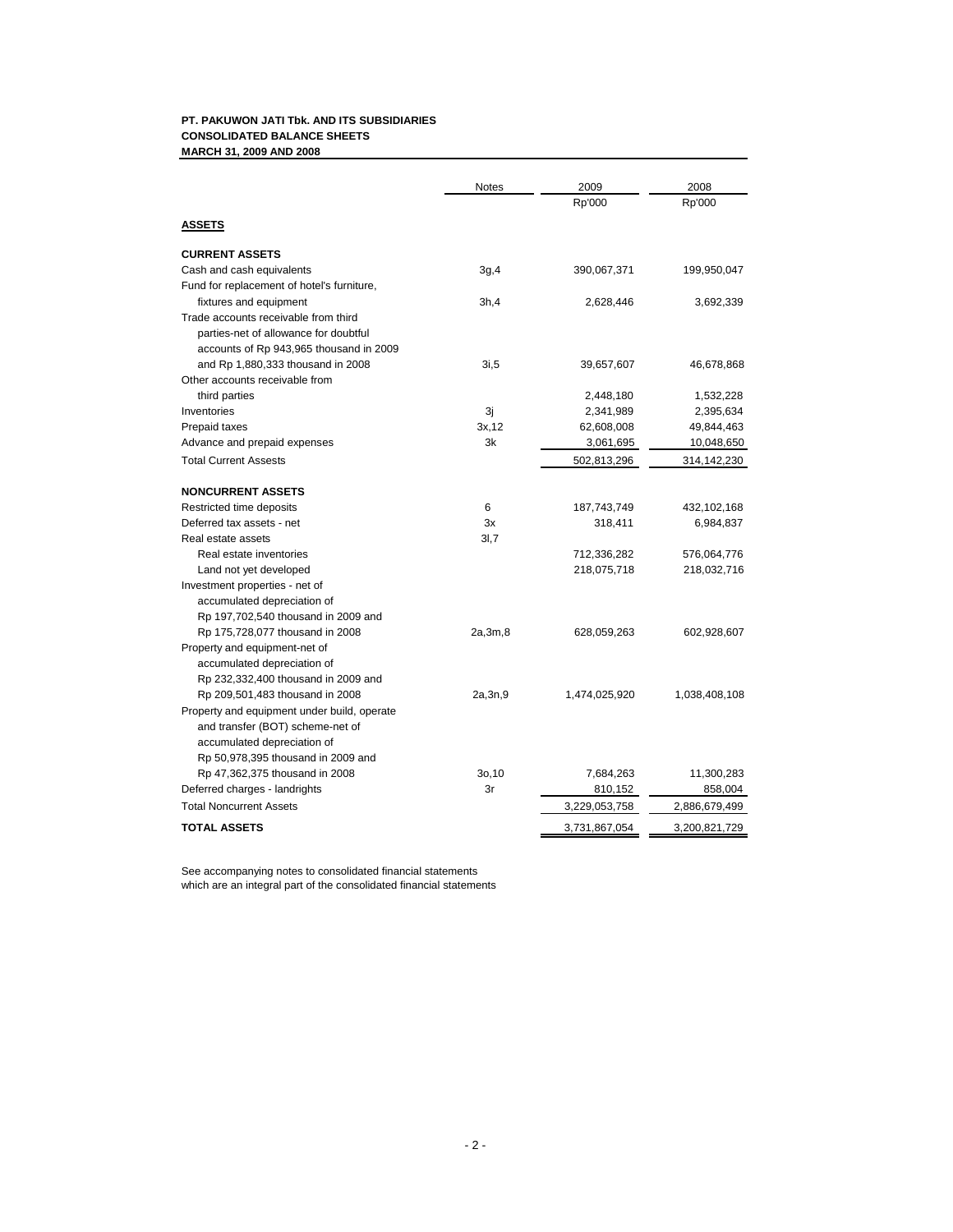## **PT. PAKUWON JATI Tbk. AND ITS SUBSIDIARIES CONSOLIDATED BALANCE SHEETS MARCH 31, 2009 AND 2008 (Continued)**

|                                                 | <b>Notes</b> | 2009          | 2008          |
|-------------------------------------------------|--------------|---------------|---------------|
|                                                 |              | Rp'000        | Rp'000        |
| <b>LIABILITIES AND EQUITY</b>                   |              |               |               |
| <b>CURRENT LIABILITIES</b>                      |              |               |               |
| Trade accounts payable                          | 11           |               |               |
| <b>Related party</b>                            | 3e           | 7,310,714     | 14,638,464    |
| Third parties                                   |              | 31,177,832    | 19,923,278    |
| Other account payable                           |              | 8,845,674     | 29,475,099    |
| Taxes payable                                   | 3x,12        | 5,292,888     | 8,109,377     |
| Current portion of accrued                      |              |               |               |
| expenses                                        | 13           | 66,715,248    | 52,903,743    |
| Reserve for replacement of hotel's furniture,   |              |               |               |
| fixtures and equipment                          | 3h,4         | 2,628,446     | 3,692,339     |
| Current portion of unearned income              | 3s, 3w, 14   | 121,007,977   | 128,722,836   |
| Current maturities of long term liabilities     |              |               |               |
| Other account payable                           | 3t, 17       | 3,547,996     | 3,698,181     |
| Bonds payable                                   | 3t, 3u, 18   | 192,020,400   | 28,076,844    |
| <b>Total Current Liabilities</b>                |              | 438,547,175   | 289,240,161   |
| <b>NONCURRENT LIABILITIES</b>                   |              |               |               |
| Long term accrued expense - net                 |              |               |               |
| of current portion                              | 13           | 90,027,346    | 91,702,210    |
| Long term unearned income - net                 |              |               |               |
| of current portion                              | 3s, 3w, 14   | 46,389,566    | 102,127,184   |
| Advances from customers                         | 3w,15        | 293,549,819   |               |
| Post employment benefit obligation              | 3v           | 30,760,216    | 27,746,333    |
| Deferred tax liability                          | 3x           | 9,433,552     |               |
| Long term liabilities-net of current maturities |              |               |               |
| Bank loan                                       | 16           | 3,650,000     |               |
| Other account payable                           | 3t, 17       | 7,819,661     | 28,040,036    |
| Bonds payable                                   | 3t, 3u, 18   | 1,155,350,303 | 1,074,139,965 |
| Tenant's deposits                               |              | 48,484,927    | 43,908,577    |
| Mandatory convertible notes payable             | 19           | 531,617,424   | 410,464,364   |
| <b>Total Noncurrent Liabilities</b>             |              | 2,217,082,814 | 1,778,128,669 |
| <b>MINORITY INTEREST IN NET ASSETS</b>          |              |               |               |
| OF SUBSIDIARIES                                 | 3b, 3c, 20   | 88,221,764    | 83,258,213    |
| <b>EQUITY</b>                                   |              |               |               |
| Capital stock - Rp 100 par value per share      |              |               |               |
| Authorized - 12,500,000,000 shares              |              |               |               |
| Subscribed and paid-up -                        |              |               |               |
| 10,033,250,500 shares in                        |              |               |               |
| 2009 and 7,717,885,000 shares                   |              |               |               |
| in 2008                                         | 21           | 1,003,325,050 | 771,788,500   |
| Additional paid - in capital                    | 22           |               | 166,933,000   |
| Revaluation increment in property and equipment | 2a, 3n, 9    |               | 542,682,951   |
| Deficit                                         |              | (15,309,749)  | (431,209,765) |
| <b>Total Equity</b>                             |              | 988,015,301   | 1,050,194,686 |
| <b>TOTAL LIABILITIES AND EQUITY</b>             |              | 3,731,867,054 | 3,200,821,729 |

See accompanying notes to consolidated financial statements which are an integral part of the consolidated financial statements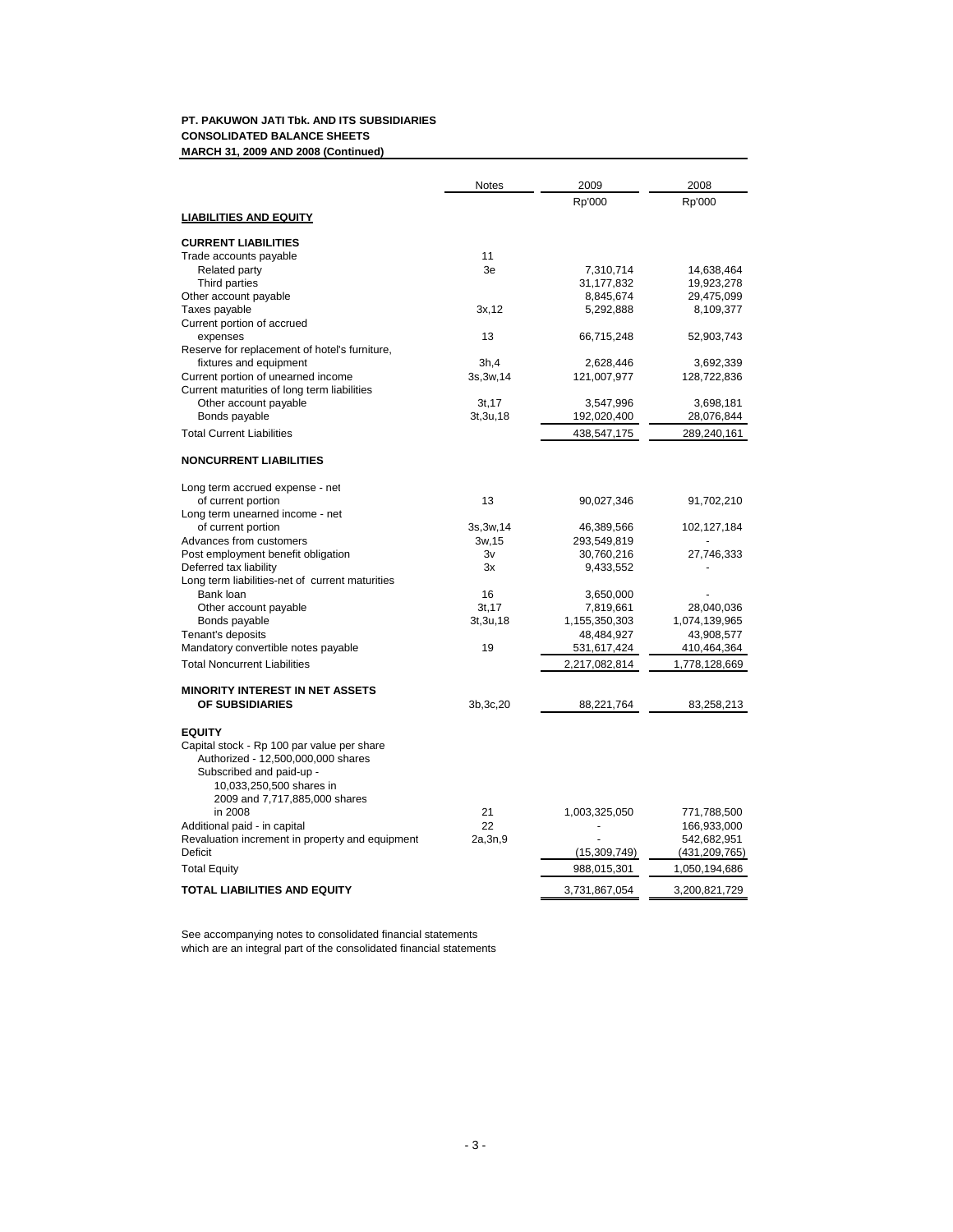# **PT. PAKUWON JATI Tbk. AND ITS SUBSIDIARIES CONSOLIDATED STATEMENTS OF INCOME FOR THE PERIODS ENDED MARCH 31, 2009 AND 2008**

|                                                                                           | <b>Notes</b> | 2009              | 2008           |
|-------------------------------------------------------------------------------------------|--------------|-------------------|----------------|
|                                                                                           |              | Rp'000            | Rp'000         |
| <b>SALES AND REVENUES</b>                                                                 | 3q, 3w, 23   | 99,131,167        | 101,648,200    |
| <b>DIRECT COSTS AND COST OF SALES</b>                                                     | 3w,24        | 48,853,309        | 48,735,958     |
| <b>GROSS PROFIT</b>                                                                       |              | 50,277,858        | 52,912,242     |
| <b>OPERATING EXPENSES</b>                                                                 | 3w,25        |                   |                |
| General and administrative                                                                |              | 6,209,686         | 7,404,012      |
| Marketing                                                                                 |              | 5,265,338         | 4,328,961      |
| <b>Total Operating Expenses</b>                                                           |              | 11,475,024        | 11,732,973     |
| <b>INCOME FROM OPERATIONS</b>                                                             |              | 38,802,834        | 41,179,269     |
| <b>OTHER INCOME (CHARGES)</b><br>Interest Income<br>Reversal (provision) of allowance for | 3w,26        | 5,445,975         | 7,087,704      |
| doubtful accounts - net                                                                   | 3i           | 1,354,466         |                |
| Gain (loss) on foreign exchange-net                                                       | 3d           | (33,058,949)      | 18, 152, 764   |
| <b>Financial charges</b>                                                                  | 27           | (19, 523, 155)    | (24, 671, 230) |
| Gain (loss) on sale of equipment<br>Others-net                                            | 3n<br>17     | 320<br>(355, 497) | 1,235,829      |
| Other income (charges)-net                                                                |              | (46, 136, 840)    | 1,805,067      |
| <b>INCOME (LOSS) BEFORE TAX</b>                                                           |              | (7,334,006)       | 42,984,336     |
| <b>TAX EXPENSE</b>                                                                        | Зx           | (6,671,679)       | (5,624,857)    |
| <b>INCOME (LOSS) BEFORE MINORITY INTEREST</b><br>IN NET INCOME OF SUBSIDIARIES            |              | (14,005,685)      | 37,359,479     |
| <b>MINORITY INTEREST IN NET INCOME</b><br><b>OF SUBSIDIARIES</b>                          | 3b, 3c, 20   | (1,903,995)       | (559, 171)     |
| <b>NET INCOME (LOSS)</b>                                                                  |              | (15,909,680)      | 36,800,308     |
|                                                                                           |              |                   |                |
| <b>EARNING (LOSS) PER SHARE</b><br>(In full Rupiah)                                       | 3y,28        |                   |                |
| Basic                                                                                     |              | (1.59)            | 3.67           |
| <b>Diluted</b>                                                                            |              | (1.72)            | 3.82           |

See accompanying notes to consolidated financial statements

which are an integral part of the consolidated financial statements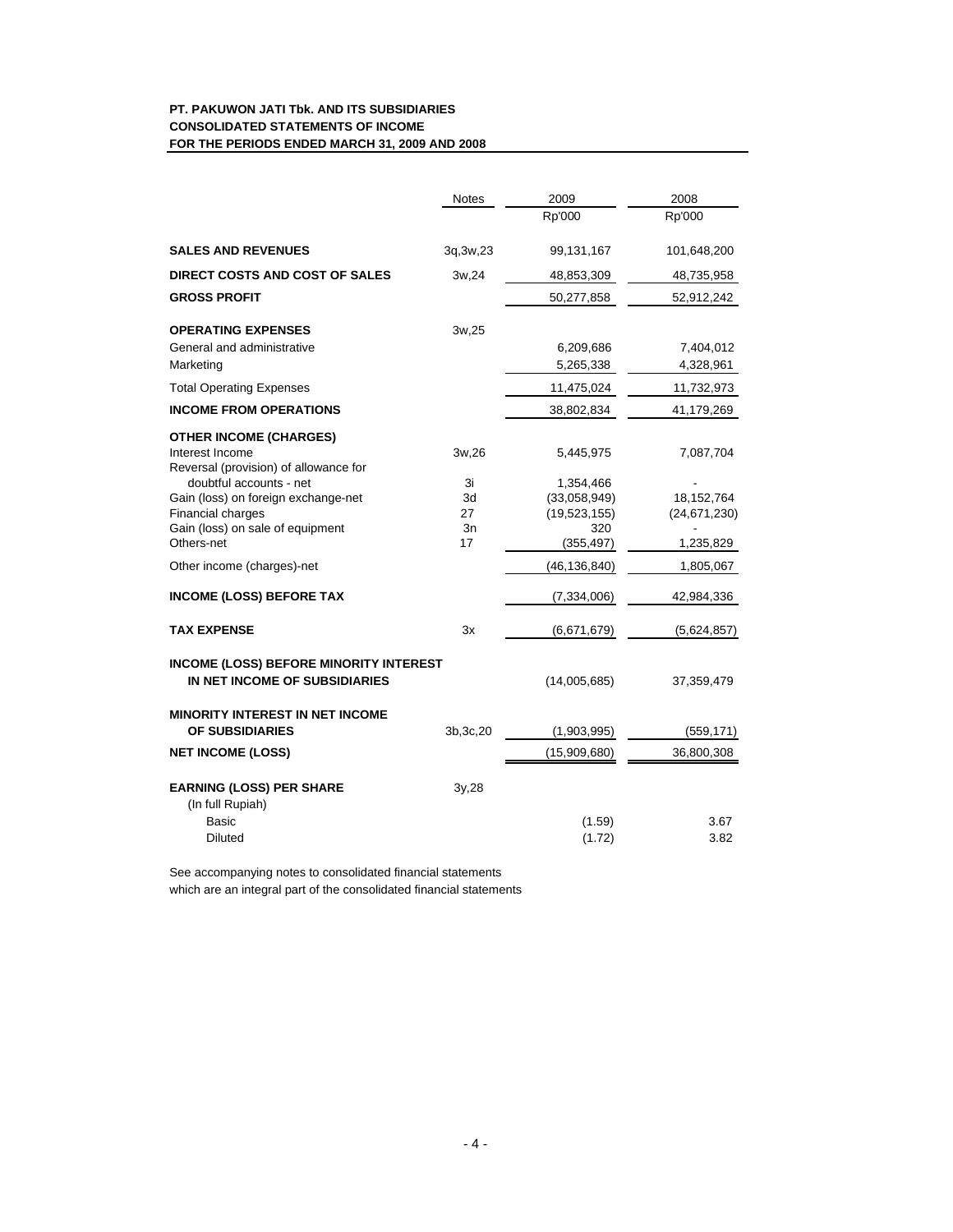# PT. PAKUWON JATI TbK. AND ITS SUBSIDIARIES<br>CONSOLIDATED STATEMENTS OF CHANGES IN EQUITY<br>FOR THE PERIODS ENDED MARCH 31, 2009 AND 2008

|                                                          | aid-up capital stock<br>Rp'000 | paid-in capital<br>Additional<br>Rp'000 | Revaluation increment in<br>property and equipment<br>Rp'000 | Deficit<br>Rp'000           | Total equity<br>Rp'000     |
|----------------------------------------------------------|--------------------------------|-----------------------------------------|--------------------------------------------------------------|-----------------------------|----------------------------|
| Balance as of January 1, 2008<br>Net income for the year | 771,788,500                    | 166,933,000                             | 542,682,951                                                  | (468,010,073)<br>36,800,308 | ,013,394,378<br>36,800,308 |
| Balance as of March 31, 2008                             | 771,788,500                    | 166,933,000                             | 542,682,951                                                  | (431, 209, 765)             | 050,194,686                |
| Balance as of January 1, 2009                            | ,003,325,050                   |                                         |                                                              | 599,931                     | 003,924,981                |
| Net income for the year                                  |                                |                                         |                                                              | (15,909,680)                | (15,909,680                |
| Balance as of March 31, 2009                             | 1,003,325,050                  |                                         |                                                              | (15.309.749)                | 988,015,30                 |
|                                                          |                                |                                         |                                                              |                             |                            |

See accompanying notes to consolidated financial statements<br>which are an integral part of the consolidated financial statements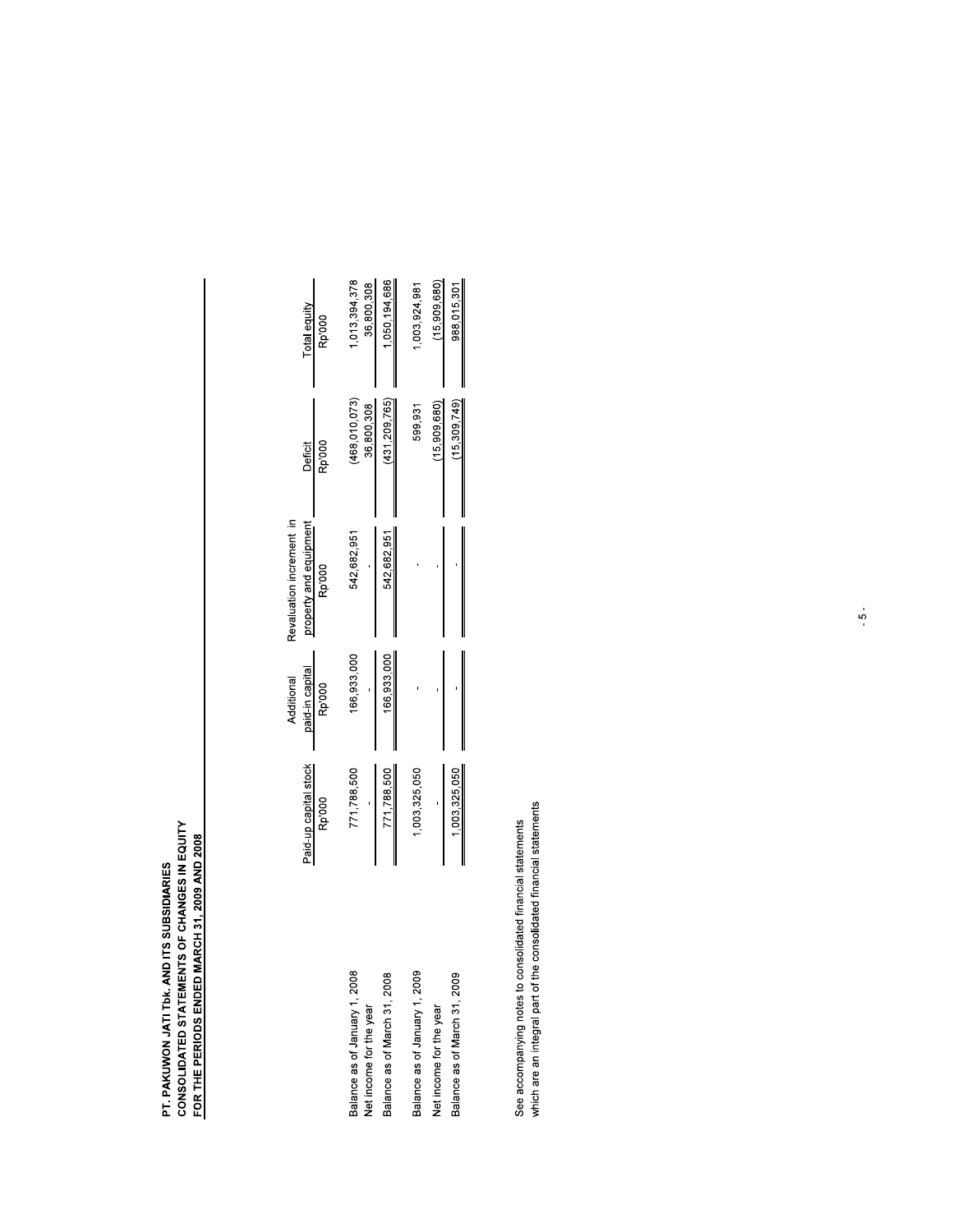## **PT. PAKUWON JATI Tbk. AND ITS SUBSIDIARIES CONSOLIDATED STATEMENTS OF CASH FLOW FOR THE PERIODS ENDED MARCH 31, 2009 AND 2008**

|                                                      | 2009           | 2008           |
|------------------------------------------------------|----------------|----------------|
|                                                      | Rp'000         | Rp'000         |
| <b>CASH FLOW FROM OPERATING ACTIVITIES</b>           |                |                |
| Cash received from customers                         | 163,600,315    | 140,357,244    |
| Cash paid to contractors of the subsidiary's project |                |                |
| in order to construct real estate assets             | (39, 541, 701) | (35, 197, 562) |
| Cash paid to suppliers, employees and others         | (98, 949, 825) | (74,221,856)   |
| Cash generated from operations                       | 25,108,789     | 30,937,826     |
| Interest received                                    | 6,323,267      | 5,942,279      |
| Interest and bank charges paid                       | (2,870,174)    | 349,362        |
| Income tax paid                                      | (6,055,721)    | (3,561,911)    |
| Net Cash Provided by Operating Activities            | 22,506,161     | 33,667,556     |
|                                                      |                |                |
| <b>CASH FLOW FROM INVESTING ACTIVITIES</b>           |                |                |
| Withdrawal of restricted time deposits               | 109,224,580    | 123,889,070    |
| Acquisition of investment properties                 |                |                |
| and property and equipment                           | (6,875,557)    | (75,619,942)   |
| Net Cash Provided by Investing Activities            | 102,349,023    | 48,269,128     |
| <b>CASH FLOW FROM FINANCING ACTIVITIES</b>           |                |                |
| Payments of bonds payable                            | (2,077,965)    | (12,598,978)   |
| Net Cash Used in Financing Activities                | (2,077,965)    | (12,598,978)   |
|                                                      |                |                |
| <b>NET INCREASE (DECREASE) IN CASH</b>               |                |                |
| <b>AND CASH EQUIVALENTS</b>                          | 122,777,219    | 69,337,706     |
| <b>CASH AND CASH EQUIVALENTS AT</b>                  |                |                |
| <b>BEGINNING OF YEAR</b>                             | 266,274,891    | 142,663,059    |
| Effect of foreign exchange rate changes              | 1,015,261      | (12,050,718)   |
| <b>CASH AND CASH EQUIVALENTS AT</b>                  |                |                |
| <b>END OF YEAR</b>                                   | 390,067,371    | 199,950,047    |

See accompanying notes to consolidated financial statements which are an integral part of the consolidated financial statements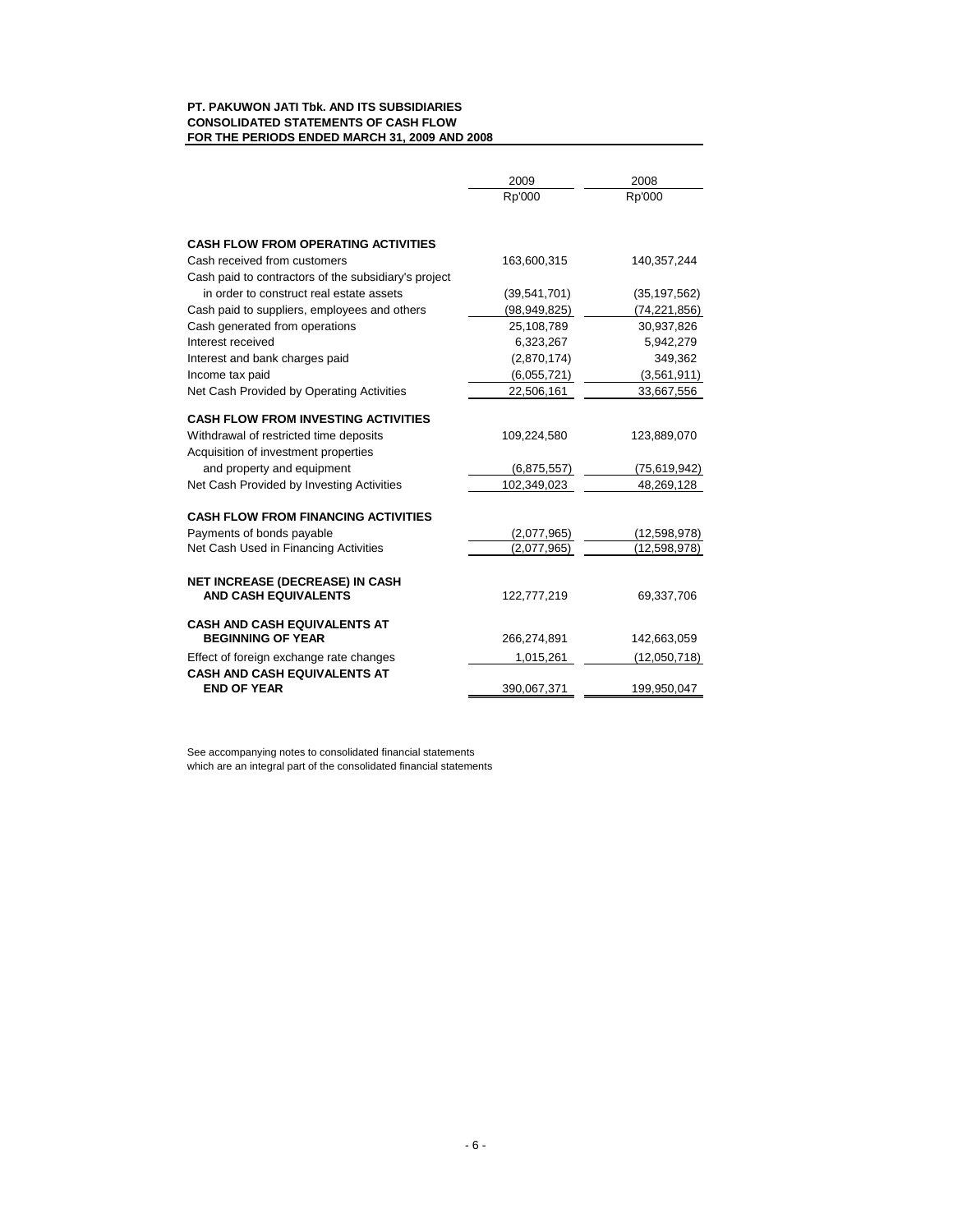## **1. GENERAL**

## **a. Establishment and General Information**

PT. Pakuwon Jati Tbk. (the "Company") was established based on Notarial Deed No. 281 dated September 20, 1982 of Kartini Muljadi, SH notary in Jakarta. The Deed of Establishment was approved by the Minister of Justice in his Decision Letter No. C2-308.HT.01.TH.83, dated January 17, 1983, and was published in the State Gazette No. 28, dated April 8, 1983 Supplement No. 420. The Company's Articles of Association have been amended several times, most recently by Notarial Deed No. 284 dated August 30, 2008, of Noor Irawati, SH., notary in Surabaya, to conform Law No.40 year 2007 on Limited Liability Companies. The amendment was received and registered by l by the Minister of Law and Human Rights of Republic of Indonesia through Letter No.AHU-90465.AH.01.02.TH 08 dated November 27, 2008.

The Company is domiciled in Surabaya with its office located at Menara Mandiri 15<sup>th</sup> Floor, Jl. Basuki Rachmad No. 8 – 12, Surabaya, Indonesia.

According to Article 3 of the Company's Articles of Association, the scope of its activities is to engage in the operations of (1) shopping center named as Tunjungan Plaza, (2) business center named as Menara Mandiri, (3) five-star hotel named as Sheraton Surabaya Hotel and Towers (the Hotel), and (4) real estate business Pakuwon City (formerly Laguna Indah Housing) and industrial estate (which is not yet operating and will change to residential estate), which are all situated in Surabaya. The Company started commercial operations in May 1986. The Company had average total number of employees of 1.417 in 2009 and 1.437 in 2008.

The Company's management at March 31, 2009 and 2008 consisted of the following:

|                               | March 31, 2009                                     | March 31, 2008           |
|-------------------------------|----------------------------------------------------|--------------------------|
| <b>President Commissioner</b> | Alexander Tedia                                    | Alexander Tedia          |
| Commissioner                  |                                                    | Acub Zainal              |
| Independent Commissioner      | Drs. Agus Soesanto                                 | I Nyoman Budhiarta, S.E. |
|                               | Dr Dyah Prajnyaparamitha Duarsa Drs. Agus Soesanto |                          |
| <b>President Director</b>     | Ir. Richard Adisastra                              | Ir. Richard Adisastra    |
| <b>Directors</b>              | A.S. Ridwan Suhendra                               | A.S. Ridwan Suhendra     |
|                               | Omar Ishananto, S.H.                               | Omar Ishananto, S.H.     |
|                               | Drs. Minarto                                       | Drs. Minarto             |

The Company's audit committee at March 31, 2009 and 2008 consisted of the following:

| Chairman | Drs. Agus Soesanto              |
|----------|---------------------------------|
| Members  | Theresia Tuti Harjati, SE., Ak. |
|          | Edwin Derma Radar Hukum         |

## **b. Consolidated Subsidiaries**

The Company has a direct ownership interest of more than 50% in the following subsidiaries:

|                                         |                        | Nature of Business and      |         | Percentage of Ownership | Total Asset as of<br>March 31, 2009 |
|-----------------------------------------|------------------------|-----------------------------|---------|-------------------------|-------------------------------------|
| Subsidiaries                            | Domicile               | <b>Status of Operations</b> | 2009    | 2008                    | (before elimination)                |
|                                         |                        |                             |         |                         | Rp'000                              |
| PT Artisan Wahyu (AW)                   | Jakarta.               |                             |         |                         |                                     |
|                                         | Indonesia              | <b>Property Development</b> | 83.33%  | 83.33%                  | 1,488,966,239                       |
| PT. Pakuwon Sentra Wisata (PSW)         | Surabaya,<br>Indonesia | Dormant                     | 99.99%  | 99.99%                  | 3.198.620                           |
| PT. Regency Laguna Jasamedika<br>(RLJM) | Surabaya,<br>Indonesia | Dormant                     | 99.99%  | 99.99%                  | 17,176,668                          |
| Pakuwon Jati Finance, B.V. (PJBV)       | <b>Netherlands</b>     | <b>Financial Services</b>   | 100.00% | 100.00%                 | 1,347,601,365                       |

Based on Notarial Deed No. 4 dated March 2, 2007 of Esther Mercia Sulaiman, SH., notary in Jakarta, the Company has acquired 83.33% equity ownership of AW through the purchase of 80,000 new shares with an acquisition cost of US\$ 80,000,000 (equivalent to Rp 728,400,000,000) which was accounted using the purchase method (Note 29).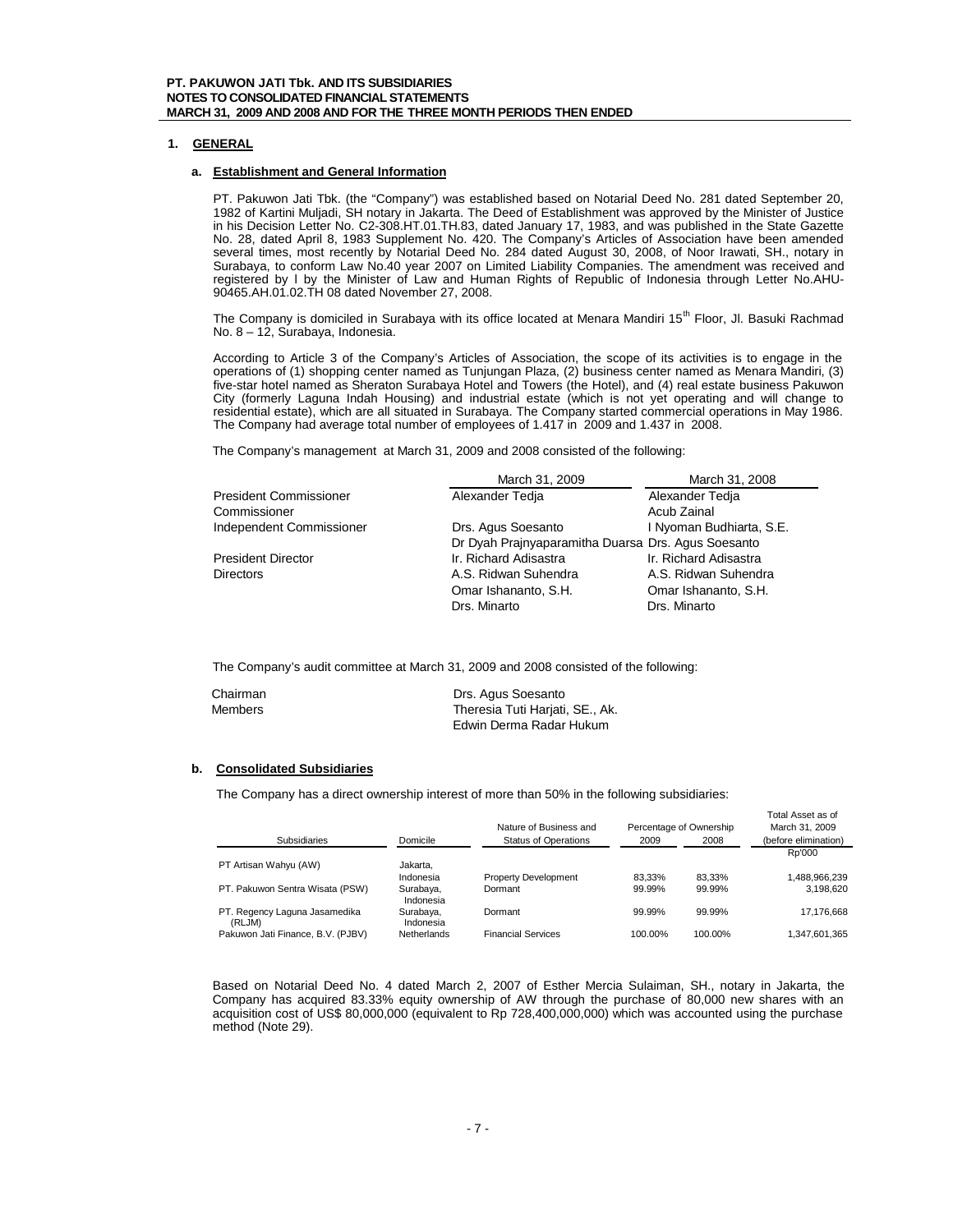## **c. Public Offering of Shares and Bonds of the Company and Itd Subsidiary**

#### Shares

On August 22, 1989, the Company obtained the Notice of Effectivity from the Chairman of the Capital Market Supervisory Agency (Bapepam) in his Letter No. SI-044/SHM/MK.10/1989 for its public offering of 3,000,000 shares. These shares were listed in the Jakarta Stock Exchange on October 9, 1989.

On July 24, 1991, the Company obtained the Notice of Effectivity from the Chairman of Bapepam in his Letter No. S-1115/PM/1991 for its limited public offering of 50,000,000 shares through Rights Issue I to stockholders. The shares were listed in the Jakarta Stock Exchange and Surabaya Stock Exchange on October 1, 1991.

On June 29, 1994, the Company obtained the Notice of Effectivity from the Chairman of Bapepam in his Letter No. S-1163/PM/1994 for its limited public offering of 105,000,000 shares through Rights Issue II to stockholders. The shares were listed in the Surabaya Stock Exchange and Jakarta Stock Exchange on June 29, 1994 and July 15, 1994, respectively

Based on Extraordinary General Meeting of Stockholders dated October 17, 2005, the stockholders agreed to increase the subscribed and paid-up capital stock by 247,000,000 shares without preemptive right to existing stockholders according to Bapepam's Regulation No. IX.D.4.

In 2007, the Company completed a stock split (Note 21).

In 2008, the Company issued bonus shares arising from additional paid in capital and a part of the revaluation increment in property and equipment (Note 21 and 22). As of March 31, 2009, all of the Company's shares totaling 10.033.250.500 shares have been listed in the Indonesia Stock Exchange. (formerly Jakarta Stock Exchange and Surabaya Stock Exchange).

## Bonds

On June 11, 1996, the Company obtained the Notice of Effectivity from the Chairman of Bapepam in his Letter No. S-946/PM/1996 for its public offering of Bonds I in 1996 with a nominal value of Rp 150,000,000,000 and a fixed coupon rate of 19.125% per annum. The bonds were listed in the Surabaya Stock Exchange on July 2, 1996.

In 2006, PJBV (a subsidiary) issued bonds amounting to US\$ 110,000,000 which were listed at the Singapore Stock Exchange with Bank of New York London Branch as Trustee.

## **2. ADOPTION OF REVISED STATEMENTS OF FINANCIAL ACCOUNTING STANDARDS (PSAK)**

## **a. Standards effective in the current period**

In the current year, the Company and subsidiaries adopted the following revised PSAK which are effective for financial statements beginning on or after January 1, 2008:

#### **PSAK 13 (Revised 2007) Investment Property**

The revisions to PSAK 13 have had no impact on the Company and subsidiaries accounting policy. The principal change to the standard, which allows the use of fair value or cost model in measuring investment property subsequent to initial recognition, has no impact on these financial statements because it has always been the Company and subsidiaries' policy to measure investment property subsequent to initial recognition using the cost model. For presentation purposes, in March 31, 2008, land, building and facilities with a carrying amount of Rp 602.928.607 thousand is reclassified in the balance sheet to Investment Properties.

## **PSAK 16 (Revised 2007) Property and Equipment**

The revised PSAK 16 permits the use of fair value or cost model in measuring property and equipment subsequent to initial recognition, and requires among other things the component approach in depreciating the asset and a review at least annually of the residual value and useful life of the asset. On initial adoption the management has chosen to continue using the cost model. However, management has determined that it was not practicable to estimate the effect of the component approach and the changes in residual value of the asset either retroactively or prospectively from any earlier date. Accordingly, the adoption of this standard has not resulted in a change in the prior year carrying amount of the property and equipment. For certain assets that have been revalued in prior year in accordance with government regulation, the revaluation amount is considered as deemed cost for the purpose of applying PSAK 16, and the balance of revaluation surplus of Rp 478.078.401 thousand previously presented as a separate item in equity, was reclassified to retained earnings on initial adoption of the standard.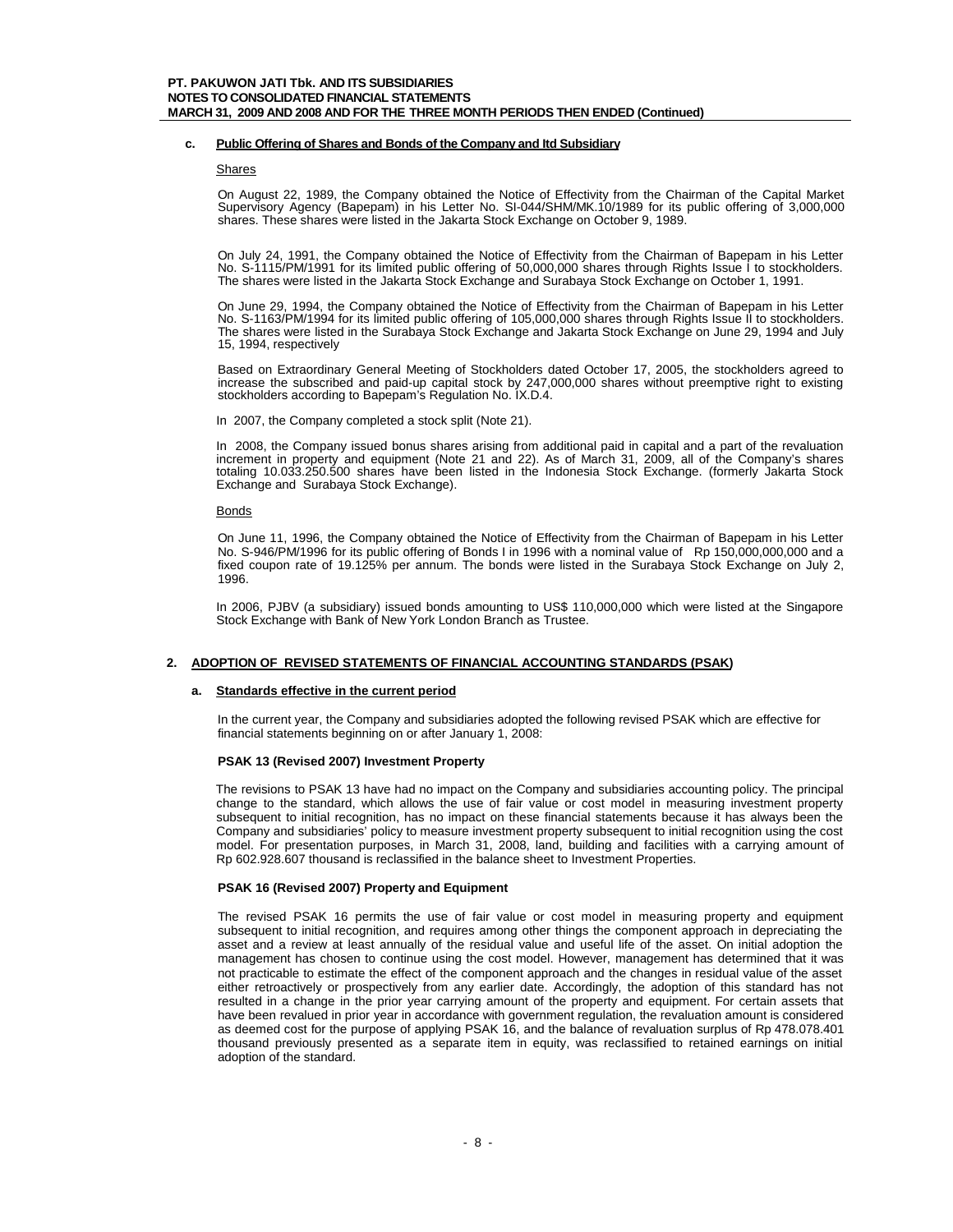## **PSAK 30 (Revised 2007), Leases**

The adoption of the revised PSAK 30 resulted in a change in accounting policy for leases. The principal change to the standard, which is the finance or operating lease classification of the arrangement depending on the transfer of substantially all the risks and rewards, had no impact on prior year financial statements. Management has determined that there are no significant operating leases on initial adoption that would have been classified as finance lease under the revised standard.

## **b. Standards in issue not yet adopted**

#### **PSAK 50 (Revised 2006), Financial Instruments: Presentation and Disclosures**

In December 2006, DSAK issued PSAK 50 (Revised 2006), Financial Instruments: Presentation and Disclosures, which supersedes the presentation and disclosure requirements of PSAK 50 (1998), Accounting for Investments in Certain Securities, and PSAK 55 (Revised 1999), Accounting for Derivatives and Hedging Activities.

The objective of the revised standard is to establish principles for the presentation and disclosures of financial instruments as liabilities or equity and for offsetting financial assets and financial liabilities. It applies to the classification of financial instruments, from the perspective of the issuer, into financial assets, financial liabilities and equity instruments; the classification of the related interests, dividends, losses and gains; and the circumstances in which financial assets and financial liabilities should be offset. The principles in this standard complement the principles for recognizing and measuring financial assets and financial liabilities in PSAK 55 (Revised 2006), Financial Instruments: Recognition and Measurement.

This standard should be applied prospectively for periods beginning on or after January 1, 2010.

## **PSAK 55 ((Revised 2006), Financial Instruments: Recognition and Measurement**

In December 2006, DSAK issued PSAK 55 (Revised 2006), Financial Instruments: Recognition and Measurement.

This standard establishes the principles for recognizing and measuring financial assets, financial liabilities and some contracts to buy or sell non-financial items. The standard also provides quidance on derecognition, when financial assets and liabilities may be measured at fair value, how to determine fair value and assess impairment, as well as hedge accounting.

This standard supersedes the principles of financial instruments recognition and measurement prescribed in certain previously issued accounting standards.

Entities shall apply this standard prospectively for financial statements covering the periods beginning on or after January 1, 2010. Early application is permitted.

## **PSAK 14 (Revised 2008), Inventory**

In September 2008, DSAK issued the revised accounting standard for inventory which supersedes PSAK 14, Inventory.

The principal changes to the standard include among other things the requirement to use the same cost formula for all inventories having similar nature and use to the entity, and for purchase of inventories with deferred settlement term, the difference between the purchase price for normal credit terms and the amount paid is recognized over the period of financing.

This standard is effective for financial statements beginning on or after January 1, 2009. Earlier application is encouraged.

Management is evaluating the effect of these standards on the consolidated financial statements.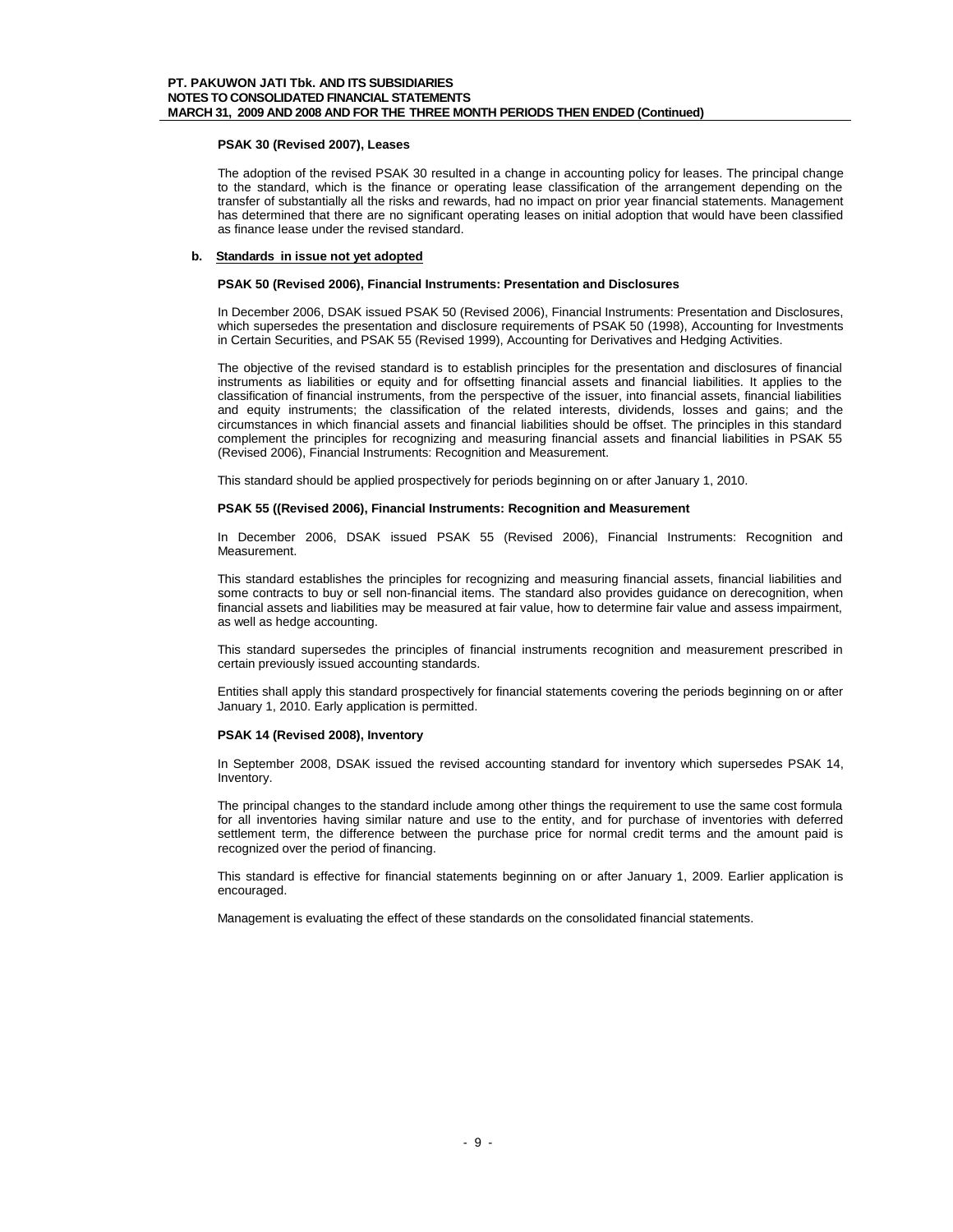## **3. SUMMARY OF SIGNIFICANT ACCOUNTING POLICIES**

## **a. Consolidated Financial Statement Presentation**

The consolidated financial statements have been prepared using accounting principles and reporting practices generally accepted in Indonesia, and are not intended to present the financial position, results of operations and cash flows in accordance with accounting principles and reporting practices generally accepted in other countries and jurisdictions.

The consolidated financial statements, except for the statements of cash flows, are prepared under the accrual basis of accounting. The reporting currency used in the preparation of the consolidated financial statements is the Indonesian Rupiah (Rp). The measurement basis is the historical cost, except for certain accounts which are measured on the bases described in the related accounting policies.

The consolidated statements of cash flows are prepared using the direct method with classifications of cash flows into operating, investing and financing activities.

#### **b. Principles of Consolidation**

The consolidated financial statements incorporate the financial statements of the Company and entities controlled by the Company and its subsidiaries (Note 1b). Control is achieved where the Company has the power to govern the financial and operating policies of the investee entity so as to obtain benefits from its activities. Control is presumed to exist when the Company owns directly or indirectly through subsidiaries, more than 50% of the voting rights.

The minority interest consists of the amount of those interest at the date of original business combination (Note 3c) and minority's share of movements in equity since the date of the business combination. Any losses applicable to the minority interest in excess of the minority interest are allocated against the interests of the parent.

The results of subsidiaries acquired or disposed of during the year are included in the consolidated statement of income from the effective date of acquisition or up to the effective date of disposal, as appropriate.

Where necessary, adjustments are made to the financial statements of the subsidiaries to bring the accounting policies used in line with those used by the Company.

All intra-group transactions, balances, income and expenses are eliminated on consolidation.

#### **c. Business Combinations**

Acquisitions of subsidiaries and businesses are accounted for using the purchase method. The cost of the business combination is the aggregate of the fair value (at the date of exchange) of assets given, liabilities incurred or assumed, and equity instruments issued in exchange for control of the acquire, plus any costs directly attributable to the business combination..

On acquisition, the assets and liabilities of a subsidiary are measured at their fair values at the date of acquisition. Any excess of the cost of acquisition over the fair values of the identifiable net assets acquired is recognized as goodwill and amortized using the straight-line method over five years. When the cost of acquisition is less than the interest in the fair values of the identifiable assets and liabilities acquired as at the date of acquisition (i.e. discount on acquisition), the fair values of the acquired non-monetary assets are reduced proportionately until all the excess is eliminated.

The interest of the minority shareholders is stated at the minority's proportion of the historical cost of the net assets.

## **d. Foreign Currency Transactions and Translation**

The books of accounts of the Company and its subsidiaries, except PJBV, are maintained in Indonesian Rupiah. Transactions during the year involving foreign currencies are recorded at the rates of exchange prevailing at the time the transactions are made. At balance sheet date, monetary assets and liabilities denominated in foreign currencies are adjusted to reflect the rates of exchange prevailing at that date. The resulting gains or losses are credited or charged to current operations.

PJBV's operating activities, which is domiciled in Amsterdam, is an integral part of the Company's activities, hence, the books of accounts of PJBV which is maintained in United State (U.S.) Dollar is translated into Rupiah using the same procedures as the Company.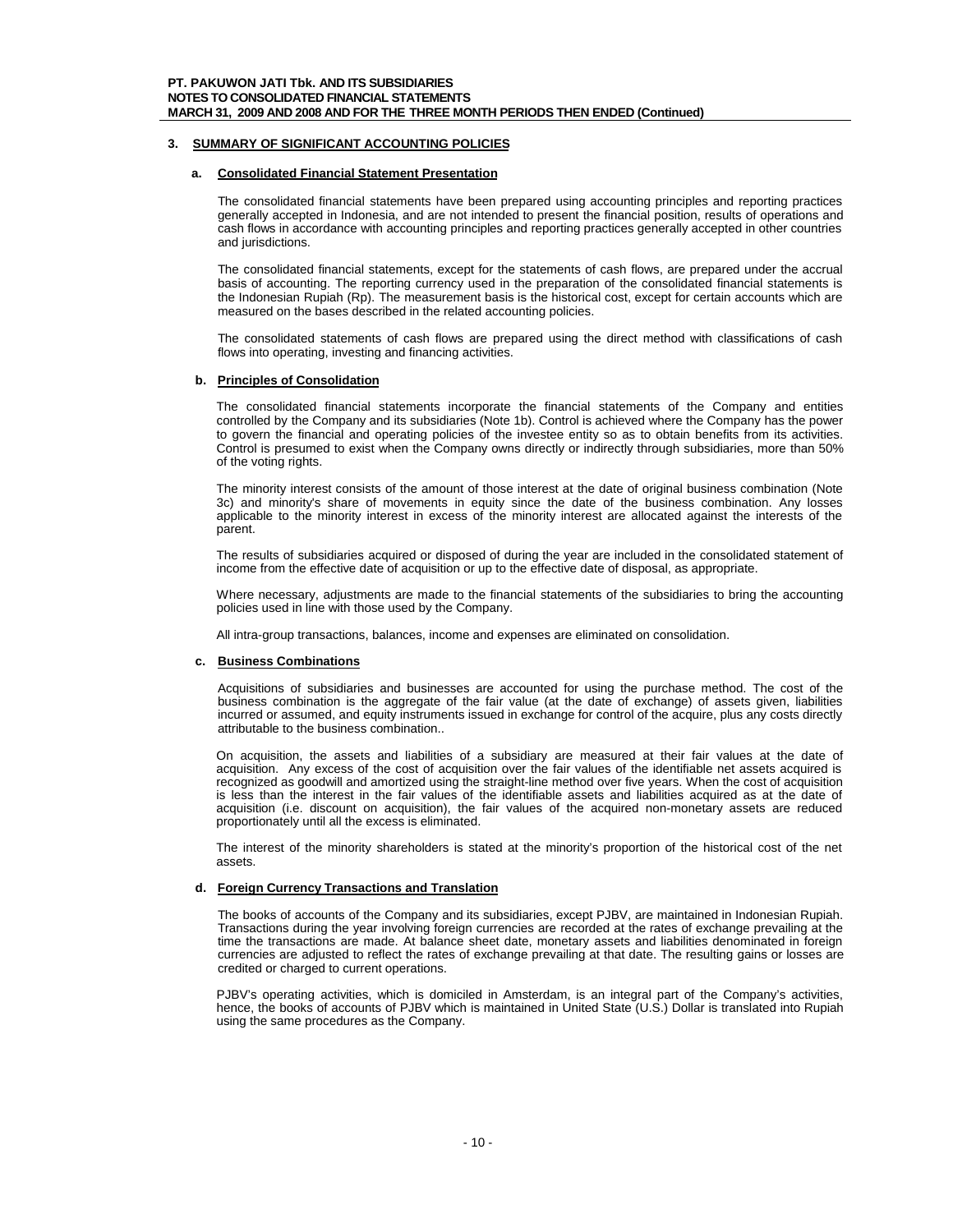#### **e. Transactions with Related Parties**

Related parties consist of the following:

- 1) companies that directly, or indirectly through one or more intermediaries, control, or are controlled by, or are under common control with, the Company (including holding companies, subsidiaries and fellow subsidiaries);
- 2) associated companiesi;
- 3) individuals owning, directly or indirectly, an interest in the voting power of the Company that gives them significant influence over the Company, and close members of the family of any such individuals (close members of the family are those who can influence or can be influenced by such individuals in their transactions with the Company);
- 4) key management personnel who have the authority and responsibility for planning, directing and controlling the Company's activities, including commissioners, directors and managers of the Company and close members of their families; and
- 5) companies in which a substantial interest in the voting power is owned, directly or indirectly, by any person described in (3) or (4) or over which such a person is able to exercise significant influence. This includes companies owned by commissioners, directors or major stockholders of the Company and companies which have a common key member of management as the Company.

All transactions with related parties, whether or not made at similar terms and conditions as those done with third parties, are disclosed in the consolidated financial statements.

## **f. Use of Estimates**

The preparation of consolidated financial statements in conformity with accounting principles generally accepted in Indonesia requires management to make estimates and assumptions that affect the reported amounts of assets and liabilities and disclosure of contingent assets and liabilities at the date of the consolidated financial statements and the reported amounts of revenues and expenses during the reporting period. Actual results could be different from these estimates.

## **g. Cash and Cash Equivalents**

Cash and cash equivalents consist of cash on hand and in banks and all unrestricted investments with maturities of three months or less from the date of placement.

#### **h. Fund / Reserve for Replacement of Hotel's Furniture, Fixtures and Equipment**

Reserve for replacement of and addition to the Hotel's furniture, fixtures and equipment is provided at 3.5% of the Hotel's preceding year's total revenues.

A fund is specifically set aside to cover the reserve and is maintained in a bank account. Interest earned on such bank account represents a component of the reserve and the fund.

The cost of replacements of and additions to the Hotel's furniture, fixtures and equipment represents reduction in the balance of the reserve and the fund.

#### **i. Allowance for Doubtful Accounts**

Allowance for doubtful accounts is provided based on a review of the status of the individual receivable accounts at the end of the year.

#### **j. Inventories**

Hotel inventories representing food and beverages, fuel, office supplies and building maintenance materials, are stated at cost or net realizable value, whichever is lower. Cost of food and beverage inventories is determined using the weighted average method.

#### **k. Prepaid Expenses**

Prepaid expenses are amortized over their beneficial periods using the straight-line method.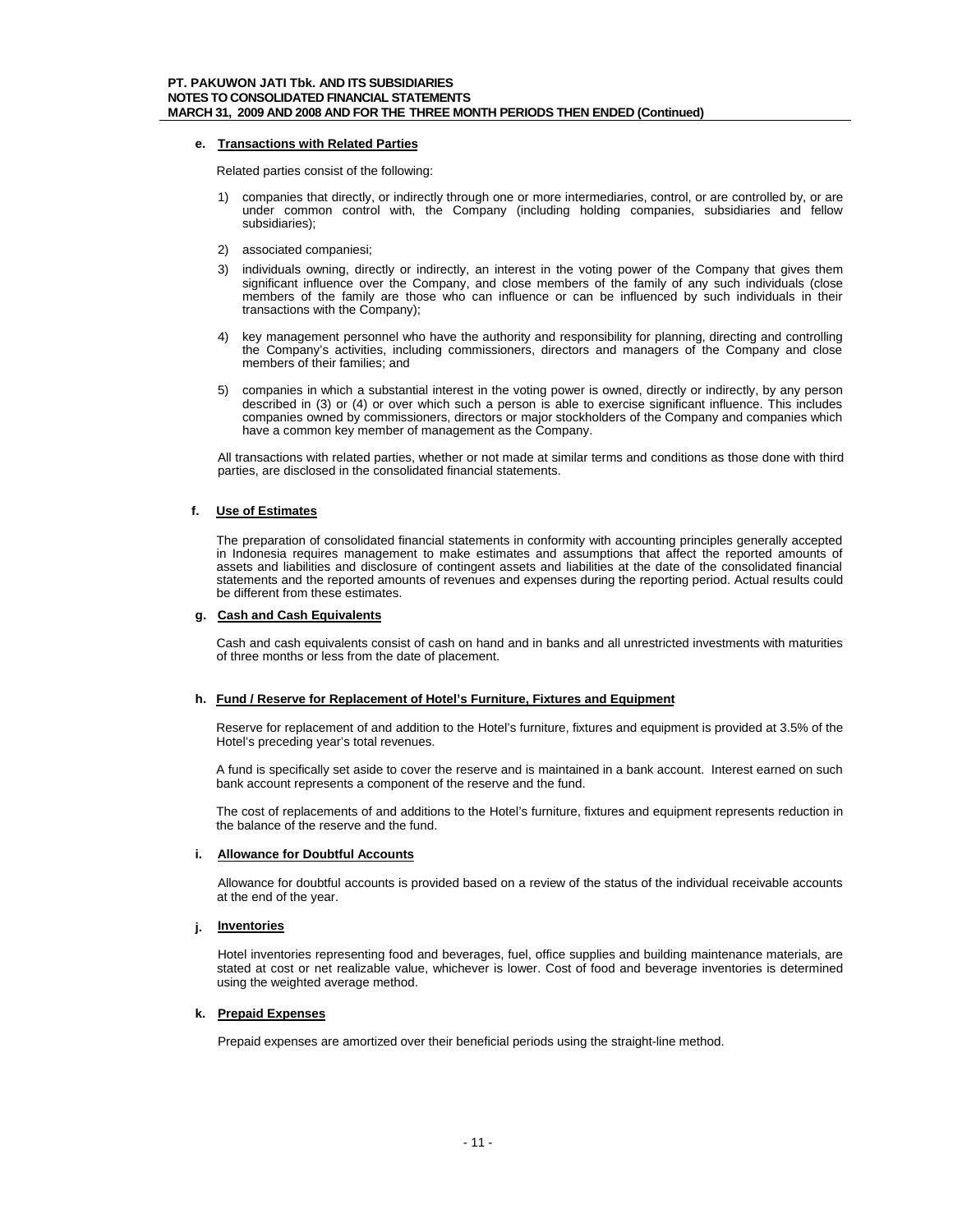## **l. Real Estate Assets**

#### Real Estate Inventories

Real estate inventories consist of land lot already developed, land and buildings (houses and condominium units) which are ready for sale, and land and buildings under development, are stated at cost or net realizable value, whichever is lower.

The cost of land under development consists of the cost of land for development, direct and indirect costs related to the development of real estate assets and borrowing costs. The cost of land under development is transferred to the buildings (houses) under construction account when the development is completed or is transferred to the land account when it is ready for sale, based on the area of saleable lots.

The cost of buildings under construction consists of the cost of developed land, construction costs and borrowing costs, and is transferred to the land and buildings ready for sale account when the development of the land and construction of buildings are completed. Cost is determined using the specific identification method.

#### Land Not Yet Developed

Land not yet developed consists of land that has not been developed yet and is stated at cost or net realizable value, whichever is lower.

The cost of land not yet developed consists of pre-development costs and cost of the land. The cost of land not yet developed is transferred to the land under development account when the development of the land has started or is transferred to the buildings (houses) under construction account when the land is ready for development.

## **m. Investment Properties**

Investment properties are properties (land or a building – or part of a building – or both) held to earn rentals or for capital appreciation or both. Investment properties are measured at cost less accumulated depreciation and any accumulated impairment losses.

Depreciation is computed using the straight-line method based on the estimated useful life of the investment properties as follows:

|                         | Years  |
|-------------------------|--------|
| Building and facilities | 5-30   |
| Machinary and equipment | $5-20$ |

Land is stated at cost and is not depreciated.

#### **n. Property and Equipment - Direct Acquisitions**

Property and equipment held for use in the production or supply of goods or services, or for administrative purposes, are stated at cost, less accumulated depreciation and any accumulated impairment losses.

Certain assets were revalued in previous years based on an independent appraisal made in accordance with government regulations. In line with the initial adoption of PSAK 16 (Revised 2007), the previous revalued amount of certain assets under the previous standard is considered as deemed cost, and the balance of the revaluation surplus previously reported as separate line item in equity is reclassified into retained earnings.

Depreciation is computed using the straight-line method based on the estimated useful lives of the assets as follows: Years

|                                 | i eals    |
|---------------------------------|-----------|
|                                 |           |
| <b>Buildings and facilities</b> | $20 - 30$ |
| Machinery and equipment         | $10 - 20$ |
| Motor vehicles                  | $4 - 5$   |
| Office equipment                | $4 - 5$   |
| Interior design                 | $5 - 10$  |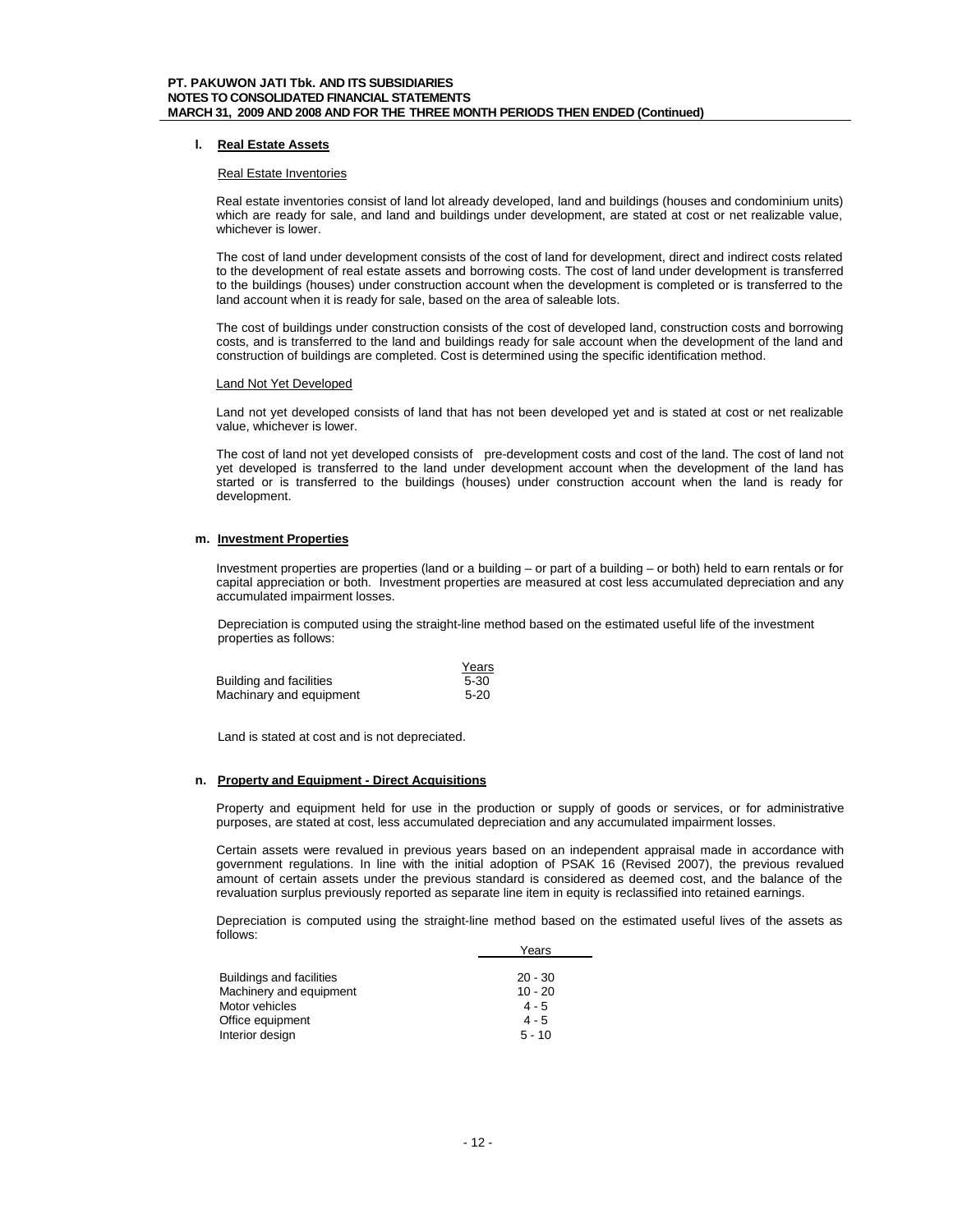The estimated useful lives, residual values and depreciation method are reviewed at each year end, with the effect of any changes in estimate accounted for on a prospective basis.

Land is stated at cost and is not depreciated.

The cost of maintenance and repairs is charged to operations as incurred. Other costs incurred subsequently to add to, replace part of, or service an item of property and equipment, are recognized as asset if, and only if it is probable that future economic benefits associated with the item will flow to the entity and the cost of the item can be measured reliably. When assets are retired or otherwise disposed of, their carrying values and the related accumulated depreciation and any impairment loss are removed from the accounts and any resulting gain or loss is reflected in the current operations.

Construction in progress is stated at cost which includes borrowing costs during construction on debts incurred to finance the construction. Construction in progress is transferred to the respective property and equipment account when completed and ready for use.

#### **o. Property and Equipment under Build, Operate and Transfer (BOT) Scheme**

Property and equipment constructed under BOT scheme, including fixtures and facilities on them are presented at cost less accumulated depreciation. Depreciation is computed based on the estimated useful lives of the related property and equipment under build, operate and transfer scheme following the term of the agreement using the straight-line method over 20 years.

#### **p. Impairment of an asset**

When the carrying amount of an asset exceeds its estimated recoverable amount, the asset is write down to its estimated recoverable amount, which is determined as the higher of net selling price or value in use.

#### **q. Leases**

Leases are classified as finance leases whenever the terms of the lease transfer substantially all the risks and rewards of ownership to the lessee. All other leases are classified as operating leases.

#### **As Lessor**

Rental income from operating leases is recognized on a straight-line basis over the term of the relevant lease. Initial direct costs incurred in negotiating and arranging an operating lease are added to the carrying amount of the leased asset and recognized on a straight-line basis over the lease term.

#### **As Lessee**

Operating lease payments are recognized as an expense on a straight-line basis over the lease term, except where another systematic basis is more representative of the time pattern in which economic benefits from the leased asset are consumed. Contingent rentals arising under operating leases are recognized as an expense in the period in which they are incurred

#### **r. Deferred Charges for Landrights**

Expenses related to the legal processing of landrights are deferred and amortized using the straight-line method over the legal term of the landright since the legal term of the right is shorter than its economic life.

## **s. Unearned Income**

Unearned income represents receipt of advance payment of rent and service charges which are recognized proportionally over the earning period.

## **t. Debt Restructuring**

The excess of the carrying amount of the loan and related accounts over the total future cash payments specified by the new terms of the loan in a troubled debt restructuring involving only modification of terms is recognized immediately as restructuring gain. After the restructuring, all cash payments under the terms of the loan are deducted from the carrying amount of the loan, and no interest expense is recognized on such loan until maturity.

If the carrying amount of the loan is less than the total future cash payments specified by the new terms of the loan in a troubled debt restructuring involving only modification of terms, no gain or loss is recognized. The effect of such restructuring is accounted for respectively from the time of restructuring. After the restructuring, interest expense is computed by applying a constant effective interest rate to the carrying amount of the loan and related accounts at the beginning of each period until maturity.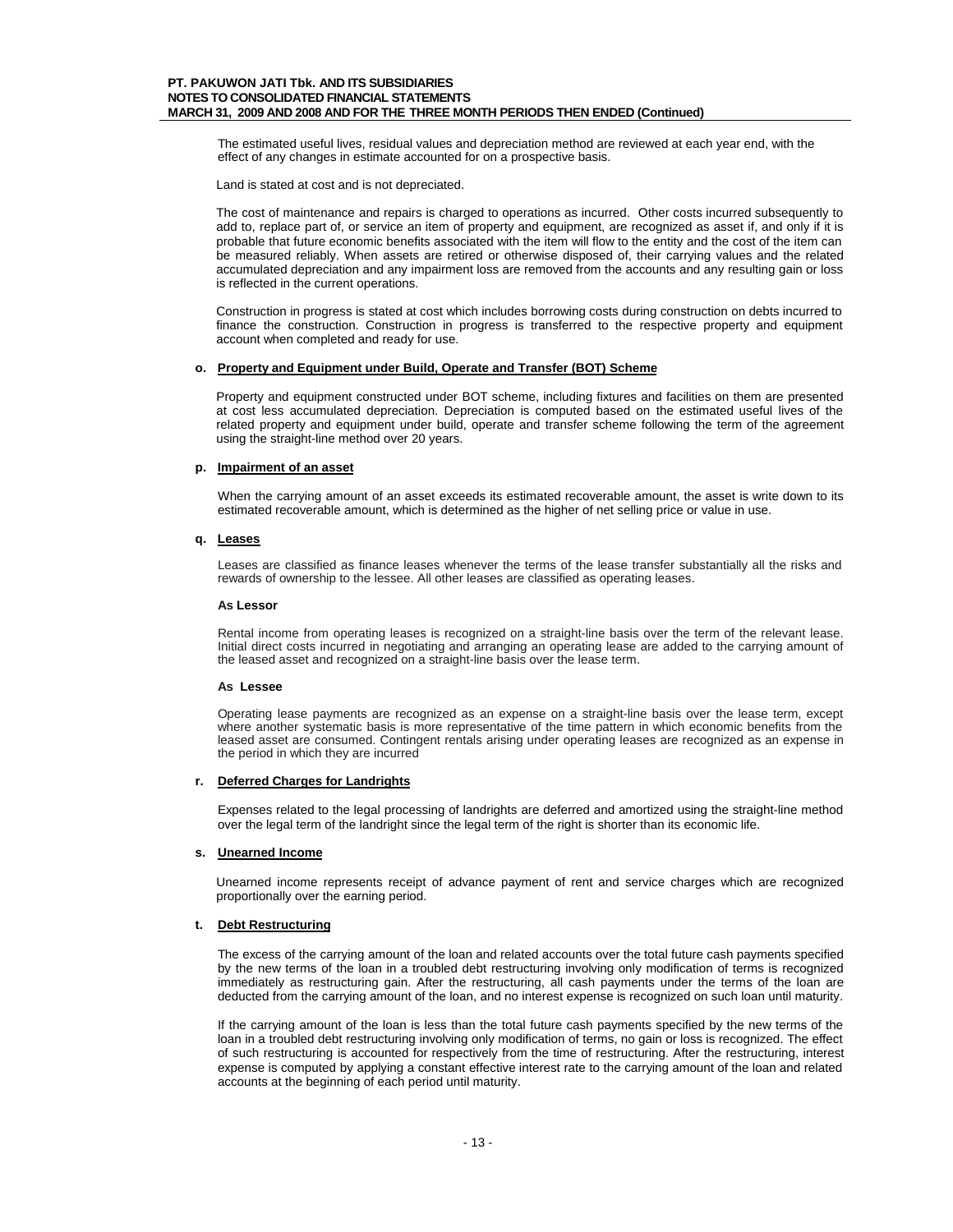When settlement of the loan is made through transfer of asset, the excess of the carrying amount of the restructured debt over the fair value of the asset is recognized immediately as debt restructuring gain. Gain arising from the restructuring of loans through transfer of assets which terms and conditions are not fully met is recognized as deferred gain or loss on the restructured loans presented under other accounts payable account and will be recognized as gain in the consolidated statement of income when related terms and conditions are fully met.

## **u. Issuance Costs of Bonds**

Issuance costs of Bond are deducted directly from the related proceeds of the related bonds to determine the net proceeds of the bonds. Differences between the net proceeds and nominal values represent discount or premium which are amortized using the straight-line method over the term of the bonds.

## **v. Post-Employment Benefits**

The Company provides defined post-employment benefits to its employees in accordance with Labor Law No. 13/2003. No funding has been made to this defined benefit plan.

The cost of providing post-employment benefits is determined using the Projected Unit Credit Method. The accumulated unrecognized actuarial gains or losses that exceed 10% of the present value of defined benefit obligations are recognized on a straight-line basis over the expected average remaining working lives of the participating employees. Past service cost is recognized immediately to the extent that the benefits are already vested, and otherwise is amortized on a straight-line basis over the average period until the benefits become vested.

The benefit obligation recognized in the balance sheet represents the present value of the defined benefit obligation, as adjusted for unrecognized actuarial gains or losses and unrecognized past service cost.

Aside from providing post-employment benefits in accordance with Labor Law No. 13/2003, the Hotel has established a defined contribution plan covering all its local permanent employees. The Hotel's contribution to the plan is charged to current operations.

#### **w. Revenue and Expense Recognition**

#### Space Rental Revenue and Service Charges

Revenues from space rental and service charges are recognized as income over the period of the lease contract. Rental received in advance are presented as unearned income. Revenues from parking and hotel operations are recognized when the services are rendered.

## Revenue from Real Estate

Revenues from the sale of residential houses together with the underlying land lots and completed retail centers, condominiums and office buildings are recognized using the full accrual method, when all of the following criteria are met:

- The deed of sale has been signed;
- The balance of sales proceeds is deemed collectible;
- Receivables from sale are free from subordination; and
- All rights, risks and benefits have been transferred substantially to the buyer (a memorandum of transfer agreement has been released).

Proceeds from the sale of land, wherein the seller is not involved in the construction of the building, are recognized in full when all of the following criteria are met:

- The deed of sale has been signed;
- The buyer has paid a down payment of at least 20% of the agreed sales price, and the period of cancellation / refund has expired;
- The balance of sales proceeds is deemed collectible;
- Receivables from sale are free from subordination; and;
- All improvements and related facilities on this project are completed and the seller has no further obligation to the buyer.

If any of the above criteria are not met, the payments received from the buyers are recognized as unearned income and recorded using the deposit method until all the criteria are met.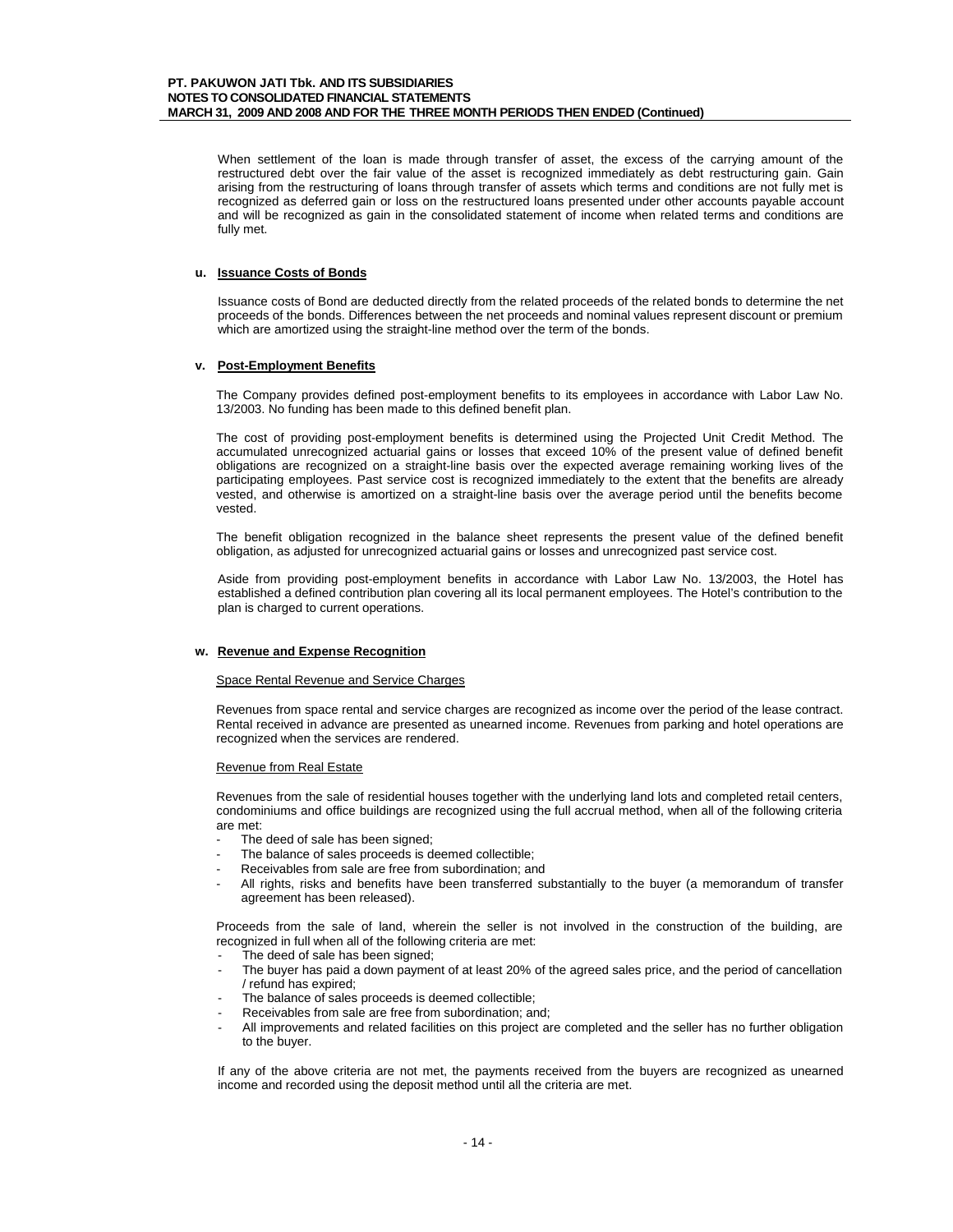Revenue from sale of condominium and office building

Revenues from sale of apartments and office building under construction are recognized using the percentage of completion method, when all of the following criteria are met:

- The construction has progressed beyond the preliminary stage, or at least the foundation of the building has been completed.
- Cumulative payments equal or exceed 20% of the agreed sales price and the refund period has expired; and
- All of the revenues and costs can be reasonably estimated.

If any of the above criteria are not met, all payments received from the buyers are recorded as advance from customers using the deposit method, until all the criteria are met.

#### Interest income

Interest income is accrued on time basis, by reference to the principal outstanding and at the applicable interest rate.

#### **Expenses**

Expenses are recognized when incurred (accrual basis)).

#### **x. Income Tax**

#### Final Income Tax

Final income tax expense is recognized proportionally with the accounting income recognized during the year. The difference between the final income tax paid and the final tax expense in the consolidated statement of income is recognized as prepaid tax or tax payable. If the income is subject to final income tax, no deferred tax asset or liability is recognized on the differences between the financial statement carrying amounts of assets and liabilities and their respective tax bases.

#### Non-Final Income Tax

Current tax expense is determined based on the taxable income for the year computed using prevailing tax rates.

Deferred tax assets and liabilities are recognized for the future tax consequences attributable to the differences between the financial statement carrying amounts of existing assets and liabilities and their respective tax bases, except those differences that are subject to final tax. Deferred tax liabilities are recognized for all taxable temporary differences and deferred tax assets are recognized for deductible temporary differences to the extent that it is probable that taxable income will be available in future periods against which the deductible temporary differences can be utilized.

Deferred tax is calculated at the tax rates that have been enacted or substantively enacted at the balance sheet date. Deferred tax is charged or credited in the consolidated statement of income, except when it relates to items charged or credited directly to equity, in which case, the deferred tax is also charged or credited directly to equity.

Deferred tax assets and liabilities are offset in the consolidated balance sheet, except if they are for different legal entities, in the same manner the current tax assets and liabilities are presented.

#### **y. Earnings (Loss) per Share**

Basic earnings (loss) per share is computed by dividing net income (loss) by the weighted average number of shares outstanding during the year.

Diluted earnings (loss) per share is computed by the weighted average number of share outstanding as adjusted for the effects of all potentially dilutive ordinary shares.

If the number of shares outstanding increases as a result of stock split and bonus shares, the calculation of basic earnings (loss) per share for all periods presented is adjusted retrospectively.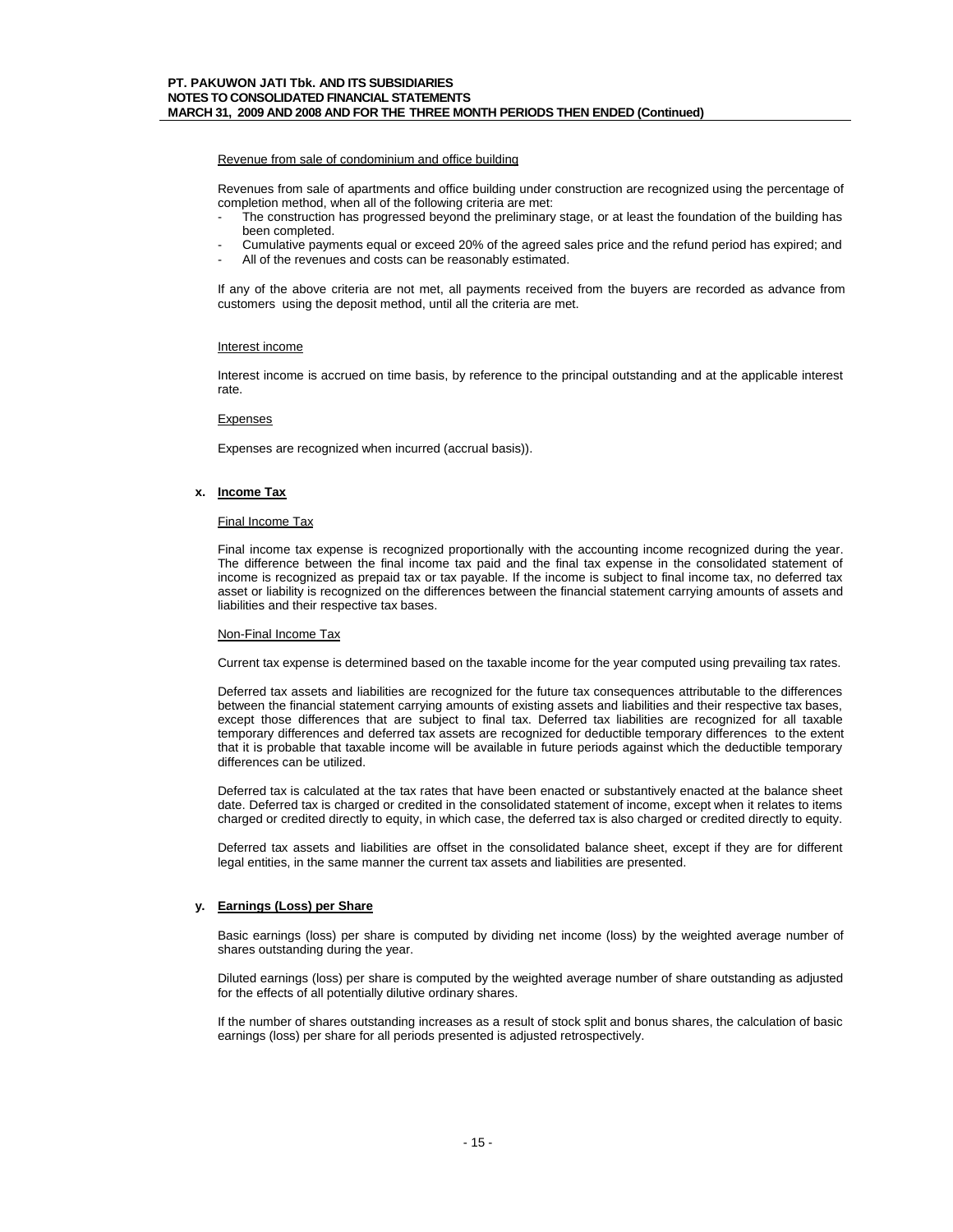# **4. CASH AND CASH EQUIVALENTS**

|                                                        | 2009                                | 2008                    |
|--------------------------------------------------------|-------------------------------------|-------------------------|
|                                                        | Rp'000                              | Rp'000                  |
| Cash on hand                                           | 1,754,151                           | 1,247,624               |
| Bank                                                   |                                     |                         |
| Rupiah                                                 |                                     |                         |
| Bank Lippo                                             | 1,776,683                           | 3,623,680               |
| <b>Bank Mandiri</b>                                    | 3,292,805                           | 4,120,857               |
| <b>Bank Central Asia</b>                               | 7,410,008                           | 5,588,409               |
| Bank Rakyat Indonesia                                  | 19,089                              | 1,039,716               |
| Bank Danamon Indonesia                                 | 4,164,710                           | 1,834,008               |
| Bank Internasional Indonesia                           | 533,715                             | 322,417                 |
| <b>Others</b>                                          | 131,463                             | 8,135                   |
| U.S. Dollar                                            |                                     |                         |
| <b>ING Asia Private Bank Limited</b>                   | 4,529,769                           | 1,925,262               |
| Bank of New York                                       | 1,064,598                           | 846,985                 |
| Bank Mandiri                                           | 2,230,912                           | 114,925                 |
| Bank Lippo                                             | 172,927                             | 104,276                 |
| Bank Danamon Indonesia                                 | 387,886                             | 933,366                 |
| <b>Bank Panin</b>                                      | 28,830                              | 23,505                  |
| <b>Bank Central Asia</b>                               |                                     | 42,075                  |
| JP Morgan                                              | 24,362,483                          |                         |
| <b>Others</b>                                          | 12,321                              | 6,990                   |
| Time deposits                                          |                                     |                         |
| Rupiah                                                 |                                     |                         |
| Bank Mega                                              | 41,621,825                          | 54,670,359              |
| Bank Danamon Indonesia<br>Bank Internasional Indonesia | 61,789,000                          | 2,634,562               |
| <b>Bank Mandiri</b>                                    | 75,580,534<br>5,717,662             | 94,220,655<br>6,270,627 |
| Bank Rakyat Indonesia                                  | 1,613,594                           |                         |
| <b>Bank Permata</b>                                    | 3,059,350                           | $\overline{a}$          |
| U.S. Dollar                                            |                                     |                         |
| Bank Danamon Indonesia                                 | 140,430,900                         | 15,748,989              |
| Bank DBS Indonesia                                     | 7,271,527                           | 5,654,571               |
| UBS AG, Singapore                                      | 3,505,075                           | 2,475,811               |
| Bank Mandiri                                           | 234,000                             | 184,580                 |
| Bank Mega                                              |                                     |                         |
| Total cash and cash equivalents                        | 392,695,817                         | 203,642,386             |
| Fund for replacement of hotel's furniture,             |                                     |                         |
| fixtures and equipment                                 | (2,628,446)                         | (3,692,339)             |
| Net                                                    | 390,067,371                         | 199,950,047             |
| Interest rate per annum on time                        |                                     |                         |
| deposits                                               |                                     |                         |
| Rupiah<br>U.S. Dollar                                  | 11.50 % - 12.25 %<br>5.70 % - 6.00% | 8000 % - 8.25 %<br>4.5% |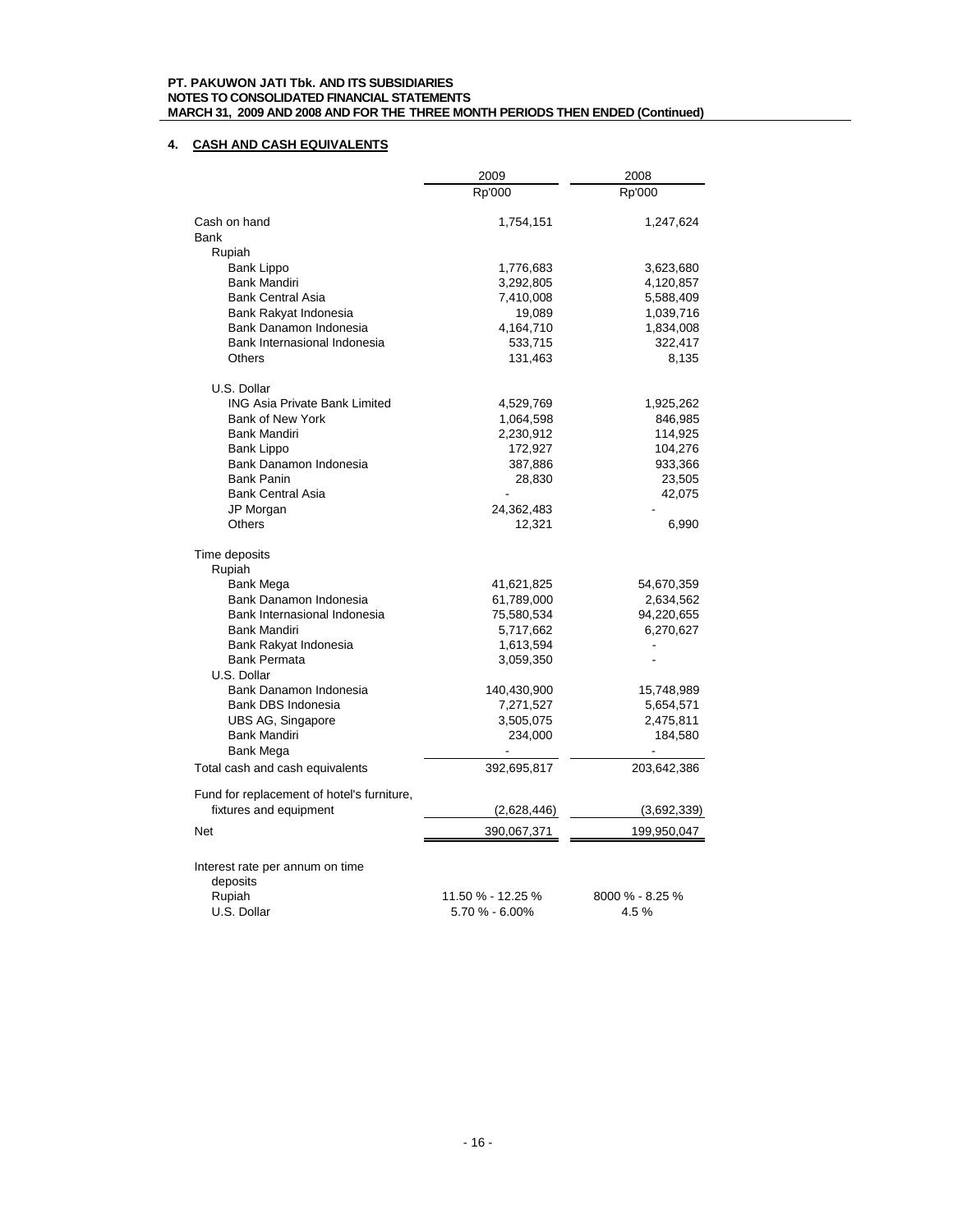## **5. TRADE ACCOUNTS RECEIVABLE FROM THIRD PARTIES**

|                                                                    | 2009                                            | 2008                                              |
|--------------------------------------------------------------------|-------------------------------------------------|---------------------------------------------------|
|                                                                    | Rp'000                                          | Rp'000                                            |
| <b>By Business Segment:</b><br>a.                                  |                                                 |                                                   |
| Sale of land and buildings<br>Space rental and others<br>Hotel     | 22,536,309<br>11,790,548<br>6,274,715           | 25,501,510<br>17,290,236<br>5,767,455             |
| Total<br>Allowance for doubtful accounts                           | 40,601,572<br>(943,965)                         | 48,559,201<br>(1,880,333)                         |
| <b>Net</b>                                                         | 39,657,607                                      | 46,678,868                                        |
| b. By Age Category:                                                |                                                 |                                                   |
| $1 - 30$ days<br>31 - 60 days<br>61 - 90 days<br>More than 90 days | 35,544,359<br>1,616,761<br>479,588<br>2,960,864 | 36,610,851<br>3,917,753<br>1,686,034<br>6,344,564 |
| Total<br>Allowance for doubtful accounts                           | 40,601,572<br>(943,965)                         | 48,559,201<br>(1,880,333)                         |
| <b>Net</b>                                                         | 39,657,607                                      | 46,678,868                                        |
|                                                                    |                                                 |                                                   |

## Changes in the allowance for doubtful

| accounts:                         |            |           |
|-----------------------------------|------------|-----------|
| Beginning balance                 | 1,880,333  | 1.882.285 |
| Provision (reversal of allowance) | (936, 368) | (1,952)   |
| Ending balance                    | 943.965    | 1,880,333 |

All trade accounts receivable in 2009 and 2008 are in Rupiah currency.

Management believes that the allowance for doubtful accounts is adequate to cover possible losses on uncollectible accounts.

Management also believes that there is no significant risk associated to the above receivables.

Trade accounts receivable from hotel operations amounting to Rp 6,274,715 thousand and Rp 5,767,455 thousand are used as collateral for Series C Bonds in 2009 and for Series A and C Bonds in 2008 (Note 18).

# **6. RESTRICTED TIME DEPOSITS**

|                                                                                               | 2009          | 2008              |
|-----------------------------------------------------------------------------------------------|---------------|-------------------|
|                                                                                               | Rp'000        | Rp'000            |
| The Subsidiary (AW)<br>ING Asia Private Bank Limited,<br>Singapore (US\$ 3,019,762.37 in 2009 |               |                   |
| and US\$ 31,827,930.56 in 2008)<br>UBS AG, Singapore (US\$ 1,853,068.43)                      | 34,953,749    | 293,358,036       |
| in 2008                                                                                       |               | 17,079,732        |
| Total                                                                                         | 34,953,749    | 310,437,768       |
| The Company                                                                                   |               |                   |
| UBS AG, Singapore (US\$ 13,200,000)                                                           | 152,790,000   | 121,664,400       |
| Total                                                                                         | 187,743,749   | 432,102,168       |
|                                                                                               |               |                   |
| Interest rate per annum                                                                       | 1.15% - 2.10% | $3.05\% - 5.23\%$ |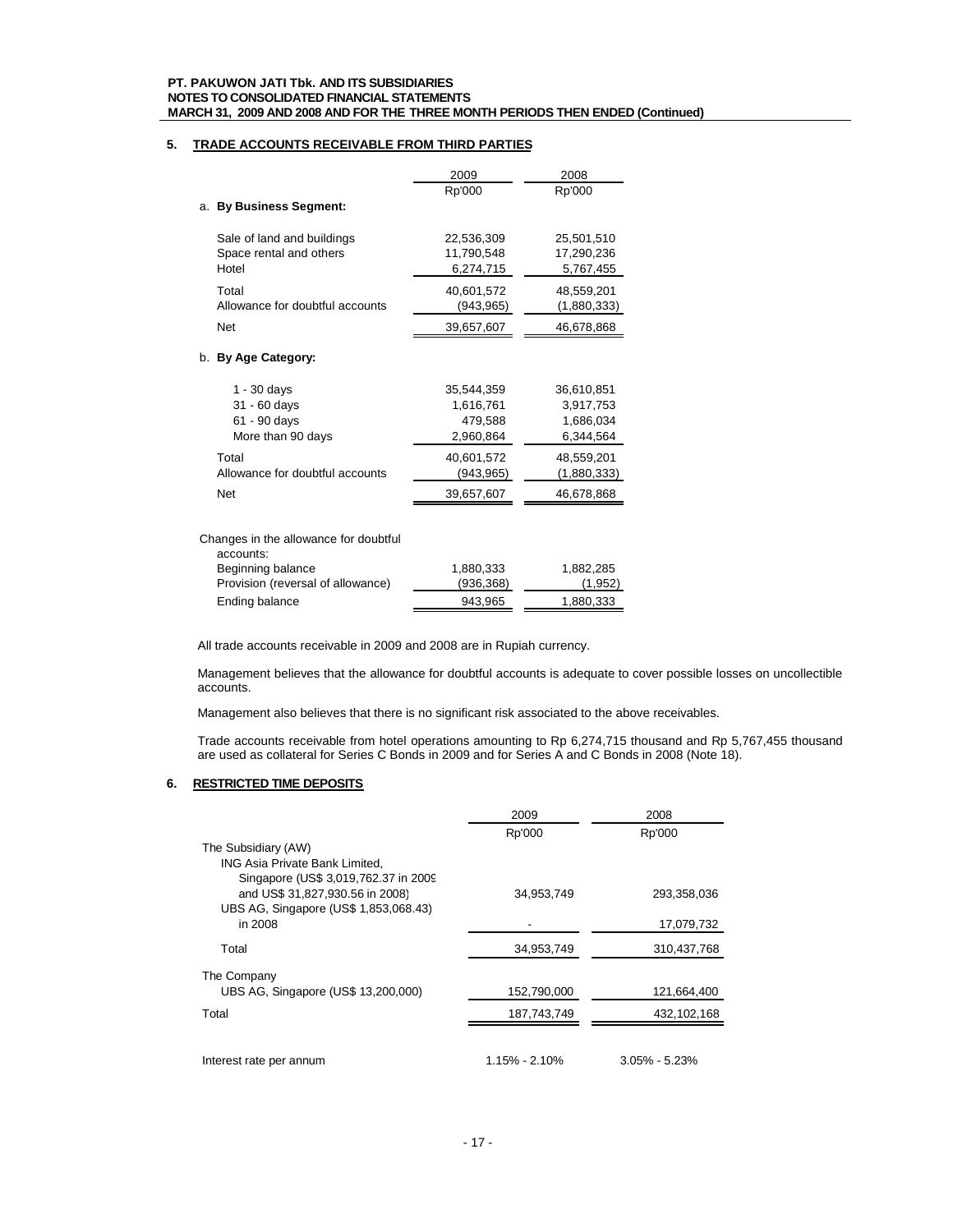Time deposits owned by AW represent proceeds from the issuance of the subsidiary's capital stock and restricted only for the construction of Superblock Gandaria City. Such time deposits mature on June 30, 2009.

Time deposits owned by the Company represent restricted time deposit that will be used for the payment of interest of Senior Secured Note in November 2009 (Note 18).

## **7. REAL ESTATE ASSETS**

Real Estate Inventories

|                                   | 2009        | 2008        |  |
|-----------------------------------|-------------|-------------|--|
|                                   | Rp'000      | Rp'000      |  |
| Land lot already developed        |             |             |  |
| Laguna Indah                      | 17,532,230  | 17,532,230  |  |
| Virginia Regency                  | 13,604,636  | 20,913,785  |  |
| Laguna Regency                    | 2,056,216   | 3,286,698   |  |
| Royal Villa                       | 1,641,547   | 1,383,320   |  |
| Riviera Villa                     | 1,050,292   | 1,128,665   |  |
| Westwood Villa                    | 951,308     | 951,308     |  |
| <b>Taman Mutiara</b>              | 934,842     | 1,237,233   |  |
| Taman Permata                     |             | 125,377     |  |
| Land and buildings ready for sale |             |             |  |
| Pakuwon Town Square               | 6,605,112   |             |  |
| Model unit                        | 2,424,341   | 2,424,341   |  |
| <b>Taman Permata</b>              | 130,219     | 130,219     |  |
| Virginia Regency                  |             | 2,106,482   |  |
| Total                             | 46,930,743  | 51,219,659  |  |
| Condominium unit:                 |             |             |  |
| Kondominium Regency               | 4,939,780   | 6,201,774   |  |
| Land under development:           |             |             |  |
| Superblock Gandaria City          | 527,640,756 | 422,247,627 |  |
| Palm Beach                        | 82,175,772  | 64,987,719  |  |
| Pakuwon Town Square               | 50,649,232  | 31,407,997  |  |
| Total                             | 660,465,759 | 518,643,343 |  |
| Total                             | 712.336.282 | 576.064.776 |  |

## Land Not Yet Developed

|                                 | 2009        | 2008        |
|---------------------------------|-------------|-------------|
|                                 | Rp'000      | Rp'000      |
|                                 |             |             |
| Location:                       |             |             |
| East Surabaya                   | 119,923,860 | 120,699,330 |
| North Surabaya                  | 74,967,829  | 74,164,357  |
| West Surabaya                   | 18,060,877  | 18,045,877  |
| Embong Malang, Central Surabaya | 5,123,152   | 5,123,152   |
| Total                           | 218,075,718 | 218,032,716 |

The total land not yet developed measures 2,572,206 square meters in 2009 and 2,582,206 square meters in 2008. Other than Superblock Gandaria City which is located in Jakarta, all real estate inventories are located in Surabaya, East Java.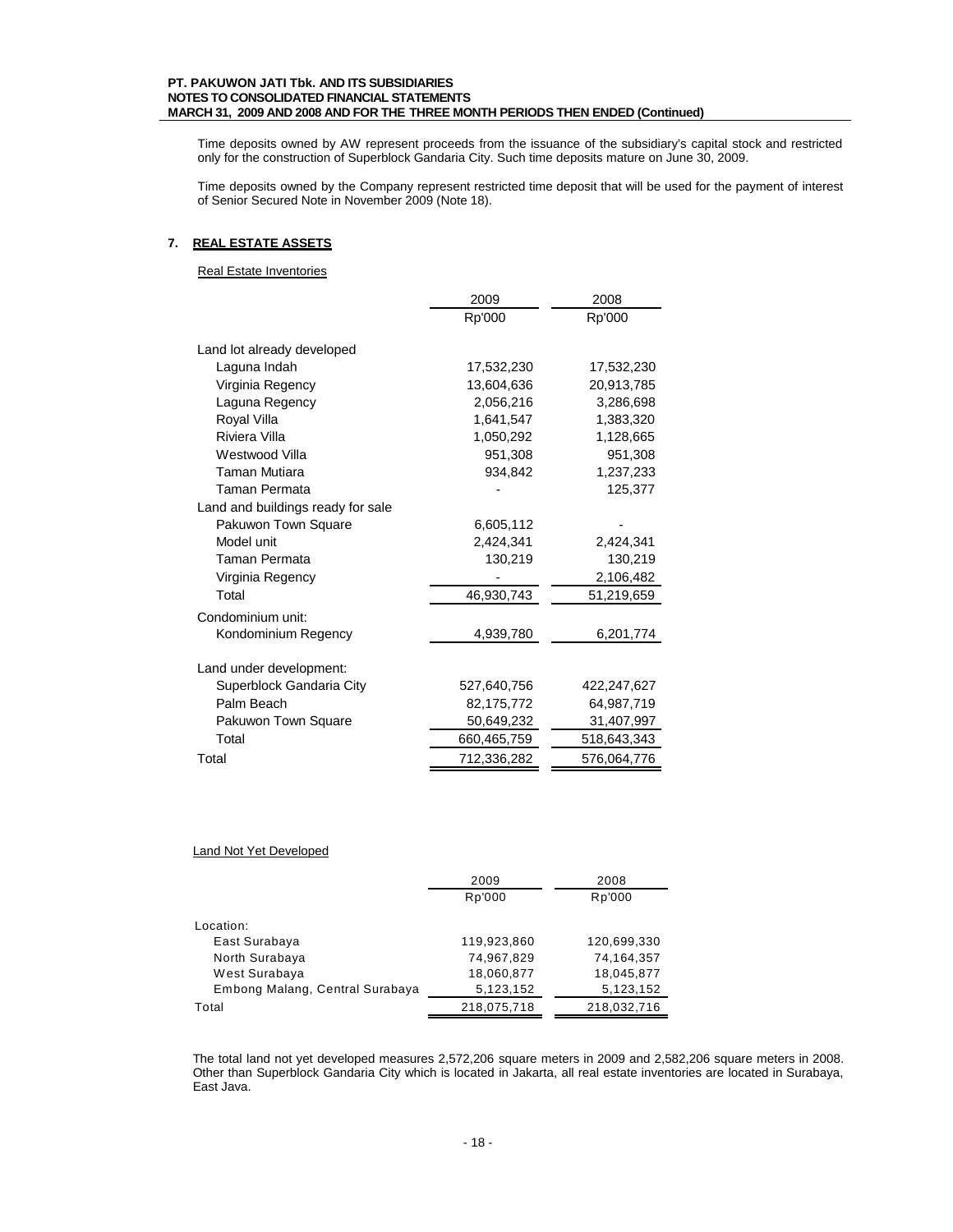In 2009, borrowing costs capitalized to land under development (Superblock Gandaria City) amounted to Rp 17,313,062 thousand, consisting of interest expense of Rp 12,591,318 thousand and loss on foreign exchange of Rp 4,721,744 thousand.

In 2008, borrowing costs capitalized to land under development (Superblock Gandaria City) amounted to Rp 5,707,696,157.

The additions to real estate inventory in 2007 included real estate assets of AW at the date of acquisition amounting to Rp249,426,127 thousand (Note 29).

As of March 31, 2009 and 2008, land under development (Superblock Gandaria City) was covered by contractor all risk insurance with PT MAA General Assurance for US\$ 144,300,000.

## **8. INVESTMENT PROPERTIES**

|                           | January 1, 2009 | Additions | Deductions | Reclassification | March 31, 2009 |
|---------------------------|-----------------|-----------|------------|------------------|----------------|
|                           | Rp'000          | Rp'000    | Rp'000     | Rp'000           | Rp'000         |
| Cost:                     |                 |           |            |                  |                |
| Land                      | 242.326.057     |           |            |                  | 242.326.057    |
| Building and facilities   | 440,488,092     | 2,200,617 |            |                  | 442,688,709    |
| Machinery and equipment   | 140,391,293     | 355,745   |            |                  | 140,747,038    |
| Total                     | 823,205,442     | 2,556,362 |            |                  | 825,761,804    |
| Accumulated depreciation: |                 |           |            |                  |                |
| Building and facilities   | 126,212,282     | 4,003,133 |            |                  | 130,215,415    |
| Machinery and equipment   | 65,618,499      | 1,868,627 |            |                  | 67,487,126     |
| Total                     | 191,830,781     | 5,871,760 |            |                  | 197,702,541    |
| Net Book Value            | 631.374.661     |           |            |                  | 628,059,263    |

|                           | January 1, 2008 | <b>Additions</b> | Deductions | Reclassification | March 31, 2008 |
|---------------------------|-----------------|------------------|------------|------------------|----------------|
|                           | Rp'000          | Rp'000           | Rp'000     | Rp'000           | Rp'000         |
| Cost:                     |                 |                  |            |                  |                |
| Land                      | 236,858,454     | 3.949.630        |            |                  | 240,808,084    |
| Building and facilities   | 403,166,619     | 280.924          |            |                  | 403,447,543    |
| Machinery and equipment   | 134,430,524     | 1,006,580        | 1,036,048  |                  | 134,401,056    |
| Total                     | 774,455,597     | 5,237,134        | 1,036,048  |                  | 778,656,683    |
| Accumulated depreciation: |                 |                  |            |                  |                |
| Building and facilities   | 112.031.285     | 3.440.402        |            |                  | 115.471.687    |
| Machinery and equipment   | 58,806,704      | 1,730,281        | 280,596    |                  | 60,256,389     |
| Total                     | 170.837.989     | 5.170.683        | 280.596    |                  | 175.728.076    |
| Net Book Value            | 603.617.608     |                  |            |                  | 602,928,607    |

The fair value of the investment properties as of March 31 2009 amounted to Rp 2,037,000,000 thousand based on management assessment. The valuation was done based on cost and revenue method.

Depreciation amounting to Rp 5,871,760 thousand and Rp 5,170,683 thousand for the periods ended March 31, 2009 and 2008 respectively were recorded under direct costs-building expenses.

Certain investment properties were revalued in 1999. On initial adoption of PSAK 13 (Revised 2007), the revalued amount of those assets are considered as deemed cost and the balance of the revaluation increment, which was previously recorded as part of equity, is reclassified to retained earnings.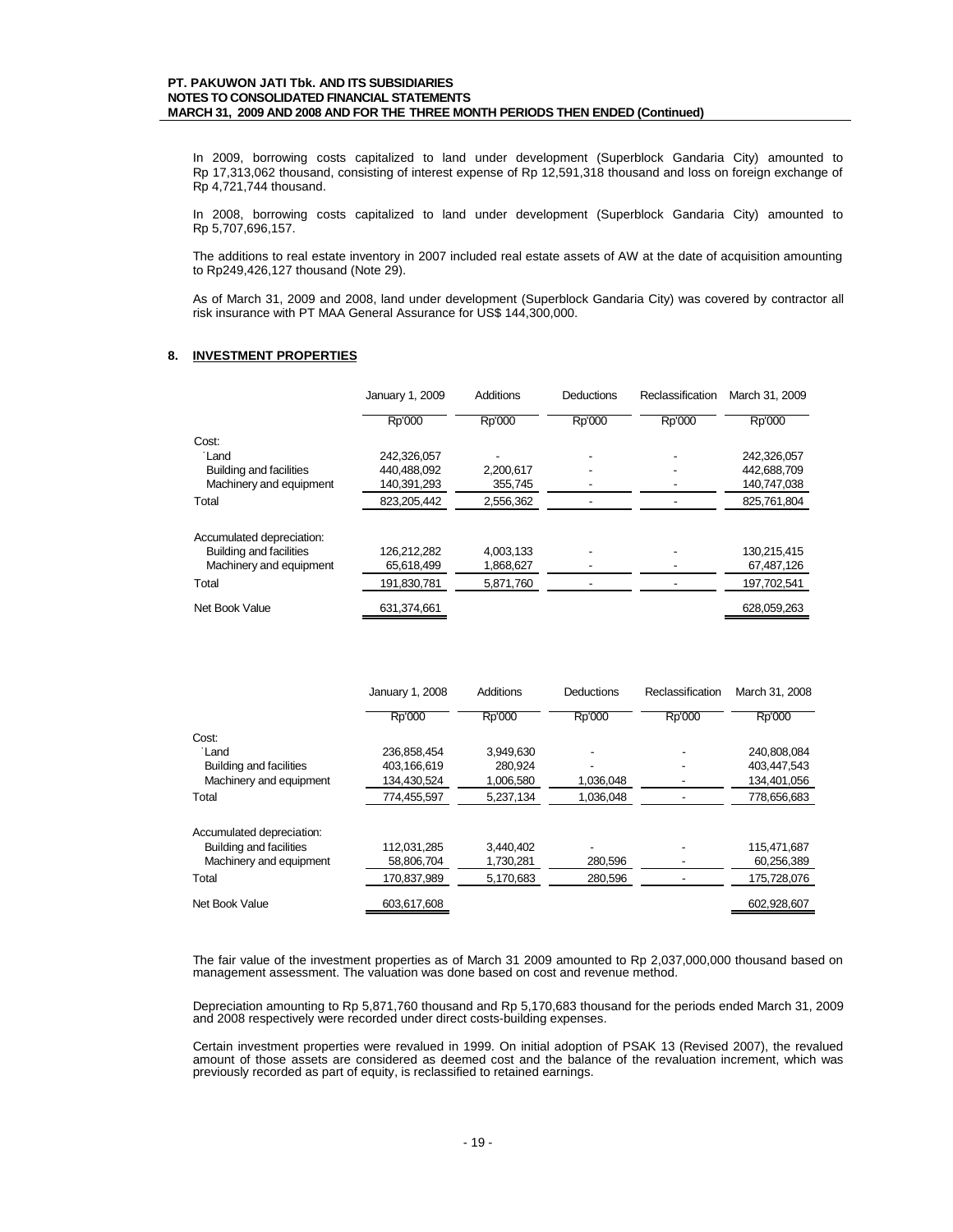As of March 31, 2009 and 2008, the investment properties were insured along with property and equipment.

In 2009 and 2008, the land and building comprising Tunjungan Plaza I and III with HGB Nos. 446, 206, 266, 284, 286, 293, and 299 are used as collateral for Senior Secured Notes (Note 18).

## **9. PROPERTY AND EQUIPMENT**

|                                 | January 1, 2009 | Additions  | <b>Deductions</b> | Reclassification | March 31, 2009 |
|---------------------------------|-----------------|------------|-------------------|------------------|----------------|
|                                 | Rp'000          | Rp'000     | Rp'000            | Rp'000           | Rp'000         |
| Cost:                           |                 |            |                   |                  |                |
| Land                            | 499,521,865     | 8,976,452  |                   |                  | 508,498,317    |
| <b>Buildings and facilities</b> | 464,038,117     | 21,740     |                   |                  | 464,059,857    |
| Machinery and equipment         | 28,867,802      |            |                   |                  | 28,867,802     |
| Motor vehicles                  | 12,575,749      | 109,400    | 97,500            |                  | 12,587,649     |
| Office equipment                | 32,520,379      | 14,531     |                   |                  | 32,534,910     |
| Interior design                 | 33,393,587      |            |                   |                  | 33,393,587     |
| Construction in progress        |                 |            |                   |                  |                |
| <b>Buildings and facilities</b> | 600,135,344     | 25,414,105 |                   |                  | 625,549,449    |
| Total                           | 1,671,052,843   | 34,536,228 | 97,500            |                  | 1,705,491,571  |
| Accumulated depreciation        |                 |            |                   |                  |                |
| <b>Buildings and facilities</b> | 158,953,618     | 3,948,431  |                   |                  | 162,902,049    |
| Machinery and equipment         | 18,725,684      | 399,521    |                   |                  | 19, 125, 205   |
| Motor vehicles                  | 9,116,678       | 445,610    | (11,580)          |                  | 9,573,868      |
| Office equipment                | 27,220,581      | 490,880    |                   |                  | 27,711,461     |
| Interior design                 | 11,535,268      | 617,797    |                   |                  | 12,153,065     |
| Total                           | 225,551,829     | 5,902,239  | (11,580)          |                  | 231,465,648    |
| Net Book Value                  | 1,445,501,014   |            |                   |                  | 1,474,025,923  |

|                                 | January 1, 2008 | Additions  | Deductions | Reclassification | March 31, 2008 |
|---------------------------------|-----------------|------------|------------|------------------|----------------|
|                                 | Rp'000          | Rp'000     | Rp'000     | Rp'000           | Rp'000         |
| Cost:                           |                 |            |            |                  |                |
| Land                            | 445,308,312     | 2,959,318  |            |                  | 448,267,630    |
| <b>Buildings and facilities</b> | 463,765,664     | 741        |            |                  | 463,766,405    |
| Machinery and equipment         | 28,828,982      | 51,339     |            |                  | 28,880,321     |
| Motor vehicles                  | 12,739,482      |            |            |                  | 12,739,482     |
| Office equipment                | 29,798,453      | 601,570    |            |                  | 30,400,023     |
| Interior design                 | 11,273,253      | 691,058    |            |                  | 11,964,311     |
| Construction in progress        |                 |            |            |                  |                |
| <b>Buildings and facilities</b> | 184,776,589     | 67,114,829 |            |                  | 251,891,418    |
| Total                           | 1,176,490,735   | 71,418,855 |            |                  | 1,247,909,590  |
| Accumulated depreciation        |                 |            |            |                  |                |
| <b>Buildings and facilities</b> | 143, 166, 622   | 3,944,759  |            |                  | 147,111,381    |
| Machinery and equipment         | 17,139,871      | 401,900    |            |                  | 17,541,771     |
| Motor vehicles                  | 8,134,131       | 483,303    |            |                  | 8,617,434      |
| Office equipment                | 25,637,527      | 380,298    |            |                  | 26,017,825     |
| Interior design                 | 10,161,113      | 51,958     |            |                  | 10,213,071     |
| Total                           | 204,239,264     | 5,262,218  |            |                  | 209,501,482    |
| Net Book Value                  | 972,251,471     |            |            |                  | 1,038,408,108  |

Addition to property and equipment in 2007 included property and equipment of AW at the date of acquisition amounting to Rp287,916,170 thousand (Note 29).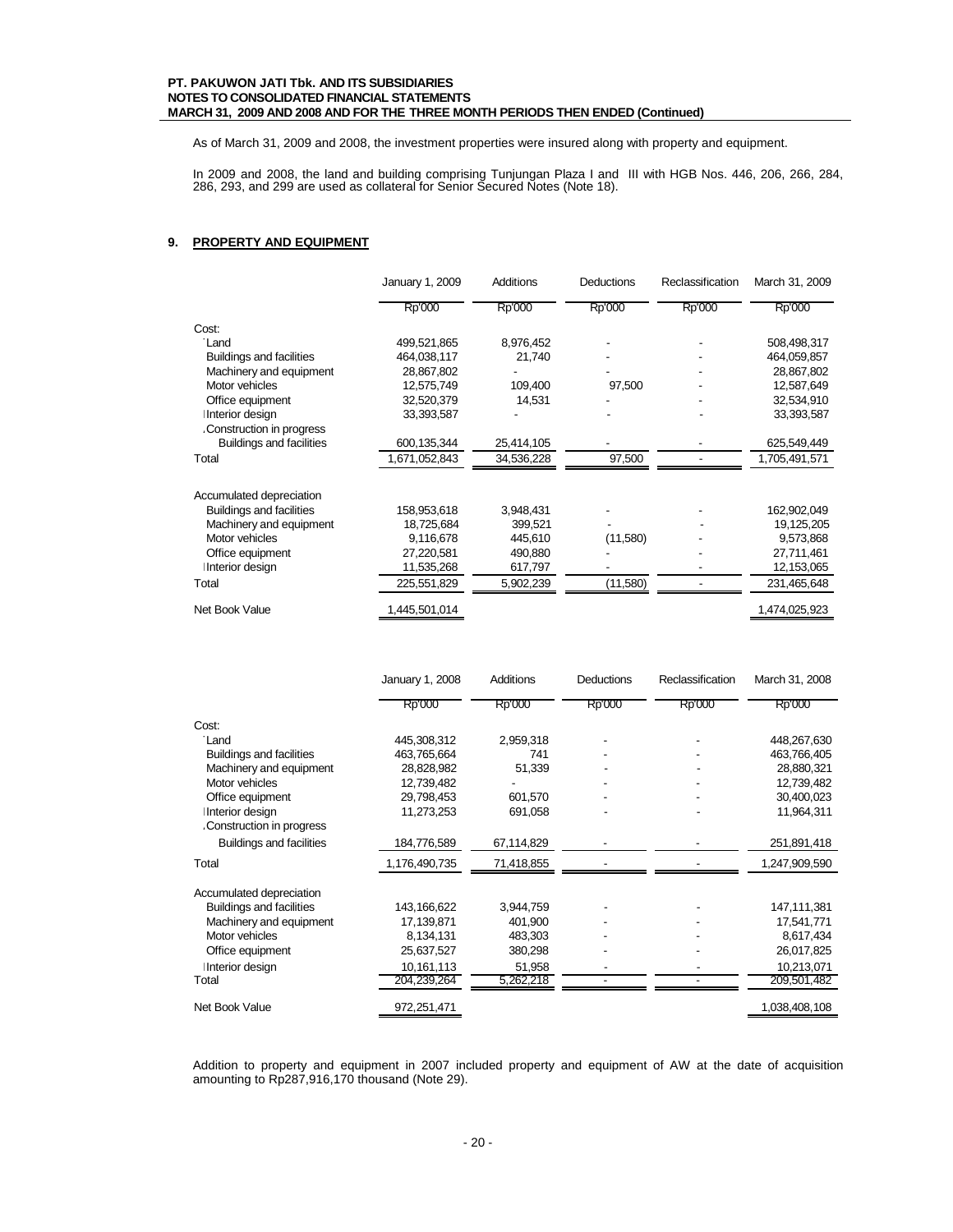In 2006 and 1999, the Company revalued part of its property and equipment. The revaluation was based on government rules. In 2006, the Company revalued land where the Sheraton Surabaya Hotel & Tower is located and two (2) parcels of land situated beside the Hotel, with net revaluation increment amounting to Rp 50,999,400 thousand. For the revaluation of property and equipment, the Company obtained approval from the Tax Office for Listed Companies on December 26, 2006 through its Decision Letter No. 2027/WPJ.07/BD.04/2006. In 1999, the Company revalued part of its property and equipment as of December 31, 1998 with net revaluation increment in property and equipment amounting to Rp 491,683,551 thousand. The Company obtained approval from the Tax Office for Listed Companies in its Decision Letter No. 021/WPJ.06/KP.0404/1999 dated May 20, 1999. On December 31, 2007 and 2006, the balance of the net revaluation increment in property and equipment were recorded as part of equity amounting to Rp 542,682,951 thousand.

In 2008, revaluation increment amounting to Rp 64,603,550 thousand was used in the issuance of bonus share (Note 21).

On initial adoption of PSAK 16, (Revised 2007) the revalued amount of these assets are considered as deemed cost and the balance of the revaluation increment, which was previously recorded as part of equity, is reclassified to retained earning.

Depreciation amounting to Rp 5,902,239 thousand in 2009 and Rp 5,262,218 thousand in 2008 were recorded under direct cost building expense (Note 24).

Construction in progress includes building under construction in Jakarta called Superblock Gandaria City owned by AW. The building is estimated to be completed in 2010.

In 2009, borrowing costs capitalized to construction in progress amounted to Rp 19,881,537 thousand consisting of interest expense of Rp 14,459,300 thousand and loss on foreign exchange of Rp 5,422,237 thousand.

The Company and AW owns several parcels of land located in Kelurahan Kaliasin and Kedungdoro, Surabaya and in Gandaria with legal rights in the form of Building Use Rights (HGBs) for a period of 10 to 30 years from 2009 to 2032. Management believes that there will be no difficulty in the extension of the landrights since all parcels of land were acquired legally and supported by sufficient evidence of ownership.

In 2008 and 2007, land with HGB Nos. 265, 275 and 294 together with Sheraton Surabaya Hotel & Towers thereon are used as collateral for Series A and C Bonds. Land with HGB Nos. 183, 282, 290, 292, 300 and 458 together with the Tunjungan Plaza IV buildings thereon are used as collateral for Bonds Payable I.

In 2008, land with HGB Nos. 828 and 1190 are used as collateral for Bank Mega Loan.

At March 31, 2009 and 2008, investment properties, property and equipment and property and equipment under build, operate and transfer (BOT) scheme, except land, were insured as follows:

- Tunjungan Plaza I and II / Menara Mandiri, Tunjungan Plaza III, Tunjungan Plaza IV, Central Plant and Laguna<br>Square (Pakuwon City) were covered by property-all-risk insurance with PT. AIU Indonesia for US\$ 67,240,000<br>and R and Rp 15,000,000 thousand as of March 31, 2008. Sheraton Surabaya Hotel & Towers was covered by property-all-risk insurance with PT. Asuransi AIU Indonesia as of March 31, 2009 for US\$ 28,000,000 and with PT. Asuransi Allianz Utama Indonesia as of March 31, 2008 for US\$ 35,000,000. These properties were also insured against terrorism and sabotage with PT. Asuransi Bintang Tbk for US\$ 95,200,000 and US\$ 118,900,000 as of March 2009 and 2008 respectively.
- − Tunjungan Plaza I, II / Menara Mandiri, III and IV, Central Plant and Laguna Square (Pakuwon City) were covered by Public Liability insurance with PT. AIU Indonesia and PT. Asuransi Allianz Indonesia in 2009 and 2008 for US\$ 1,000,000 and US\$ 250,000 respectively. Sheraton Surabaya Hotel & Towers was covered by Public Liability insurance with PT. ACE INA Insurance in 2008 for US\$ 10,000,000.
- − Some of the vehicles were insured with PT. Asuransi Allianz Utama Indonesia and PT. Asuransi AIU Indonesia in 2009 and 2008 for Rp 2,094,000 thousand and Rp 2,226,000 thousand.

Management believes that the insurance coverage is adequate to cover possible losses on the assets insured.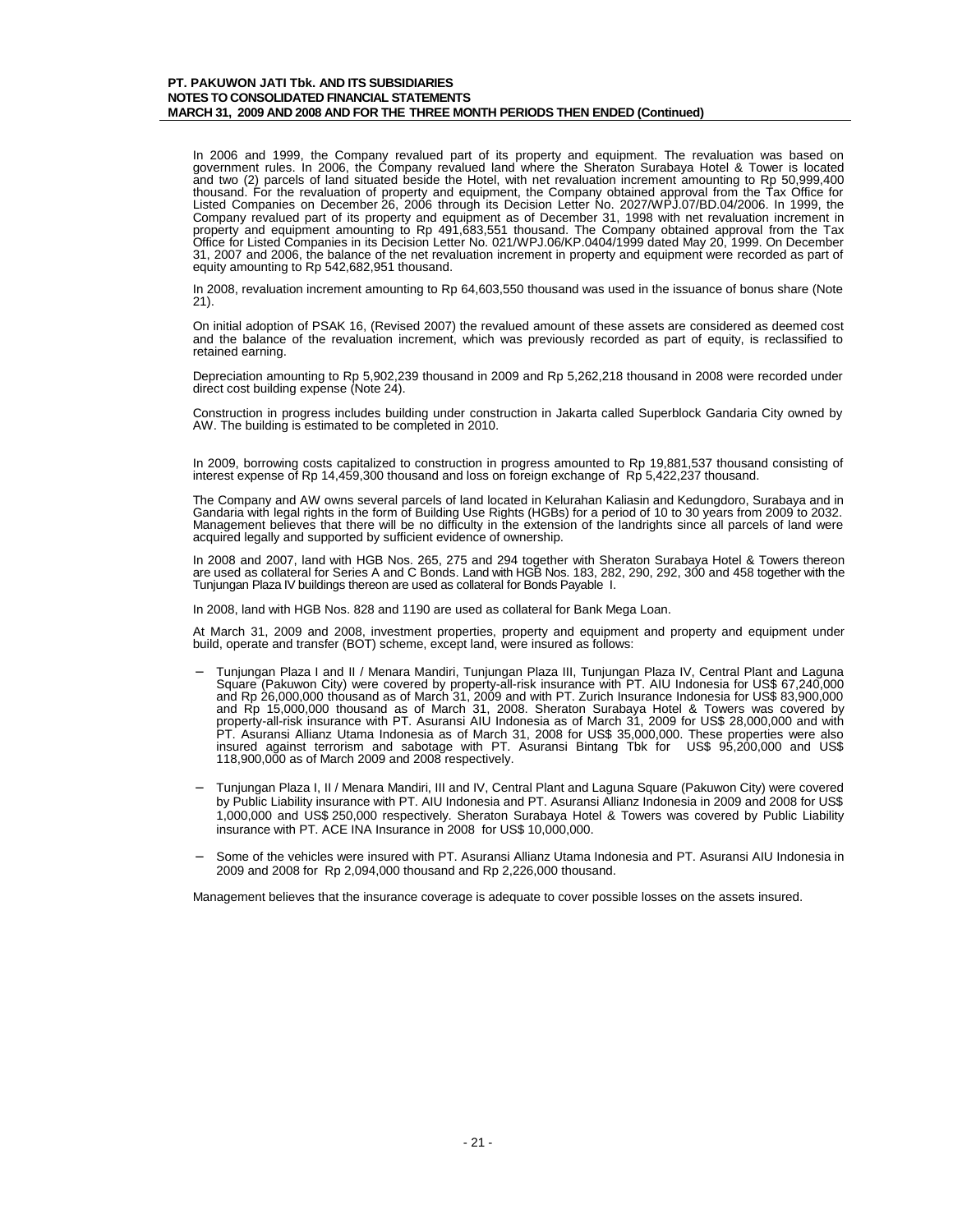## **10. PROPERTY AND EQUIPMENT UNDER BUILD, OPERATE AND TRANSFER (BOT) SCHEME**

|                           | January 1, 2009 | Additions | Deductions | March 31, 2009 |
|---------------------------|-----------------|-----------|------------|----------------|
|                           | Rp'000          | Rp'000    | Rp'000     | Rp'000         |
| Cost:                     |                 |           |            |                |
| <b>Buildings</b>          | 46.927.905      |           |            | 46.927.905     |
| Machinery and equipment   | 11,734,753      |           |            | 11,734,753     |
| Total                     | 58,662,658      |           |            | 58,662,658     |
| Accumulated depreciation: |                 |           |            |                |
| Building                  | 39,956,905      | 757,320   |            | 40,714,225     |
| Machinery and equipment   | 10,117,484      | 146,685   |            | 10,264,170     |
| Total                     | 50,074,389      | 904,005   |            | 50,978,395     |
| Net Book Value            | 8.588.269       |           |            | 7.684.263      |

|                           | January 2008 | <b>Additions</b> | <b>Deductions</b> | March 31, 2008 |
|---------------------------|--------------|------------------|-------------------|----------------|
|                           | Rp'000       | Rp'000           | Rp'000            | Rp'000         |
| Cost:                     |              |                  |                   |                |
| <b>Buildings</b>          | 46.927.905   |                  |                   | 46,927,905     |
| Machinery and equipment   | 11,734,753   |                  |                   | 11,734,753     |
| Total                     | 58,662,658   |                  |                   | 58,662,658     |
| Accumulated depreciation: |              |                  |                   |                |
| <b>Buildings</b>          | 36,927,621   | 757,321          |                   | 37,684,942     |
| Machinery and equipment   | 9,530,748    | 146,684          |                   | 9,677,433      |
| Total                     | 46,458,370   | 904,005          |                   | 47,362,375     |
| Net Book Value            | 12,204,288   |                  |                   | 11,300,283     |

Amortization expense amounting to Rp 904,005 thousand in 2009 and 2008 respectively was presented under direct costs-building expenses (Note 24).

As of March 31, 2009 and 2008, the property and equipment under BOT scheme were insured along with property and equipment (Note 9).

## **11. TRADE ACCOUNTS PAYABLE**

|                                     | 2009       | 2008       |
|-------------------------------------|------------|------------|
|                                     | Rp'000     | Rp'000     |
| Related party                       |            |            |
| PT. Pakuwon Darma                   | 7,310,714  | 14,638,464 |
| Third party                         | 31,177,832 | 19,923,278 |
| <b>Total Trade Accounts Payable</b> | 38,488,546 | 34,561,742 |

All trade account payable are in Rupiah currency.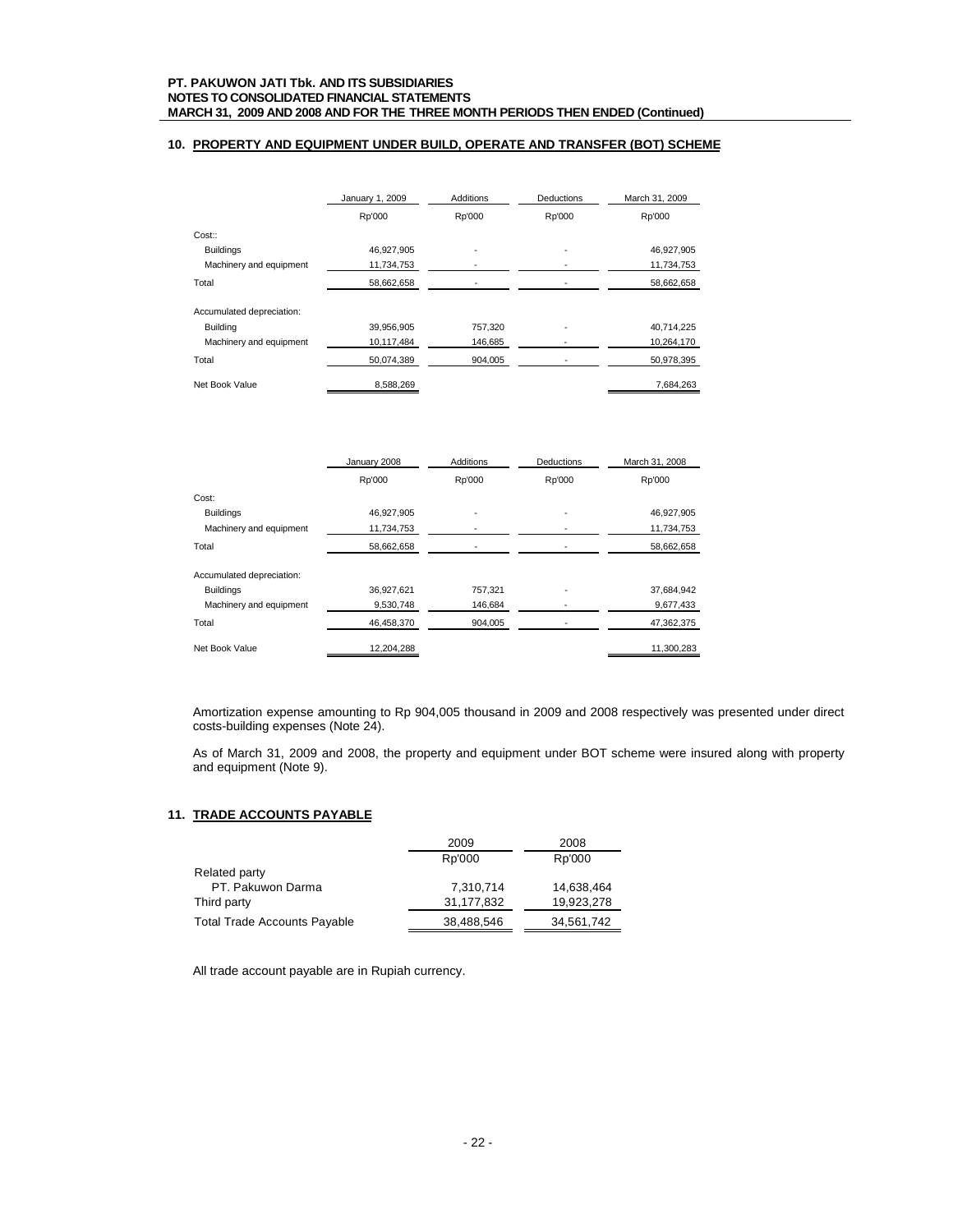# **12. TAXES PAYABLE AND PREPAID TAXES**

# Taxes Payable

|                                 | 2009      | 2008      |  |
|---------------------------------|-----------|-----------|--|
|                                 | Rp'000    | Rp'000    |  |
| The Company                     |           |           |  |
| Value Added Tax                 | 1,839,569 | 3,710,556 |  |
| Final Income Tax                | 615,958   | 2,062,946 |  |
| Other Income Tax                |           |           |  |
| - Article 21                    | 257,482   | 12,357    |  |
| - Article 23/26                 | 271,098   | 170.871   |  |
| Taxes on promotional activities | 4.775     | 13,262    |  |
| Hotel and restaurant tax        | 192.999   |           |  |
| The subsidiaries:               |           |           |  |
| Other Income Tax                |           |           |  |
| - Article 21                    | 15,246    | 66,485    |  |
| - Article 23/26                 | 1,059,849 | 784,144   |  |
| Value Added Tax                 | 1,035,912 | 1,075,443 |  |
| Other                           |           | 213,313   |  |
| Total                           | 5,292,888 | 8,109,376 |  |

Details of final income tax payable are as follows:

|                                  | 2009          | 2008        |
|----------------------------------|---------------|-------------|
|                                  | Rp'000        | Rp'000      |
| Final income tax on unearned     |               |             |
| income and service charges       | 6,671,679     | 5,624,857   |
| Less:                            |               |             |
| Amount withheld by third parties | (4, 164, 508) | (1,476,379) |
| Payment by the Company           | (1,891,213)   | (2,085,532) |
| Final income tax payable         | 615,958       | 2,062,946   |

## Prepaid Taxes

|                        | 2009       | 2008       |
|------------------------|------------|------------|
|                        | Rp'000     | Rp'000     |
| The Company            |            |            |
| Final income tax of    |            |            |
| unearned rental income | 13,275,922 | 10,313,252 |
| Value added tax        | 82.640     | 493.216    |
| Other income tax       |            |            |
| article 22             | 19,970     | 2,450      |
| article 23             | 31.475     |            |
|                        |            |            |
| The Subsidiaries       |            |            |
| Value Added Tax        | 46,178,136 | 38,276,449 |
| Other income tax       |            |            |
| article 22             | 2.987.838  | 643,787    |
| article 23             |            | 83,280     |
| Other                  | 32,028     | 32,028     |
| Total                  | 62,608,008 | 49,844,463 |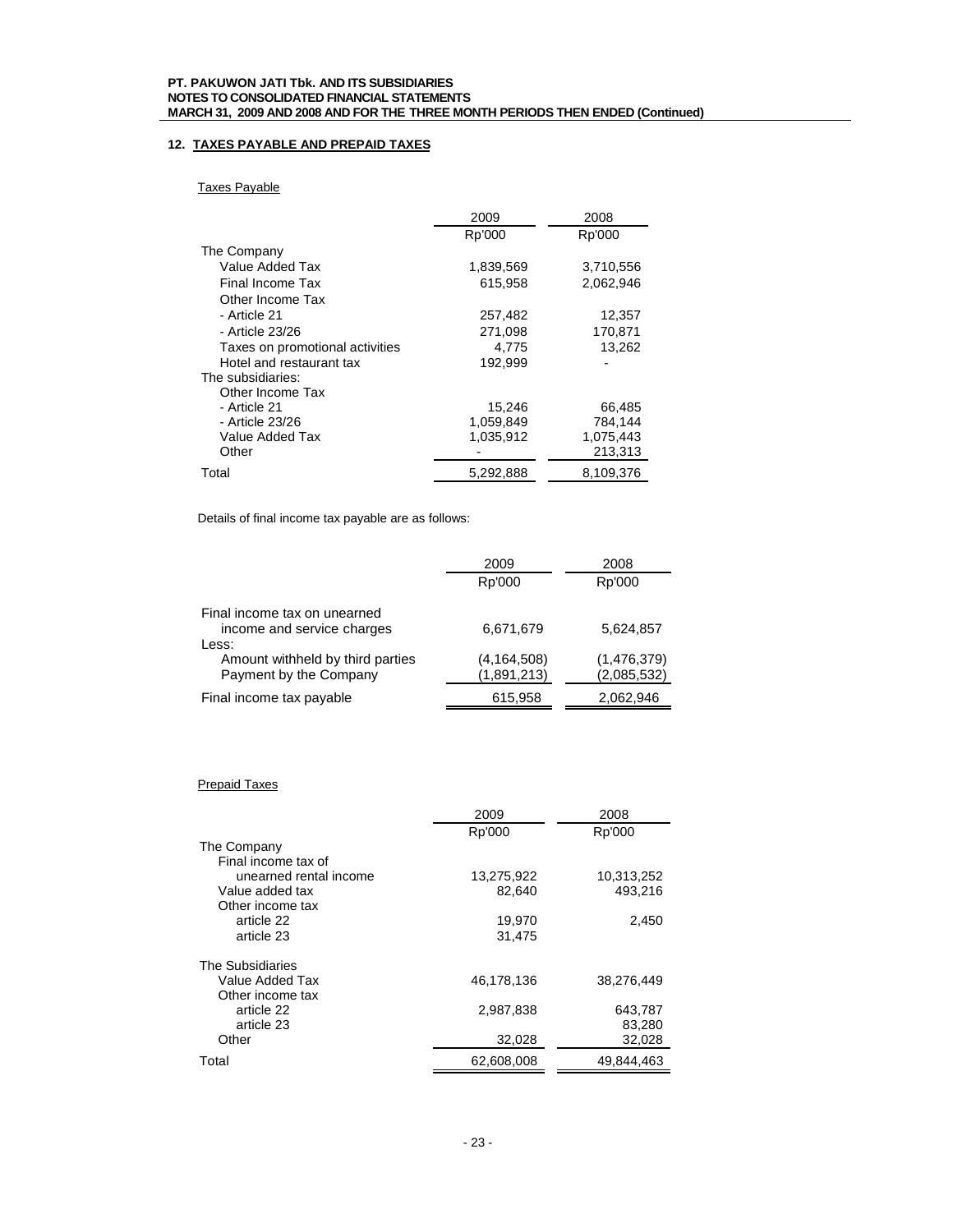## **13. ACCRUED EXPENSES**

|                                       | 2009         | 2008         |  |
|---------------------------------------|--------------|--------------|--|
|                                       | Rp'000       | Rp'000       |  |
| Interest and penalty payable on bonds |              |              |  |
| (Note 18)                             | 149,369,672  | 139.743.648  |  |
| Electricity, water and gas            | 1,078,272    | 1,038,271    |  |
| Others                                | 6,294,650    | 3,824,034    |  |
| Total                                 | 156,742,594  | 144,605,953  |  |
| Current portion                       | (66,715,248) | (52,903,743) |  |
| Long-term portion                     | 90.027.346   | 91,702,210   |  |

## **14. UNEARNED INCOME**

|                   | 2009          | 2008           |  |
|-------------------|---------------|----------------|--|
|                   | Rp'000        |                |  |
| Space rental      | 156,839,678   | 128,075,981    |  |
| Others            | 10,557,865    | 646,855        |  |
| Total             | 167,397,543   | 128,722,836    |  |
| Current portion   | (121,007,977) | (96, 441, 535) |  |
| Long-term portion | 46,389,566    | 32,281,301     |  |

## **15. ADVANCES FROM CUSTOMERS**

This account represents advance payments received by the Company and AW, subsidiary, from customers for the pre-sale of condominiums and office buildings which do not satisfy the revenue recognition criteria.

## **16. BANK LOAN**

In September 2008, the Company obtained a term loan facility from Bank Mega with a maximum credit of Rp 45,000,000 thousand due in 3.5 years. Interest rate per annum is at 15% with floating rate, which is paid monthly. Under the agreement, this credit facility will be used to finance the Pakuwon Center construction. As of March 31, 2009, the Company has already used Rp 3,650,000 thousand of the credit facility.

The Company shall open an escrow account in Bank Mega as saving account for all Pakuwon Center and commercial unit Pakuwon Town Square rental revenue. The Company should maintain minimum fund balance in the escrow account of 30% of Pakuwon Town Square revenue.

The bank loan is secured by first priority security rights of 6,866 square meters land which a part of 114,680 square meters land with HGB Certificate Nos. 828 and 1190/Kelurahan Kejawan Putih Tambak with area of 19,366 square meters and 95.314 square meters, respectively. This land is the location of Pakuwon Center building construction site which is located in Pakuwon City in Surabaya. Both HGB certificates expire on July 11, 2014.

The loan agreement also requires the Company to comply with certain covenant.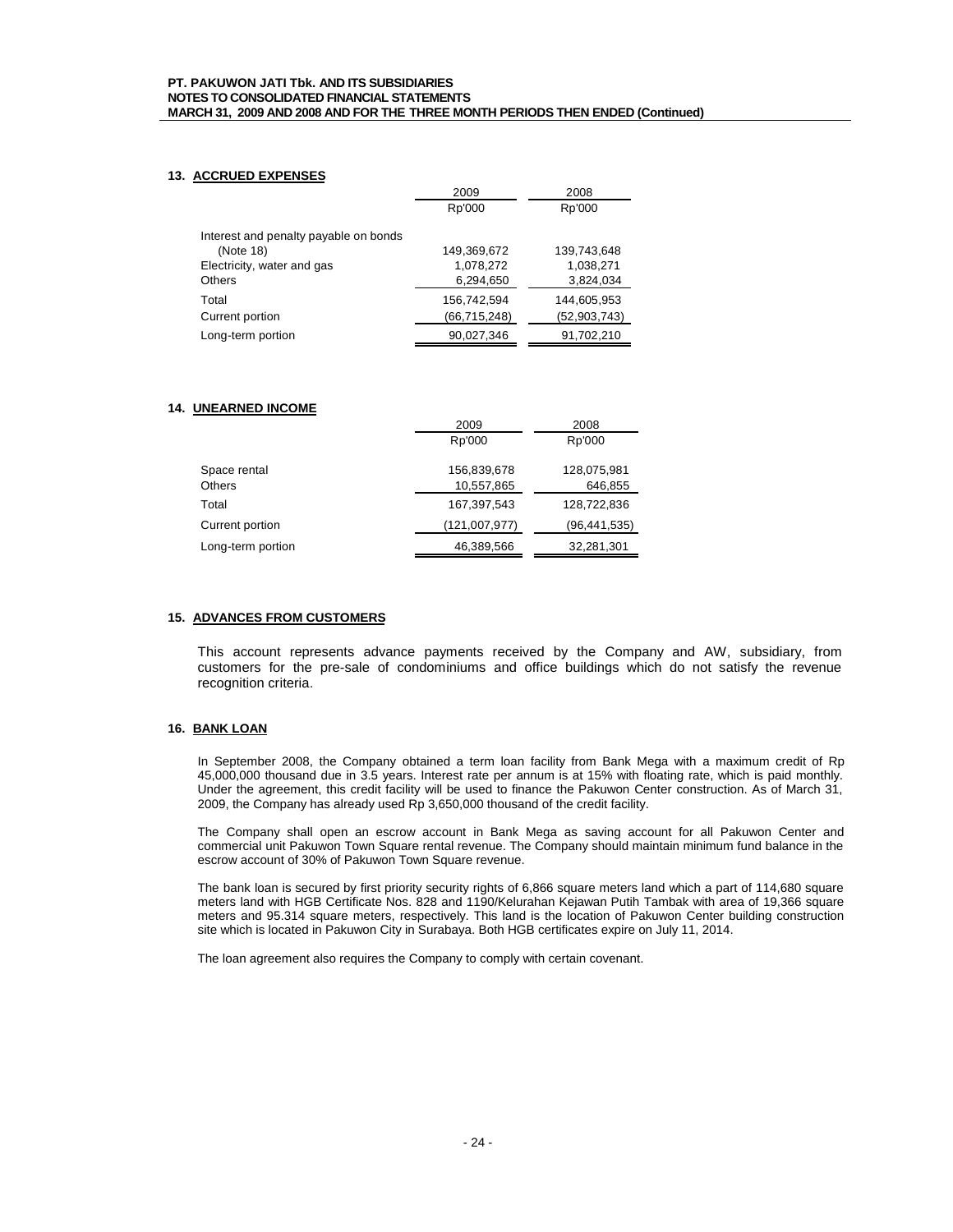## **17. OTHER ACCOUNTS PAYABLE**

|                                        | 2009       | 2008       |
|----------------------------------------|------------|------------|
|                                        | Rp'000     | Rp'000     |
| Deferred gain on restructured          |            |            |
| bonds, from:                           |            |            |
| Reduction of interest and write-off of |            |            |
| penalty on Bonds I                     | 4,801,756  | 6,547,849  |
| Settlement with real estate            |            |            |
| inventory                              |            | 17,366,096 |
| Interest payable on Series C Bonds     | 3,405,332  | 4,663,702  |
| Others                                 | 3,160,569  | 3,160,569  |
| Total                                  | 11,367,657 | 31,738,216 |
| Current maturities from:               |            |            |
| Reduction of interest and write-off of |            |            |
| penalty on Bonds I                     | 1,746,093  | 1,746,093  |
| Interest payable on Series C Bonds     | 1,801,903  | 1,952,087  |
| Total                                  | 3,547,996  | 3,698,180  |
| Long-term portion                      | 7,819,661  | 28,040,036 |

Deferred gain on restructured bonds from reduction of interest and write-off of penalty represents the diffrerence between the carrying amount of restructured Bonds I (principal and accrued interest) in 2003 and the agreed total settlement amount and outstanding loan balance. The difference was deferred since the carrying amount was less than the future cash payments.

The conditions for the settlement of the obligation through real estate assets have been fully met, hence the Company accounted for the remaining gain in 2008. In 2007, the Company accounted for the gain of Rp 7,993,912 thousand. The realized gain was presented as part of the other income.

Interest payable on Series C Bonds represents the difference between the nominal value of Series C Bonds and the future cash payments of the related restructured loan (Note 18) and will be realized on due date of each interest payable.

# **18. BONDS PAYABLE**

|                                                                                                                   | 2009          | 2008          |  |
|-------------------------------------------------------------------------------------------------------------------|---------------|---------------|--|
|                                                                                                                   | Rp'000        | Rp'000        |  |
| Senior Secured Notes - net of<br>unamortized bond issuance costs                                                  | 1,250,484,503 | 982,431,933   |  |
| Bonds payable (in Rupiah)<br>Bonds I<br>Bonds resulting from restructured                                         | 71,467,500    | 71,467,500    |  |
| loans:<br>Series A Bonds US\$ 2.314.202<br>in 2008<br>Series C Bonds US\$ 2.196.000<br>in 2009 and US\$ 2.928.000 |               | 21,330,000    |  |
| in 2008                                                                                                           | 25,418,700    | 26,987,376    |  |
| Total                                                                                                             | 1,347,370,703 | 1,102,216,809 |  |
| <b>Current maturities</b>                                                                                         | (192,020,400) | (28,076,844)  |  |
| Long-term Bond Payable                                                                                            | 1,155,350,303 | 1,074,139,965 |  |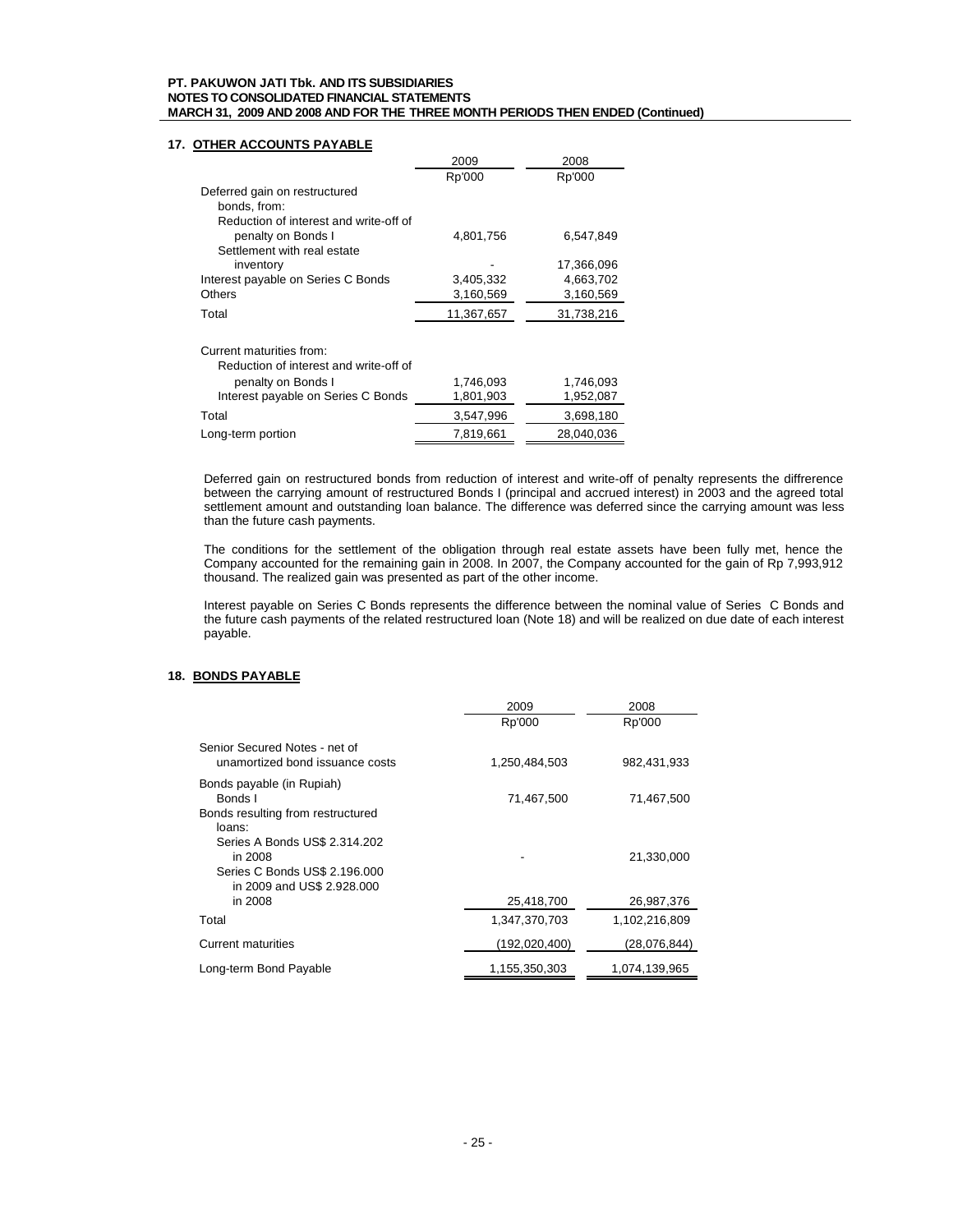## Senior Secured Notes

On November 16, 2006, PJBV (a subsidiary), as Issuer, issued bonds amounting to US\$ 110,000,000 with fixed interest of 12% per annum payable every six (6) months. The bonds have a term of five (5) years and are due on November 14, 2011. All the bonds were offered at 100% of the nominal value and are listed at the Singapore Stock Exchange with the Bank of New York London Branch as Trustee.

The bonds are unconditionally and irrevocably guaranteed by the Company and AW.

The funds generated from the issuance of bonds were used for the repayments of certain existing debts and the acquisition of 83.33% of AW, through the purchase of new shares

Based on "account management agreement" dated 16 Desember 2006, the Company would deposit the net proceeds from the issue of the Notes into an offshore account in Singapore. The acquisition portion in Pakuwon Offshore Account will be paid to AW on the date the acquisition is completed and AW will deposit these proceeds into an offshore account in Singapore.

The Company shall deposit into the Pakuwon Jati Offshore Interest Reserve Account (i) US\$ 13,126,667 representing the sum of the aggregate interest to be payable on the Notes on the first two interest payment dates and (ii) within 5 business days immediately following each interest payment date, funds in an amount sufficient to restore the balance on deposit in the Offshore Interest Reserve Account to maintain an aggregate amount equal to two successive interest payments on the Notes. It shall be the Company's obligation and responsibility to ensure that there are funds on deposit in the Offshore Interest Reserve Account sufficient to pay the aggregate amount of interest due.

The Company shall cause AW to deposit US\$ 80,000,000 into the Artisan Offshore Reserve Account. Funds on deposit in the Artisan Reserve Account may be withdrawn or transferred to either the Artisan Offshore Operating Account or the Artisan Onshore Operating Account to pay for (i) qualified construction costs, provided that as condition to such withdrawal AW will deliver to the Trustee a disbursement certificate, a written certification by an independent quantity surveyor and copies of invoices setting forth the charges from contractors and vendor included in such qualified construction (ii) qualified other construction and development related cost provided that as a condition to such withdrawal AW will deliver to the Trustee a disbursement certificate and copies of invoices setting forth the charges from contractors and vendors.

Based on the ratings issued by Moody's Investors Service, Inc. on March 16, 2009 and Fitch on February 26, 2009, the bonds are rated adalah CAA1 and CCC respectively.

The Senior Secured Notes payable consists of the following:

|                                  | 2009           | 2008           |
|----------------------------------|----------------|----------------|
|                                  | Rp'000         | Rp'000         |
| Nominal value (US\$ 110.000.000) | 1,273,250,000  | 1,013,870,000  |
| Unamortized bond issuance costs  | (22, 765, 497) | (31, 438, 067) |
| Net                              | 1,250,484,503  | 982,431,933    |

The Senior Secured Notes are secured by:

- − First priority security rights over Tunjungan Plaza I and III (Note 8).
- Fiduciary security of all movable assets located in Tunjungan Plaza I and III.
- Fiduciary security of all claims under insurance and reinsurance policies maintained on the land and buildings comprising Tunjungan Plaza I and III.
- − A pledge of the Company's shares in AW.
- Several offshore accounts and an onshore account to be managed by Account Managers in accordance with the Account Management Agreement.

The Issuer (PJBV) and the Company have agreed in the notes and indenture governing the notes to observe certain financial and negative covenants.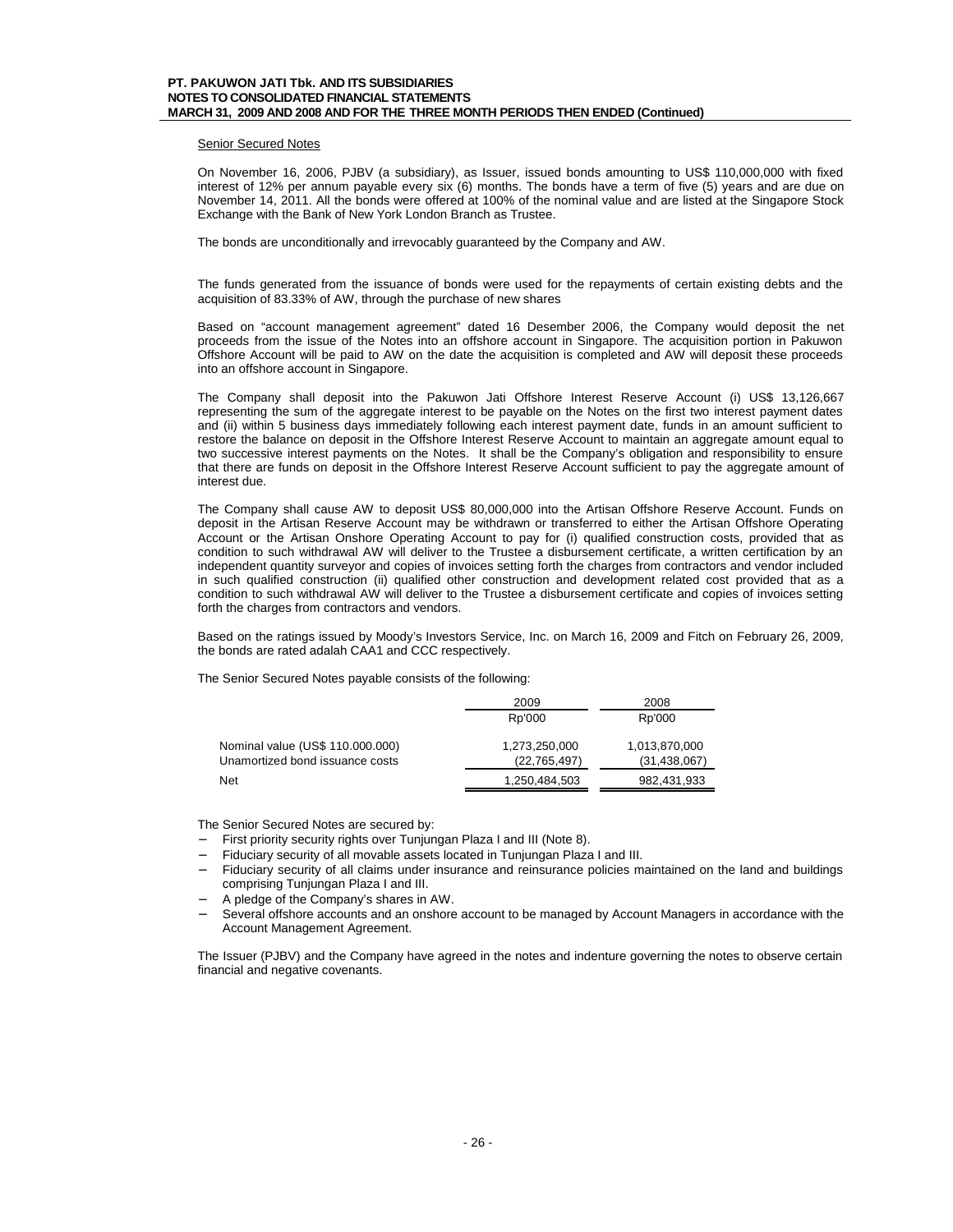## Bonds Payable I

In 1996, the Company issued Bonds I totaling Rp 150,000,000 thousand, with interest at 19.125% per annum. The maturity date of these bonds has been extended up to June 28, 2011 based on Bondholders' General Meeting (RUPO) in 2003. The bonds were intended for the project development for Tunjungan Plaza IV. Bonds I are secured by HGB Certificate Nos. 183, 282, 290, 292, 300 and 458, covering a total area of 0.885 hectares located in Kelurahan Kedungdoro, Surabaya, together with the buildings thereon (Note 8 and 9).

In 2003, the Company and the holders of Bonds I agreed to restructure the bonds payable, as follows:

- a. Based on RUPO of Bonds I with principal totaling Rp 109,950,000 thousand as stated in the Minutes of RUPO I No. 65 dated June 23, 2003 and Deed No. 9 dated September 8, 2003 concerning Addendum V of the Custodianship Agreement of Bonds I both from Notary Mrs. Machrani Moertolo S. SH., the holders of Bonds I agreed on the following among others:
	- i. Schedule of payment of bond principal as follows :
		- 2005 amounting to Rp 16,492,500 thousand
		- 2007 amounting to Rp 21,990,000 thousand
		- 2009 amounting to Rp 32,985,000 thousand
		- 2011 amounting to Rp 38,482,500 thousand
	- ii. Floating rate of 1% over Bank Indonesia Certificate (SBI) capped at 12% per annum.
	- iii. Interest-free cash payment of interest in arrears amounting to Rp 102,303,802 thousand through installment of 2% per annum depending on the cash flow position of the Company and the remaining will be paid in the ninth year through refinancing. The past due interest was presented under accrued expenses (Note 13).
	- iv. Write-off of penalty for the late payment of coupon nos. 8, 9, and 10 amounting to Rp 519,456 thousand
	- v. Release as collateral of the land measuring 825,525 square meters located in Kelurahan Dukuh Sutorejo, Surabaya and Kelurahan Kalisari, Surabaya, upon the completion of Tunjungan Plaza IV project, in accordance with the valuation from independent appraiser appointed by the the Company the value of which is over 120% of the outstanding bonds principal..

In 2007, the Company paid installments amounting to Rp 21.990.000 thousand thus Bonds I payable amounted to Rp 71.467.500 thousand.

As of December 31, 2008, the Company failed to meet certain financial ratio required. As stated in the credit agreement, upon failure by the Company to meet the above requirement, the bank can declare the the loans be payable on demand. On February 12, 2009, the Company has sent the letter to PT Bank Rakyat Indonesia (Persero) Tbk. (BRI) as the Trustee for the Bonds Payable I for a waiver of the financial covenants. On February 26, 2009, the Company received the letter from BRI stating that the waiver has been approved under a certain condition stated in the letter.

#### Bonds Resulting from Restructured Loans

On October 25, 2005, the Company and all its lenders entered into agreements to restructure all loans and related interest payable. This restructuring has been approved in the Extraordinary Stockholders' General Meeting as documented in Notarial Deed No. 72 dated October 17, 2005 of Noor Irawati SH., notary in Surabaya.

The details of series A and C Bonds, are as follows represent from restructured loans. Part of Series A Bonds and Series B, D and E have been converted into capital.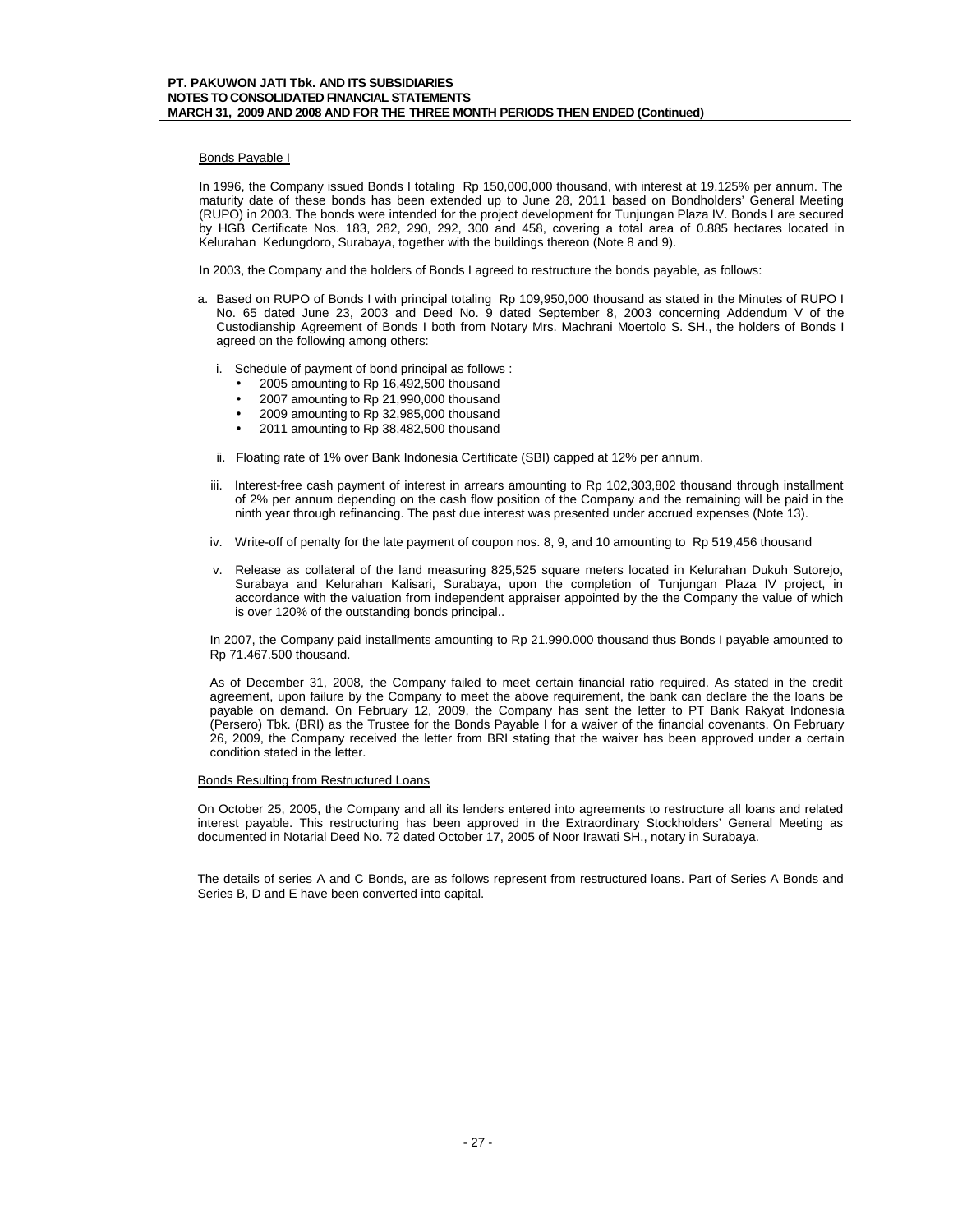## Series A Bonds

The details of Series A and C Bonds as of March 31,2008, are as follows

|                            |           | 2008              |  |  |
|----------------------------|-----------|-------------------|--|--|
| Bondholder                 | US\$      | Equivalent Rp'000 |  |  |
|                            |           |                   |  |  |
| Sino Connect Invesment Ltd | 1,845,181 | 17,007,033        |  |  |
| Oakhill Capital Ltd        | 216,345   | 1,994,052         |  |  |
| Burgami Investment Ltd     | 162.274   | 1.495.679         |  |  |
| <b>BSL Investment Inc.</b> | 90.402    | 833,235           |  |  |
| Total                      | 2,314,202 | 21,330,000        |  |  |

Series A Bonds are transferable and redeemable at the option of the Company, non-interest bearing and have a term of seven (7) years from the date of issue.

Series A Bonds amounting to US\$ 2,314,202 have been fully paid in 2008.

#### Series C Bonds

The balance of Series C Bonds issued to Bank Pan Indonesia (Panin) as of March 31, 2009 and 2008 amounted to US\$ 2,196,000 or equivalent Rp 25,418,700 thousand and US\$ 2,928,000 or equivalent Rp 26,987,376 thousand respectively. Payments to Series C Bonds in 2009 and 2008 each amounted US\$ 183.000.

Series C Bonds are transferable and redeemable at the option of the Company and have a term of seven (7) years from the date of issue. The bonds including the interest are payable in quarterly installments ranging from US\$ 186,741 to US\$ 248,473 until November 25, 2012.

Series C Bonds bear interest at the following rates per annum:

- $1^{\text{st}}$  year  $:5\%$
- $2^{nd}$  year : 6%
- $3<sup>rd</sup>$  year : 7%
- $\bullet$  4<sup>th</sup> to 7<sup>th</sup> year : 8%

•

Series A and C Bonds are secured by:

- The Company's HGBs with certificate Nos. 265, 275 and 294 covering a total area of 17,979 square meters together with the building theron, located in Kelurahan Kedungdoro, Surabaya
- Receivables, claims and rights over proceeds from the hotel operations (Note 4) and proceeds from insurance claim.

## **19. MANDATORY CONVERTIBLE NOTES (MCNs) PAYABLE**

|                                                                                             | 2009            | 2008          |
|---------------------------------------------------------------------------------------------|-----------------|---------------|
|                                                                                             | Rp'000          | Rp'000        |
| Nominal value (US\$ 58,000,000)<br>Unamortized discount<br>(US\$ 12,071,928.85) in 2009 and | 671,350,000     | 534,586,000   |
| (US\$ 13,466,598.26) in 2008                                                                | (139, 732, 576) | (124,121,636) |
| Total                                                                                       | 531,617,424     | 410,464,364   |

On August 1, 2006, AW, a subsidiary, issued MCNs to UOB Kay Hian Finance Limited amounting to US\$ 58,000,000. These MCNs are convertible to one (1) share per US\$ 1,000 MCN until July 31, 2016. At any time after July 31, 2013 but prior to the maturity date, the note may be redeem in whole, but not in part, by the borrower upon at least 10 days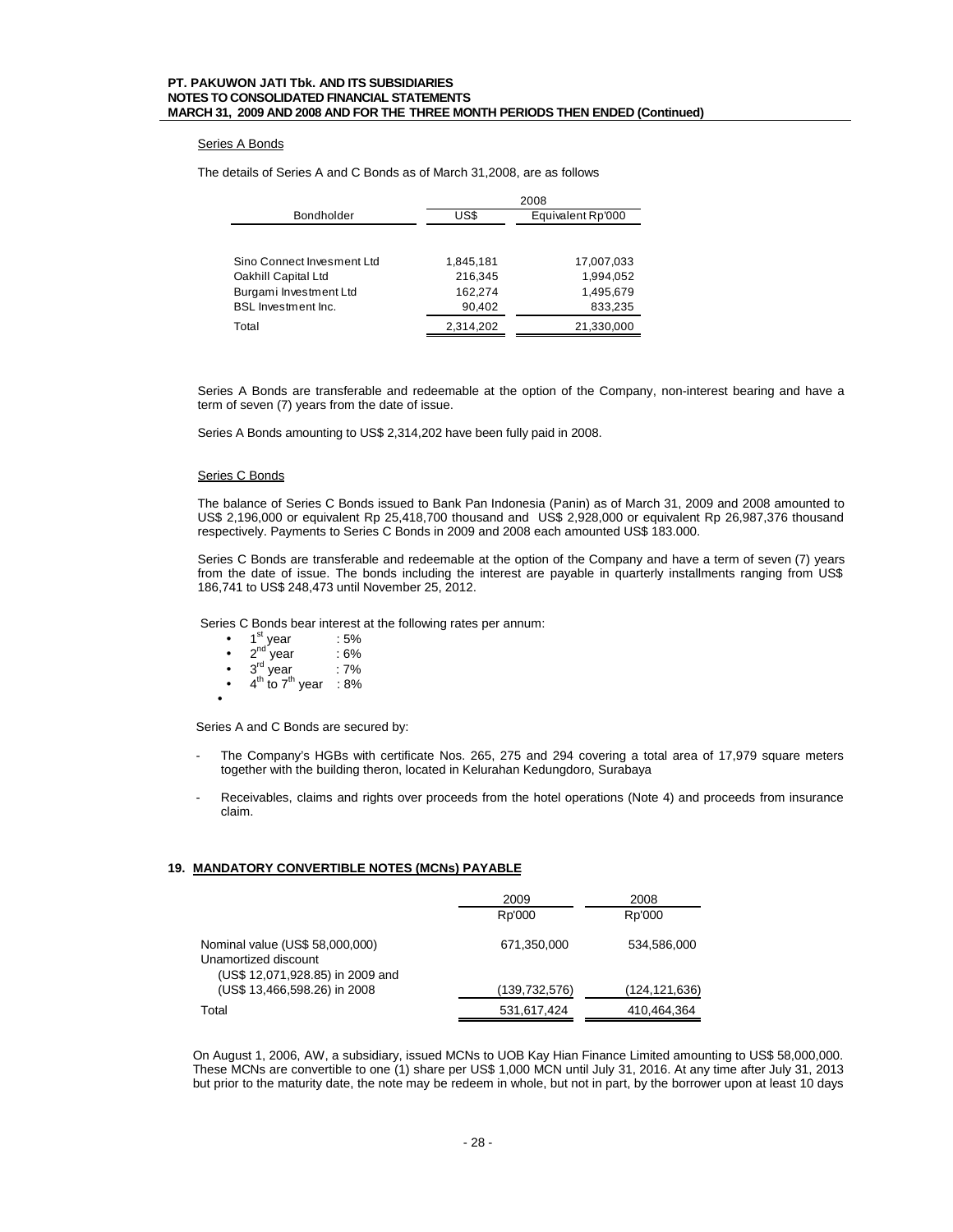revocable prior written notice to the lender at a redemption price equal to 120% of the principal amount. These MCN are non-interest bearing and are not secured by any collateral.

The discount represents the result of the valuation of the MCN at the time of acquisition of AW by the Company.

# **20. MINORITY INTEREST IN SUBSIDIARIES**

|                                                              | 2009       | 2008            |
|--------------------------------------------------------------|------------|-----------------|
| a. Minority interest in net assets of<br>subsidiaries        | Rp'000     | Rp'000          |
| AW<br>Others                                                 | 88,221,764 | 83,258,204<br>9 |
| Total                                                        | 88,221,764 | 83,258,213      |
| b. Minority interest in net (income) loss<br>of subsidiaries |            |                 |
| AW<br><b>Others</b>                                          | 1.903,995  | 559,169         |

Total 1,903,995 559,171

## **21. CAPITAL STOCK**

|                                          | 2009           |               |                      |
|------------------------------------------|----------------|---------------|----------------------|
|                                          | Number of      | Percentage of | <b>Total Paid-up</b> |
| Name of stockholder                      | Shares         | Ownership     | Capital Stock        |
|                                          |                | $\frac{0}{0}$ | Rp'000               |
| <b>BSL Investment Inc.</b>               | 2,221,898,250  | 22.14         | 222,189,825          |
| Burgami Investments Ltd                  | 2,096,581,500  | 20.90         | 209,658,150          |
| PT. Pakuwon Arthaniaga                   | 1,520,032,460  | 15.15         | 152,003,246          |
| Concord Media Investment Ltd (CMIL)      | 741,000,000    | 7.38          | 74,100,000           |
| Raylight Investments Limited             | 716,917,500    | 7.15          | 71,691,750           |
| Sino Connect Investments Limited         | 429,000,000    | 4.28          | 42,900,000           |
| Oakhill Capital Limited                  | 390,000,000    | 3.89          | 39,000,000           |
| PT. Pakuwon Trijaya                      | 164.658.000    | 1.64          | 16.465.800           |
| Alexander Tedia (President Commissioner) | 1,872,000      | 0.02          | 187,200              |
| Richard Adisastra (President Director)   | 27,300         | 0.00          | 2,730                |
| Public (less than 5%)                    | 1,751,263,490  | 17.45         | 175,126,349          |
| Total                                    | 10,033,250,500 | 100.00        | 1,003,325,050        |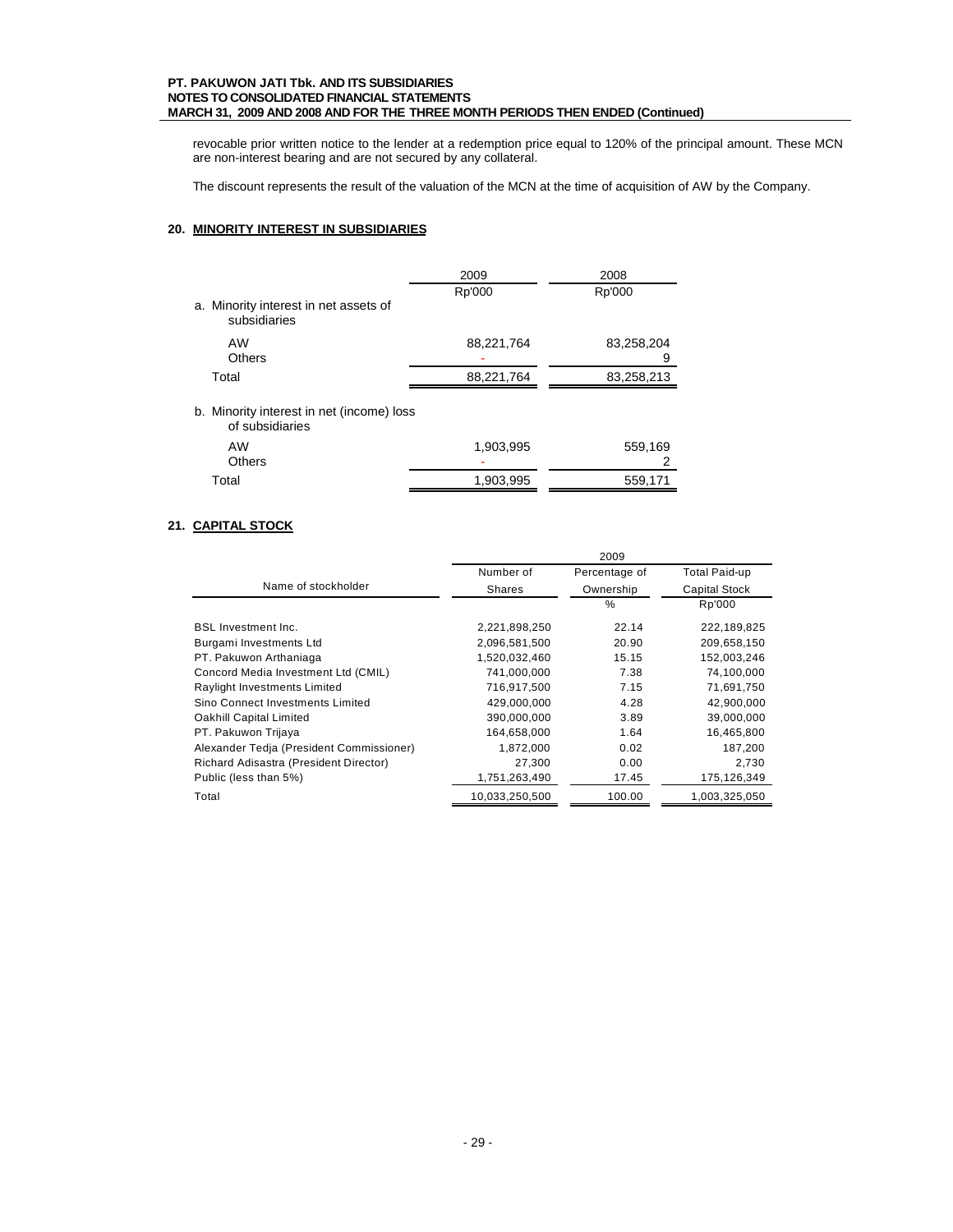|                                          | 2008          |               |                      |
|------------------------------------------|---------------|---------------|----------------------|
|                                          | Number of     | Percentage of | <b>Total Paid-up</b> |
| Name of stockholders                     | Shares        | Ownership     | Capital Stock        |
|                                          |               | $\%$          | Rp'000               |
| <b>BSL Investment Inc.</b>               | 1,709,152,500 | 22.15         | 170,915,250          |
| Burgami Investments Ltd                  | 1,612,755,000 | 20.90         | 161,275,500          |
| PT. Pakuwon Arthaniaga                   | 1,169,255,740 | 15.15         | 116,925,574          |
| Concord Media Investment Ltd (CMIL)      | 570.000.000   | 7.39          | 57.000.000           |
| Raylight Investments Limited             | 551,475,000   | 7.15          | 55,147,500           |
| Sino Connect Investments Limited         | 508,942,500   | 6.59          | 50,894,250           |
| Oakhill Capital Limited                  | 394,785,000   | 5.12          | 39,478,500           |
| PT. Pakuwon Trijaya                      | 126,660,000   | 1.64          | 12,666,000           |
| Alexander Tedja (President Commissioner) | 1,440,000     | 0.02          | 144,000              |
| A S Ridwan Suhendra (Director)           | 45,000        | 0.00          | 4,500                |
| Richard Adisastra (President Director)   | 21,000        | 0.00          | 2,100                |
| Public (less than 5%)                    | 1,073,353,260 | 13.91         | 107,335,326          |
| Total                                    | 7,717,885,000 | 100.00        | 771,788,500          |

The changes in the shares outstanding for 2009 and 2008 are as follows:

|                                            | Number of shares |
|--------------------------------------------|------------------|
|                                            |                  |
| Balance as of January 2007                 | 1,543,577,000    |
| Increase from stock split                  | 6,174,308,000    |
| Balance as of March 31, 2008               | 7.717.885.000    |
| Increase from the issuance of bonus shares | 2,315,365,500    |
| Balance as of March 31, 2009               | 10,033,250,500   |

Based on the Extraordinary General Meeting of Stockholders as stated in Notarial Deed No.192 dated June 30, 2008 of Noor Irawati, S.H., notary in Surabaya, which was approved by the Minister of Law and Human Right of Republic Indonesia through Letter No. AHU-90465.AH.01.02.TH.08 dated November 27, 2008, the stockholders have agreed to issue 2,315,365,500 bonus shares out of the additional paid-in capital and a part of the revaluation increment in property and equipment as of December 31, 2007 at 100 per share par value, at 10:3 ratio. The issuance of bonus share is effective on August 7, 2008, to stockholders who are included in the Stockholder's list as of July 23, 2008 at four o'clock in the afternoon. In accordance with the Letter Nos.S.03739/BEI.PSJ/07-2008 dated July 3, 2008 from the Indonesia Stock Exchange, the bonus shares stated above have been approved thus all of the Company's outstanding shares totaling 10,033,250,500 lshares at par value of Rp 100 per share were listed on the Indonesia Stock Exchange.

Based on the Annual General Stockholders' Meeting as stated in Notarial Deed No.28 dated August 7, 2007 from Noor Irawati, SH notary in Surabaya, which was received and registered in theDepartment of Law and Human Rights through Letter No. W10-HT.01.10-dated September 11, 2007, the stockholders approved the stock split through reduction of par value from Rp 500 per share to Rp 100 per share. Accordingly, as a result of the stock split, the number of outstanding shares increased from 1,543,577,000 shares to 7,717,885,000 shares.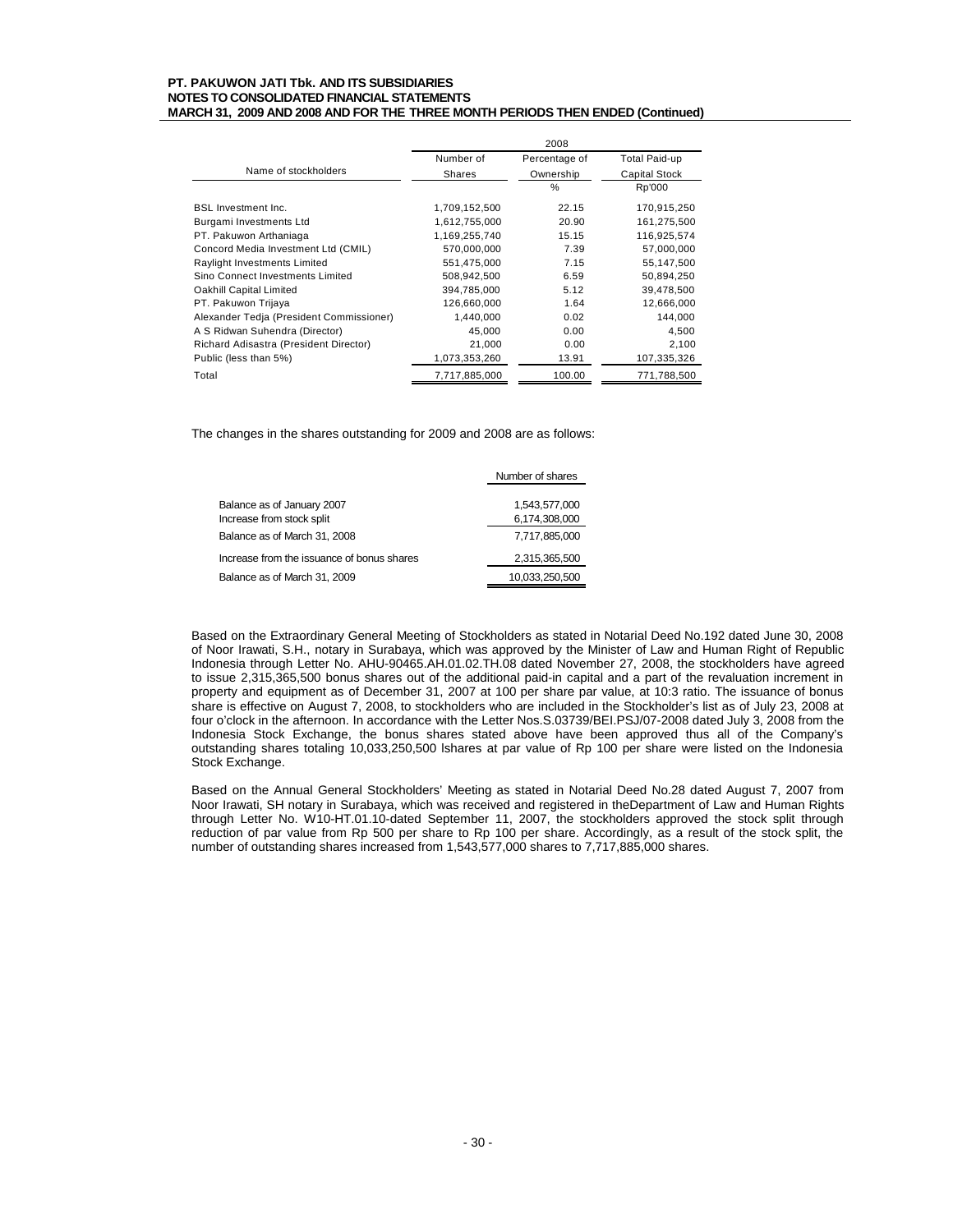# **22. ADDITIONAL PAID-IN CAPITAL**

|                                                                                                           | Additional<br>paid-in capital<br>Rp'000 |
|-----------------------------------------------------------------------------------------------------------|-----------------------------------------|
| Sale of the Company's shares through public offering in 1989<br>Rights offering I to stockholders in 1991 | 18,900,000<br>50,000,000                |
| Rights offering II to stockholders in 1994                                                                | 115,500,000                             |
| Distribution of 35,000,000 bonus shares in 1992                                                           | (35,000,000)                            |
| Total                                                                                                     | 149,400,000                             |
| Conversion of bonds into shares in 2006                                                                   |                                         |
| Total proceeds from the issuance of 876,577,000 shares                                                    | 455,821,500                             |
| Total par value                                                                                           | (438,288,500)                           |
| Excess proceeds                                                                                           | 17,533,000                              |
| Balance as of March 31, 2008                                                                              | 166,933,000                             |
| Bonus shares issuance in 2008                                                                             | (166.933.000)                           |
| Balance as of March 31, 2009                                                                              |                                         |

# **23. SALES AND REVENUES**

|                                 | 2009       | 2008        |
|---------------------------------|------------|-------------|
|                                 | Rp'000     | Rp'000      |
| Rental and service charges:     |            |             |
| Space rental                    | 43,635,426 | 47,863,929  |
| Service charges                 | 17,359,160 | 15,179,909  |
| Subtotal                        | 60,994,586 | 63,043,839  |
| Hotel revenues                  | 21,796,211 | 19.262.647  |
| Sale of land lots and buildings |            | 6,016,630   |
| Sale of condominiums            |            |             |
| Other operating revenues:       |            |             |
| Electricity and water billing   | 9,153,351  | 8,115,529   |
| Parking fee                     | 2,630,417  | 2,353,787   |
| Others                          | 4,556,603  | 2,855,768   |
| Subtotal                        | 16,340,370 | 13,325,084  |
| Total                           | 99.131.167 | 101.648.200 |

The Company has insurance for business interruption with PT. Zurich Insurance Indonesia for US\$ 37,300,000 and US\$ 40,800,000 in 2009 and 2008 respectively.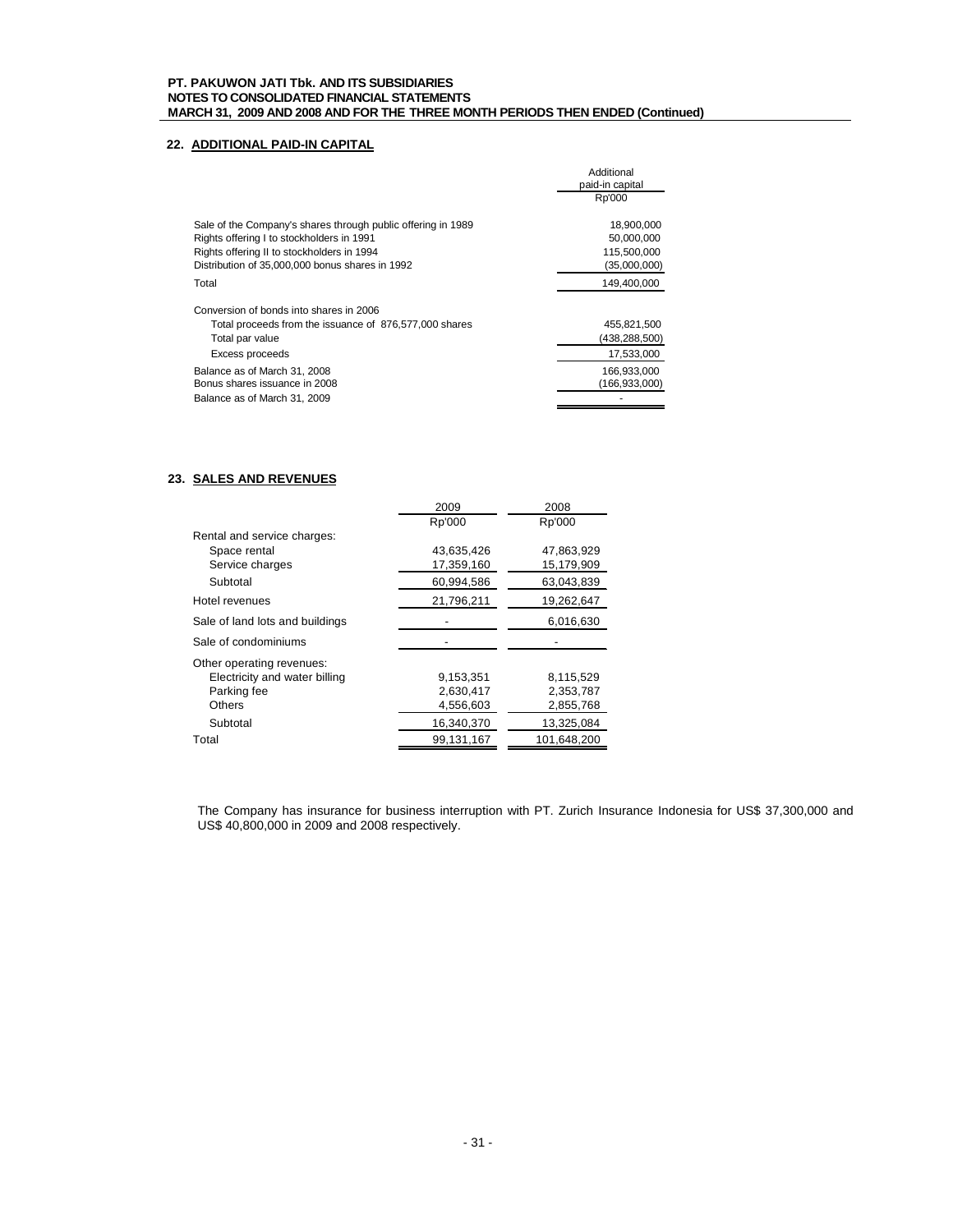# **24. DIRECT COSTS AND COST OF SALES**

|                                         | 2009       | 2008       |
|-----------------------------------------|------------|------------|
|                                         | Rp'000     | Rp'000     |
| <b>Direct Costs</b>                     |            |            |
| Building expenses:                      |            |            |
| Electricity, water and gas              | 14,962,401 | 14,258,596 |
| Depreciation (Note 8 and 9)             | 7,205,222  | 6,388,595  |
| Repairs and maintenance                 | 1,251,524  | 1,431,042  |
| Cleaning                                | 1.590.449  | 1.215.454  |
| Land and building taxes                 | 1,266,601  | 536,613    |
| Amortization of property and            |            |            |
| equipment under BOT                     |            |            |
| scheme (Note 10)                        | 904.005    | 904.005    |
| Insurance                               | 544,001    | 567,754    |
| Others                                  | 1,044,256  | 1,923,325  |
| Total building expenses                 | 28,768,459 | 27,225,385 |
| Personnel expenses                      | 3,676,652  | 3,975,695  |
| Hotel operating expenses                |            |            |
| Hotel department                        | 4,359,207  | 3,905,732  |
| Electricity, water and gas              | 4,358,607  | 4.209.276  |
| Depreciation (Note 8 and 9)             | 4,568,777  | 4,044,306  |
| Personnel expenses                      | 3,121,607  | 2,752,992  |
| Total hotel operating expense           | 16,408,198 | 14,912,306 |
| <b>Total Direct Costs</b>               | 48,853,309 | 46,113,386 |
| Cost of sales - Land lots and buildings |            | 2,622,573  |
| Cost of sales - Condominiums            |            |            |
| <b>Total Direct Costs and Cost</b>      |            |            |
| of Sales                                | 48,853,309 | 48,735,958 |

## **25. OPERATING EXPENSES**

|                                                                                                                                                                                                                                                                           | 2009                                                                                                                 | 2008                                                                                                                     |
|---------------------------------------------------------------------------------------------------------------------------------------------------------------------------------------------------------------------------------------------------------------------------|----------------------------------------------------------------------------------------------------------------------|--------------------------------------------------------------------------------------------------------------------------|
|                                                                                                                                                                                                                                                                           | Rp'000                                                                                                               | Rp'000                                                                                                                   |
| General and administrative:<br>Salaries and allowances<br>Office expenses<br>Hotel operator's fees<br>Professional fees<br>Travelling expenses<br>Shares administration and reporting<br>Bank charges<br>Security expenses<br>Entertainment<br>Office equipment<br>Others | 2,653,939<br>835,196<br>743,473<br>483,110<br>314,284<br>139,250<br>265,048<br>40,337<br>74,240<br>89,304<br>571,505 | 2,354,852<br>802.483<br>647,227<br>441,798<br>443,893<br>145,977<br>565,881<br>472.061<br>105,347<br>71,985<br>1,352,508 |
| Total                                                                                                                                                                                                                                                                     | 6,209,686                                                                                                            | 7,404,012                                                                                                                |
| Marketing:<br>Advertising and promotion<br><b>Fvents</b><br>Salaries and allowances<br>Others<br>Subtotal                                                                                                                                                                 | 1,906,276<br>521,704<br>846,480<br>1,990,878<br>5,265,338                                                            | 1,820,982<br>675,118<br>797,760<br>1,035,102<br>4,328,961                                                                |
| Total                                                                                                                                                                                                                                                                     | 11,475,024                                                                                                           | 11,732,973                                                                                                               |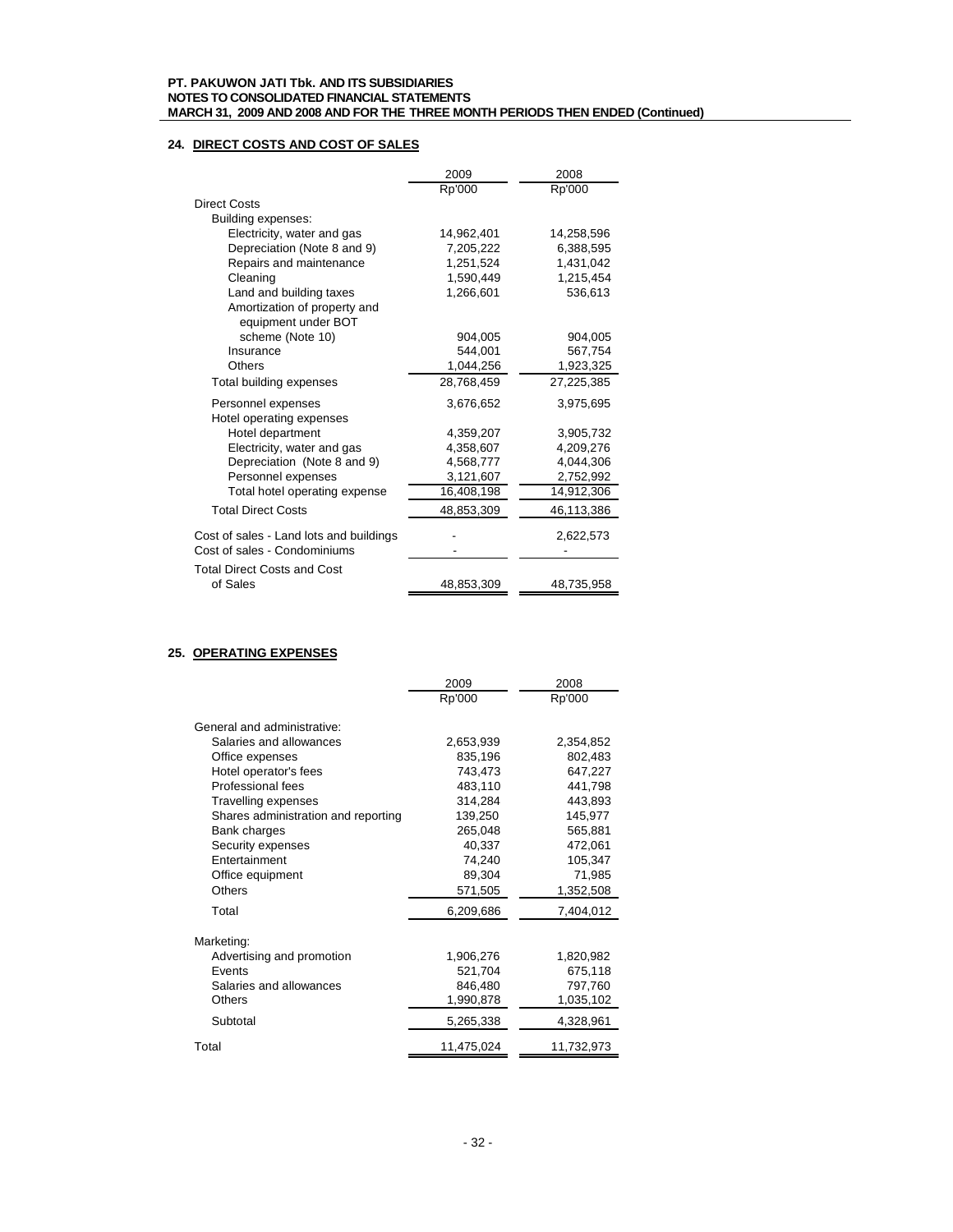## **26. INTEREST INCOME**

|                  | 2009      | 2008      |
|------------------|-----------|-----------|
|                  | Rp'000    | Rp'000    |
| Time deposits    | 5,407,880 | 7,054,979 |
|                  |           |           |
| Current accounts | 38,095    | 32,725    |
| Total            | 5,445,975 | 7,087,704 |

## **27. FINANCIAL CHARGES**

|                            | 2009       | 2008       |
|----------------------------|------------|------------|
|                            | Rp'000     | Rp'000     |
| Financial charges on       |            |            |
| <b>Senior Secured Note</b> | 13,518,525 | 20.322.086 |
| <b>MCN</b> discount        |            |            |
| amortization               | 4,155,701  | 3,181,848  |
| Bond payable I             | 1,735,374  | 1,167,295  |
| Bank loan                  | 113,556    | ۰          |
| Total                      | 19,523,156 | 24,671,230 |

# **28. EARNINGS PER SHARE**

The computation of basic and diluted earnings per share is based on the following data:

|                                                                                         | 2009          | 2008          |
|-----------------------------------------------------------------------------------------|---------------|---------------|
|                                                                                         | Rp'000        | Rp'000        |
| Earning (loss) for computation of basic<br>earning (loss) per share                     | (15,909,681)  | 36,800,308    |
| Earning (loss) for computation of diluted                                               |               |               |
| earning (loss) per share                                                                | (17,243,419)  | 38,370,006    |
|                                                                                         | <b>Shares</b> | <b>Shares</b> |
| Weighted average number of ordinary shares<br>for computation of basic earning (loss)   |               |               |
| per shares (thousand shares)                                                            | 10,033,251    | 10,033,251    |
| Weighted average number of ordinary shares<br>for computation of diluted earning (loss) |               |               |
| per shares (thousand shares)                                                            | 10,033,251    | 10,033,251    |
|                                                                                         | Rp            | Rp            |
| In full Rupiah                                                                          |               |               |
| Basic earning (loss) per share                                                          | (1.59)        | 3.67          |
| Diluted earning (loss) per share                                                        | (1.72)        | 3.82          |

The weighted average number of shares for the computation of basic and diluted earning (loss) per shares, has been adjusted to reflect the effect of the bonus shares in 2008. Thus earning per share as of March 31, 2008 have been restated.

Diluted earning (loss) per share reflects the effect of the mandatory convertible notes of the subsidiary (AW).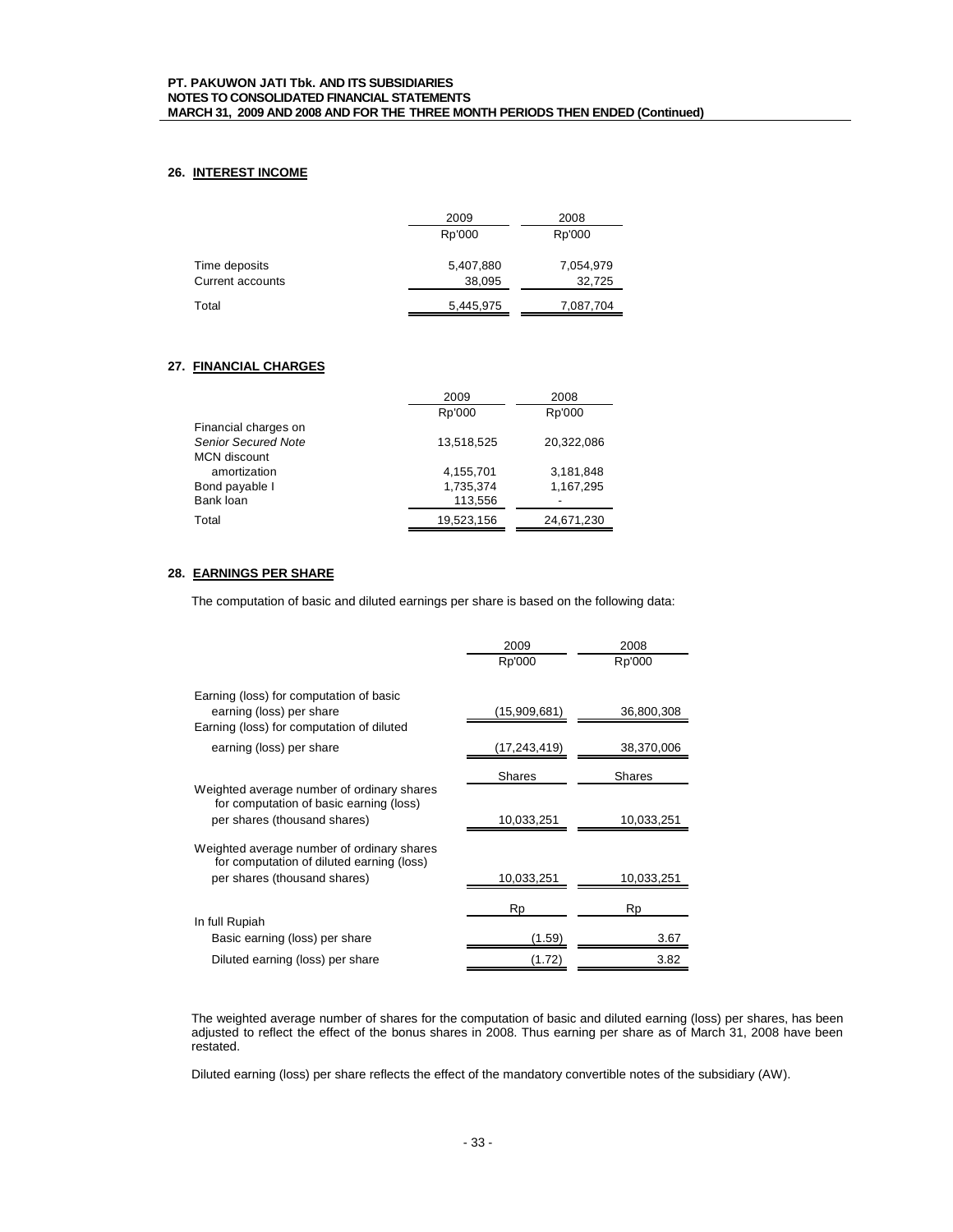## **29. ACQUISITION OF A SUBSIDIARY**

On February 23, 2007 in the Extraordinary General Meeting of Stockholders, the Company's stockholders agreed to invest in 80,000 new shares of AW amounting to US\$ 80,000,000.

Based on Notarial Deed No. 4 dated March 2, 2007 of Esther Mercia Sulaiman, SH. Notary in Jakarta, the Company acquired 83.33% equity ownership of 80,000 shares of AW at an acquisition cost amounting to US\$ 80,000,000. The deed was approved by the Minister of Justice and Human Rights through Letter No. W7-03156- HT.01.04 dated March 26, 2007.

At the acquisition date, the Company recorded the assets and liabilities of AW at its fair values.

The assets and liabilities of AW at the acquisition date are as follows:

|                                                 |             | Book value prior |
|-------------------------------------------------|-------------|------------------|
|                                                 | Fair value  | to acquisition   |
|                                                 | Rp'000      | Rp'000           |
| Assets                                          |             |                  |
| Cash                                            | 4,667,039   | 4,667,039        |
| Receivables                                     | 500         | 500              |
| Prepayment and other current                    |             |                  |
| assets                                          | 5,175,180   | 5,175,180        |
| Real estate assets                              | 316,574,459 | 160,266,376      |
| Property and equipment - net                    | 365,026,280 | 185,529,144      |
| Other noncurrent assets                         | 15,317      | 15,317           |
| Total                                           | 691,458,775 | 355,653,556      |
| Liabilities                                     |             |                  |
| Mandatory convertible bonds                     | 367,220,844 | 531,280,000      |
| Other liabilities                               | 72,608,846  | 72,608,846       |
| Total                                           | 439,829,690 | 603,888,846      |
| Total                                           | 251,629,085 | (248, 235, 290)  |
| Shares issuance                                 | 728,400,000 | 728,400,000      |
| <b>Net Assets</b>                               | 980,029,085 | 480,164,710      |
|                                                 |             |                  |
|                                                 |             | Rp'000           |
| Fair value of net assets acquired (83.33%)      |             | 816,690,904      |
| Total cost (US\$ 80,000,000)                    |             | (728, 400, 000)  |
| Excess of the fair value of net assets acquired |             |                  |
| over acquisition cost                           |             | 88,290,904       |
| Reduction to fair value of nonmonetary          |             |                  |
| assets acquired                                 |             | (88, 290, 904)   |
| <b>Negative Goodwill</b>                        |             |                  |

The excess of the fair values of the net assets acquired over the acquisition cost amounting to Rp 88,290,904 thousand was eliminated by reducing proportionately the fair values of the acquired real estate assets and property and equipment.